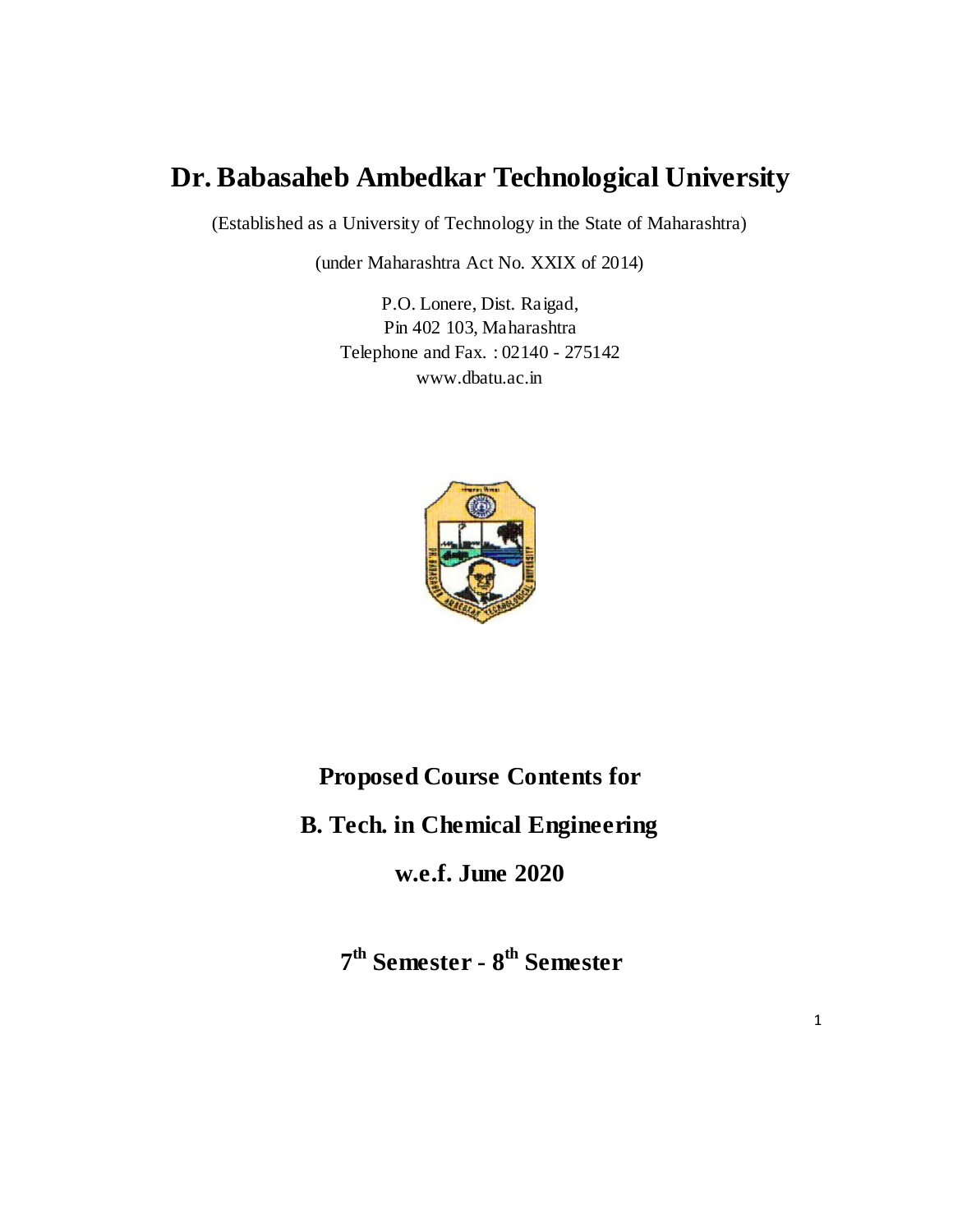#### **Vision**

The vision of the department is to achieve excellence in teaching, learning, research and transfer of technology and overall development of students.

#### **Mission**

Imparting quality education, looking after holistic development of students and conducting need based research and extension.

#### **Graduate Attributes**

The Graduate Attributes are the knowledge skills and attitudes which the students have at the time of graduation. These Graduate Attributes identified by National Board of Accreditation are as follows:

- **1. Engineering knowledge:** Apply the knowledge of mathematics, science, engineering fundamentals and an engineering specialization to the solution of complex engineering problems.
- **2. Problem analysis:** Identify, formulate, research literature, and analyze complex engineering problems reaching substantiated conclusions using first principles of mathematics, natural sciences and engineering sciences.
- **3. Design/development of solutions:** Design solutions for complex engineering problems and design system components or processes that meet the specified needs with appropriate consideration for the public health and safety, and the cultural, societal, and environmental considerations.
- **4. Conduct investigations of complex problems:** Use research-based knowledge and research methods including design of experiments, analysis and interpretation of data, and synthesis of the information to provide valid conclusions.
- 2 **5. Modern tool usage:** Create, select, and apply appropriate techniques, resources, and modern engineering and IT tools including prediction and modeling to complex engineering activities with an understanding of the limitations.
- **6. The engineer and society:** Apply reasoning informed by the contextual knowledge to assess societal, health, safety, legal and cultural issues and the consequent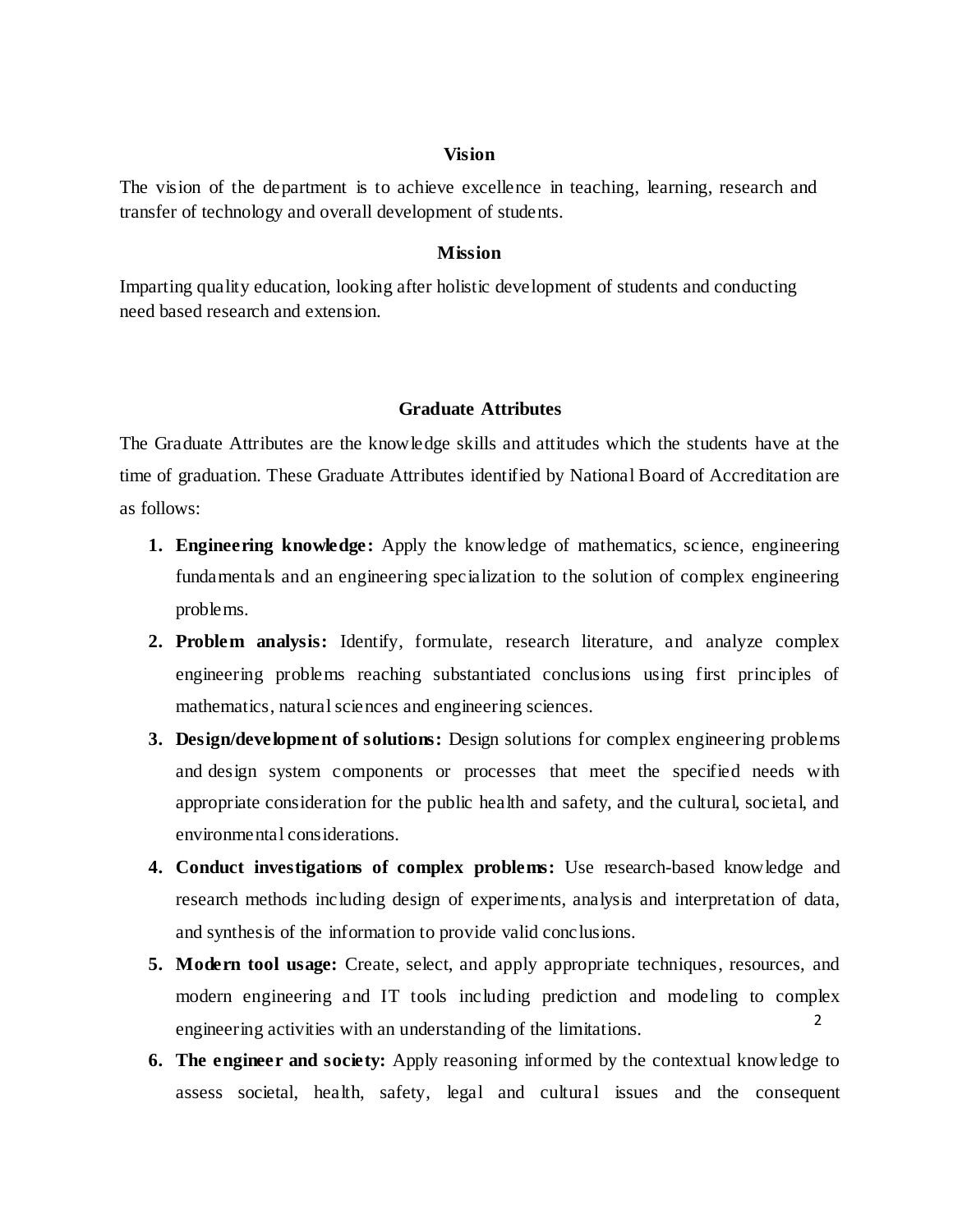responsibilities relevant to the professional engineering practice.

- **7. Environment and sustainability:** Understand the impact of the professional engineering solutions in societal and environmental contexts, and demonstrate the knowledge of, and need for sustainable development.
- **8. Ethics:** Apply ethical principles and commit to professional ethics and responsibilities and norms of the engineering practice.
- **9. Individual and team work:** Function effectively as an individual, and as a member or leader in diverse teams, and in multidisciplinary settings.
- **10. Communication:** Communicate effectively on complex engineering activities with the engineering community and with society at large, such as, being able to comprehend and write effective reports and design documentation, make effective presentations, and give and receive clear instructions.
- **11.Project management and finance:** Demonstrate knowledge and understanding of the engineering and management principles and apply these to one's own work, as a member and leader in a team, to manage projects and in multidisciplinary environments.
- **12.Life-long learning:** Recognize the need for, and have the preparation and ability to engage in independent and life-long learning in the broadest context of technological change.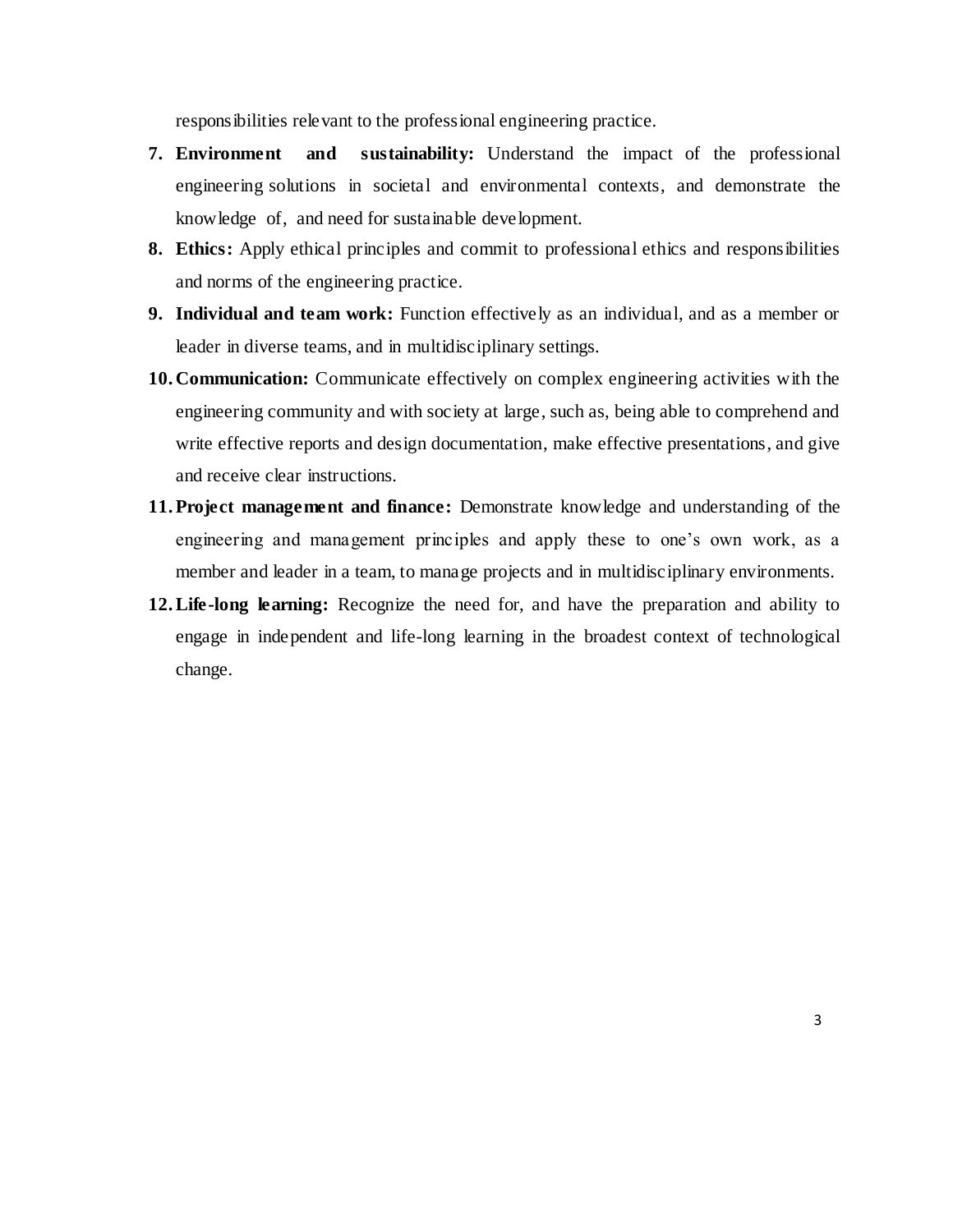# **Program Educational Objectives**

| Objective<br><b>Identifier</b> | <b>Objectives</b>                                                                                                                      |
|--------------------------------|----------------------------------------------------------------------------------------------------------------------------------------|
| PEO1                           | To provide knowledge of sound mathematical principles underlying various concepts of<br>Chemical Engineering.                          |
| PEO <sub>2</sub>               | To develop an ability to understand complex issues in the analysis, design, implementation and<br>operation of Chemical Engg. Systems. |
| PEO <sub>3</sub>               | To provide knowledge of mechanisms for building large-scale Chemical-based systems.                                                    |
| PEO <sub>4</sub>               | To develop an ability to provide Engineering-based solutions to the problems from other<br>disciplines of science and engineering.     |
| PEO <sub>5</sub>               | To impart skills necessary for adapting rapid changes taking place in the industries.                                                  |
| PEO <sub>6</sub>               | To provide knowledge of ethical issues arising due to deployment of new technologies in the<br>society on large scale.                 |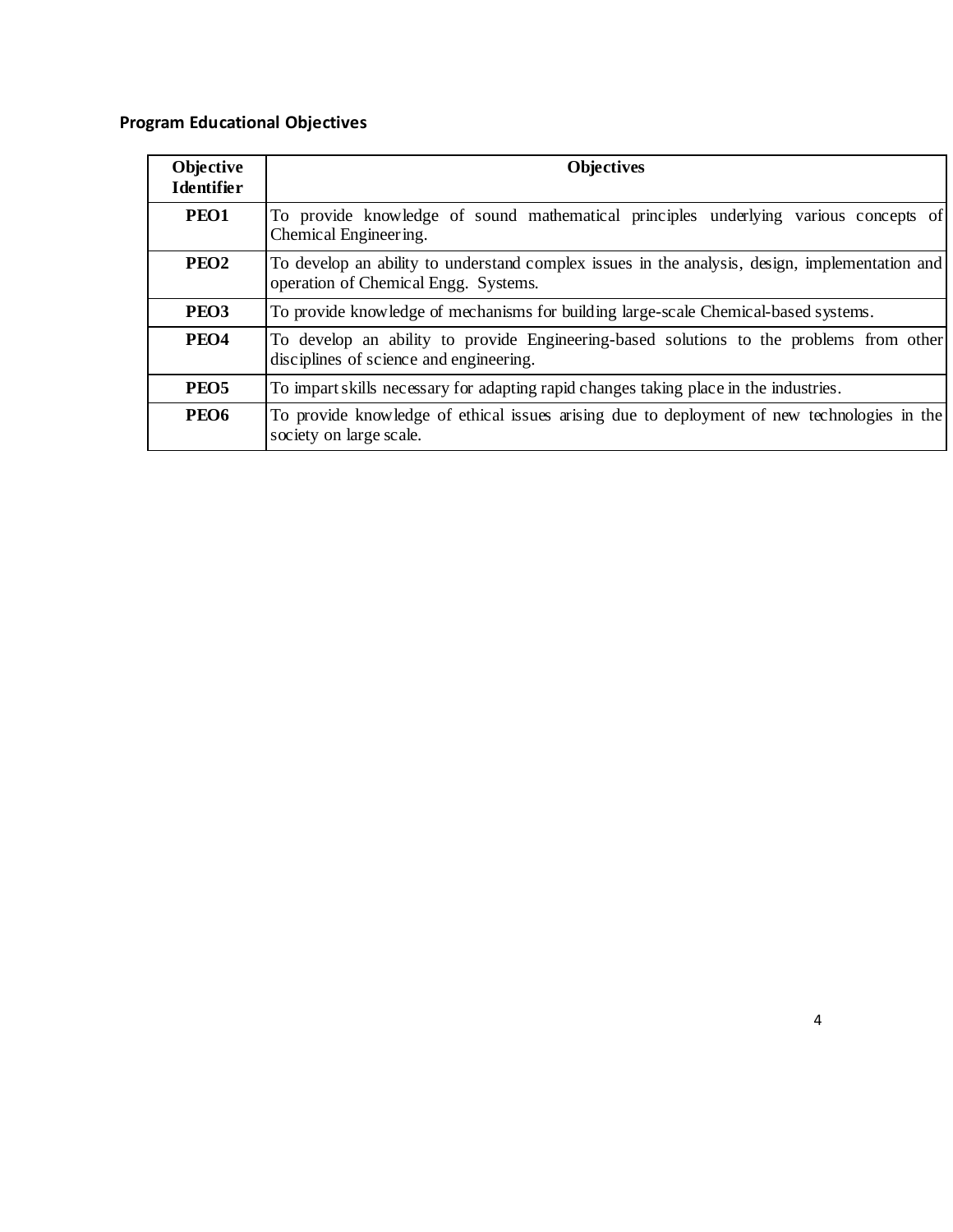# **Program Outcomes**

# **Program Outcome (POs)**

| <b>Outcome</b><br><b>Identifier</b> | <b>Outcomes</b>                                                                                                                                      |
|-------------------------------------|------------------------------------------------------------------------------------------------------------------------------------------------------|
| <b>PO1</b>                          | The graduates will possess the knowledge of various discrete mathematical structures and<br>numerical techniques.                                    |
| PO <sub>2</sub>                     | The graduate will demonstrate the use of Logic in representing and reasoning knowledge based<br>systems.                                             |
| PO <sub>3</sub>                     | The graduates will have an ability to apply mathematical formalisms of to analyze the problems.                                                      |
| PO <sub>4</sub>                     | The graduates will have knowledge of design software and concepts essential to implement these<br>software.                                          |
| PO <sub>5</sub>                     | The graduates will have an ability to analyze problem, specify most feasible solutions to them<br>and to evaluate alternative solutions.             |
| <b>PO6</b>                          | The graduates will have in-depth knowledge of core subjects of Chemical Engineering.                                                                 |
| <b>PO7</b>                          | The graduate will have broad understanding of the impact of Chemical Engineering solutions in<br>economic, environmental and social context.         |
| PO <sub>8</sub>                     | The graduates will demonstrate use of analytical tools in gathering requirements to provide<br>feasible solutions.                                   |
| PO <sub>9</sub>                     | The graduates will have knowledge of design rules and patterns necessary to formulate concept<br>based solutions.                                    |
| <b>PO10</b>                         | The graduates will demonstrate the ability to build human centric interfaces to deign tools.                                                         |
| <b>PO11</b>                         | The graduates will possess skills necessary to communicate design engineering ideas. The skills<br>set include verbal, written and listening skills. |
| <b>PO12</b>                         | The graduates will have an ability and attitude to address the ethical issues.                                                                       |

# **Program-Specific Outcomes (PSOs)**

| <b>PSO 1</b>   Make the students employable in engineering industries. |  |
|------------------------------------------------------------------------|--|
| <b>PSO 2</b>   Motivate the students for higher studies and research.  |  |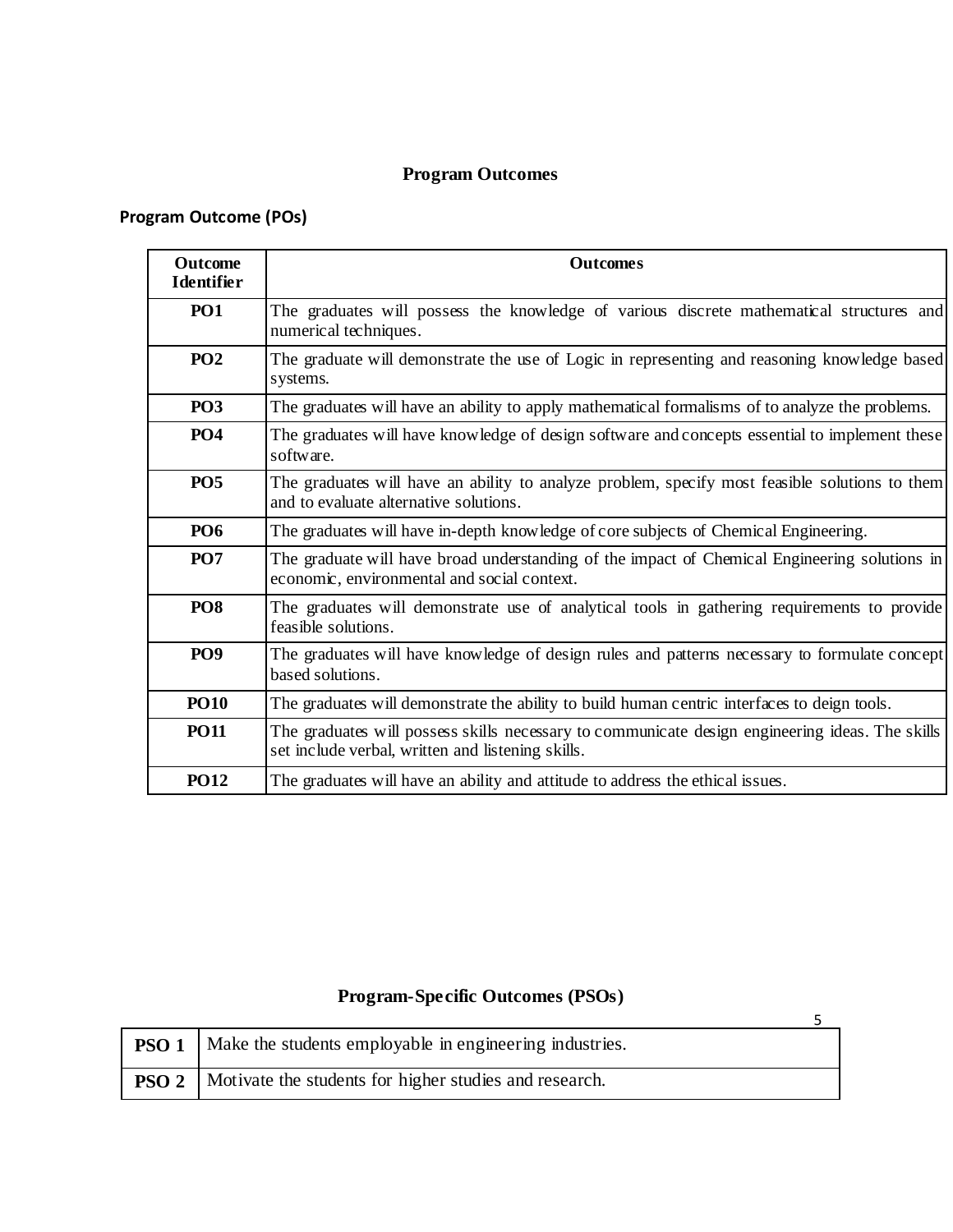| Sr.            | Code             | <b>Course title</b>                                                                                                                                                                                                | <b>Weekly Teaching</b> |                          | <b>Evaluation</b><br><b>Scheme</b> | <b>Credit</b>            |     |     |                |  |  |  |
|----------------|------------------|--------------------------------------------------------------------------------------------------------------------------------------------------------------------------------------------------------------------|------------------------|--------------------------|------------------------------------|--------------------------|-----|-----|----------------|--|--|--|
| No.            |                  |                                                                                                                                                                                                                    | hours                  |                          |                                    |                          |     |     |                |  |  |  |
|                |                  |                                                                                                                                                                                                                    | $\mathbf{P}$<br>T<br>L |                          |                                    |                          |     |     |                |  |  |  |
|                |                  | <b>Semester VII</b>                                                                                                                                                                                                |                        |                          |                                    |                          |     |     |                |  |  |  |
| 1              | BTCHC 701        | Process Dynamics and Control                                                                                                                                                                                       | 3                      | 1                        |                                    | 20                       | 20  | 60  | $\overline{4}$ |  |  |  |
| $\overline{2}$ | <b>BTCHC 702</b> | Pollution Control in Process Industries                                                                                                                                                                            | $\overline{3}$         | $\overline{a}$           | $\overline{a}$                     | 20                       | 20  | 60  | $\overline{3}$ |  |  |  |
| 3              | BTCHC 703        | <b>Transport Phenomena</b>                                                                                                                                                                                         | 3                      | 1                        | $\overline{\phantom{0}}$           | 20                       | 20  | 60  | $\overline{4}$ |  |  |  |
| $4*$           | BTCHC 704        | Process Equipment Design and Drawing                                                                                                                                                                               | $\overline{2}$         | $\equiv$                 | $\equiv$                           | 20                       | 20  | 60  | $\overline{2}$ |  |  |  |
| 5              | <b>BTCHE 705</b> | Elective IV<br>A. Biochemical Engineering<br>B. Advanced Separation Techniques<br>C. Pharmaceuticals and Fine Chemicals<br>D. Modeling and Simulation in Chemical<br>Engineering<br>E. Advanced Petroleum Refining | 3                      |                          |                                    | 20                       | 20  | 60  | $\overline{3}$ |  |  |  |
| 6              | BTCHL 706        | Process Instrumentation and Control Lab.                                                                                                                                                                           |                        |                          | 2                                  |                          | 30  | 20  | 1              |  |  |  |
| 7              | <b>BTCHL 707</b> | Process Equipment Design and Drawing<br>Lab.                                                                                                                                                                       |                        | -                        | $\overline{2}$                     |                          | 30  | 20  | 1              |  |  |  |
| 8              | <b>BTCHL 708</b> | Process Design, Flow Sheeting &<br>Simulation I Lab                                                                                                                                                                |                        | ÷,                       | 2                                  | ۳                        | 30  | 20  | 1              |  |  |  |
| 9              |                  | BTCHP* 709   Project Work Stage $-I$ **                                                                                                                                                                            |                        | $\overline{\phantom{0}}$ | $\overline{4}$                     | $\overline{\phantom{0}}$ | 20  | 30  | $\overline{2}$ |  |  |  |
| 10             |                  | BTCHF 710   Field Training / Internship/Industrial<br>Training Evaluations (of sem. VI)                                                                                                                            |                        |                          |                                    |                          |     | 50  | $\mathbf{1}$   |  |  |  |
|                |                  | <b>Total</b> (750)                                                                                                                                                                                                 | 14                     | $\overline{2}$           | 10                                 | 100                      | 210 | 440 | 22             |  |  |  |

# **Teaching and Evaluation Scheme Fourth Year B. Tech. (Chemical Engineering)**

*\*\*In case of students opting for Internship in the eighth semester, the Project must be industry-based.*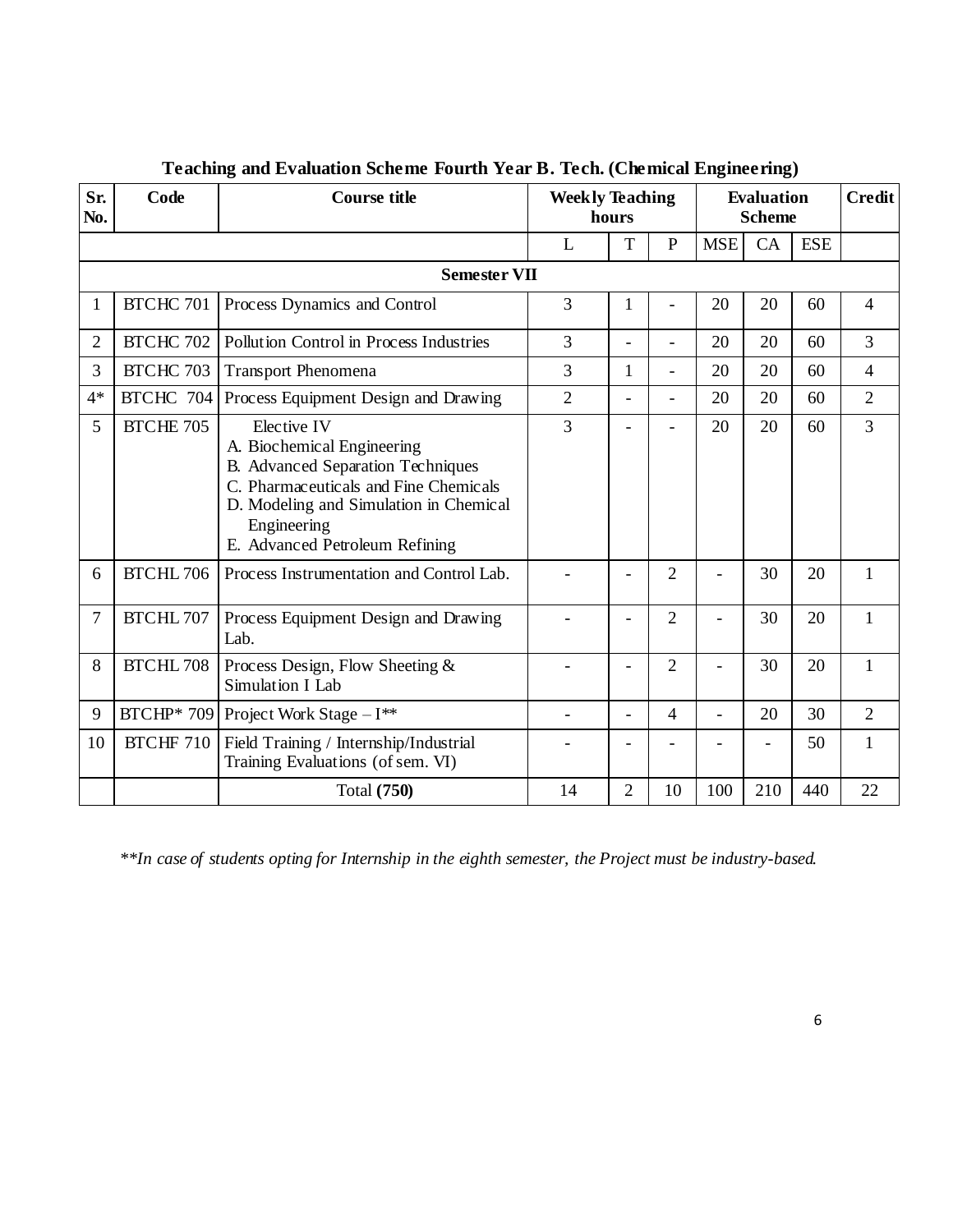| <b>Course Code</b> | Type of          | <b>Course Title</b>                                     |                | Weekly<br><b>Teaching</b><br><b>Scheme</b> |              |    |            | <b>Evaluation Scheme</b> |             | <b>Credits</b> |
|--------------------|------------------|---------------------------------------------------------|----------------|--------------------------------------------|--------------|----|------------|--------------------------|-------------|----------------|
|                    | Course           |                                                         | L              | T                                          | $\mathbf{P}$ | CA | <b>MSE</b> | <b>ESE</b>               | <b>Tota</b> |                |
| BTCHC801A          |                  | Process Control;<br>Design, Analysis and<br>assessment  |                |                                            |              |    |            |                          |             |                |
| BTCHC801B          | (Self-           | Computational Fluid<br>dynamics                         |                |                                            |              |    |            |                          |             | 3              |
| BTCHC801C          | Study<br>Course) | Optimization in<br>Chemical Engineering                 | $\overline{2}$ | 1                                          | $-$          | 20 | 20         | 60                       | 100         |                |
|                    |                  |                                                         |                |                                            |              |    |            |                          |             |                |
| BTCHC802A          |                  | <b>Environmental Quality</b><br>monitoring and analysis |                |                                            |              |    |            |                          |             |                |
| BTCHC802B          | (Self-<br>Study  | <b>Transport Processes-I:</b><br>heat and mass transfer | $\overline{2}$ | 1                                          | $-$          | 20 | 20         | 60                       | 100         | $\overline{3}$ |
|                    | Course)          |                                                         |                |                                            |              |    |            |                          |             |                |
| BTCHP803           | Project          | Project Stage-II<br><sub>or</sub><br>Internship*        |                | --                                         | 30           | 50 | $- -$      | 100                      | 150         | 15             |
|                    |                  | Total                                                   | 4              | 2                                          | 30           | 90 | 40         | 220                      | 350         | 21             |

# **Course Structure for Semester VIII [Fourth Year] w.e.f. 2020-2021**

*\* Six months of Internship in the industry* 

*# These subjects are to be studied on self –study mode using SWAYAM/NPTEL/Any other source*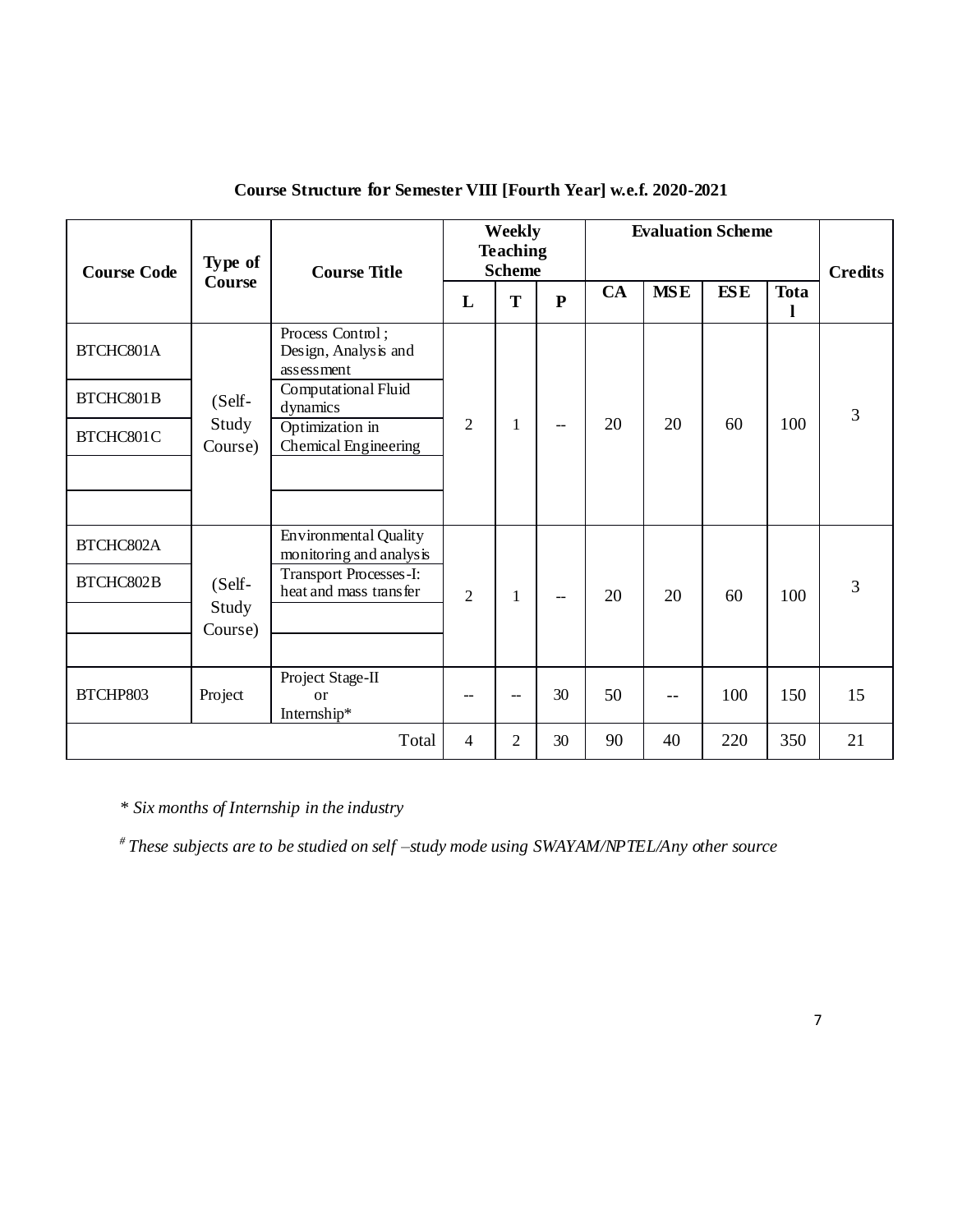#### **Semester - VII**

# **1. Process Dynamics and Control**

| <b>BTCHC 701</b>        | <b>Process Dynamics And Control</b> |                            |  |  |  |
|-------------------------|-------------------------------------|----------------------------|--|--|--|
|                         |                                     |                            |  |  |  |
| <b>Teaching Scheme:</b> |                                     | <b>Examination Scheme:</b> |  |  |  |

| Lecture: $3 \text{ hrs/week}$ | Continuous Assessment: 20 Marks               |
|-------------------------------|-----------------------------------------------|
| Tutorial: 1 hr/week           | Mid Semester Exam: 20 Marks                   |
|                               | End Semester Exam: 60 Marks (Duration 03 hrs) |

# **Pre-Requisites: mathematics and process instrument knowledge**

| CO <sub>1</sub> | Understand the dynamic behavior of different processes   |
|-----------------|----------------------------------------------------------|
| CO <sub>2</sub> | Analyze different components of a control loop           |
| CO <sub>3</sub> | Analyze stability of feedback control system             |
| CO <sub>4</sub> | Design controllers for first and second order processes  |
| CO <sub>5</sub> | Analyze frequency response for controllers and processes |

# **Mapping of course outcomes with program outcomes**

|                  | PO <sub>1</sub> |  |  |  |  | PO2 PO3 PO4 PO5 PO6 PO7 PO8 PO9 PO10 PO11 PO12 |  |
|------------------|-----------------|--|--|--|--|------------------------------------------------|--|
| $\overline{CO1}$ |                 |  |  |  |  |                                                |  |
| CO <sub>2</sub>  |                 |  |  |  |  |                                                |  |
| CO <sub>3</sub>  |                 |  |  |  |  |                                                |  |
| CO <sub>4</sub>  |                 |  |  |  |  |                                                |  |
| CO <sub>5</sub>  |                 |  |  |  |  |                                                |  |

# **Detailed Syllabus**

**UNIT I: Introduction** Block diagrams, closed loop and open loop control systems,

Basic control actions.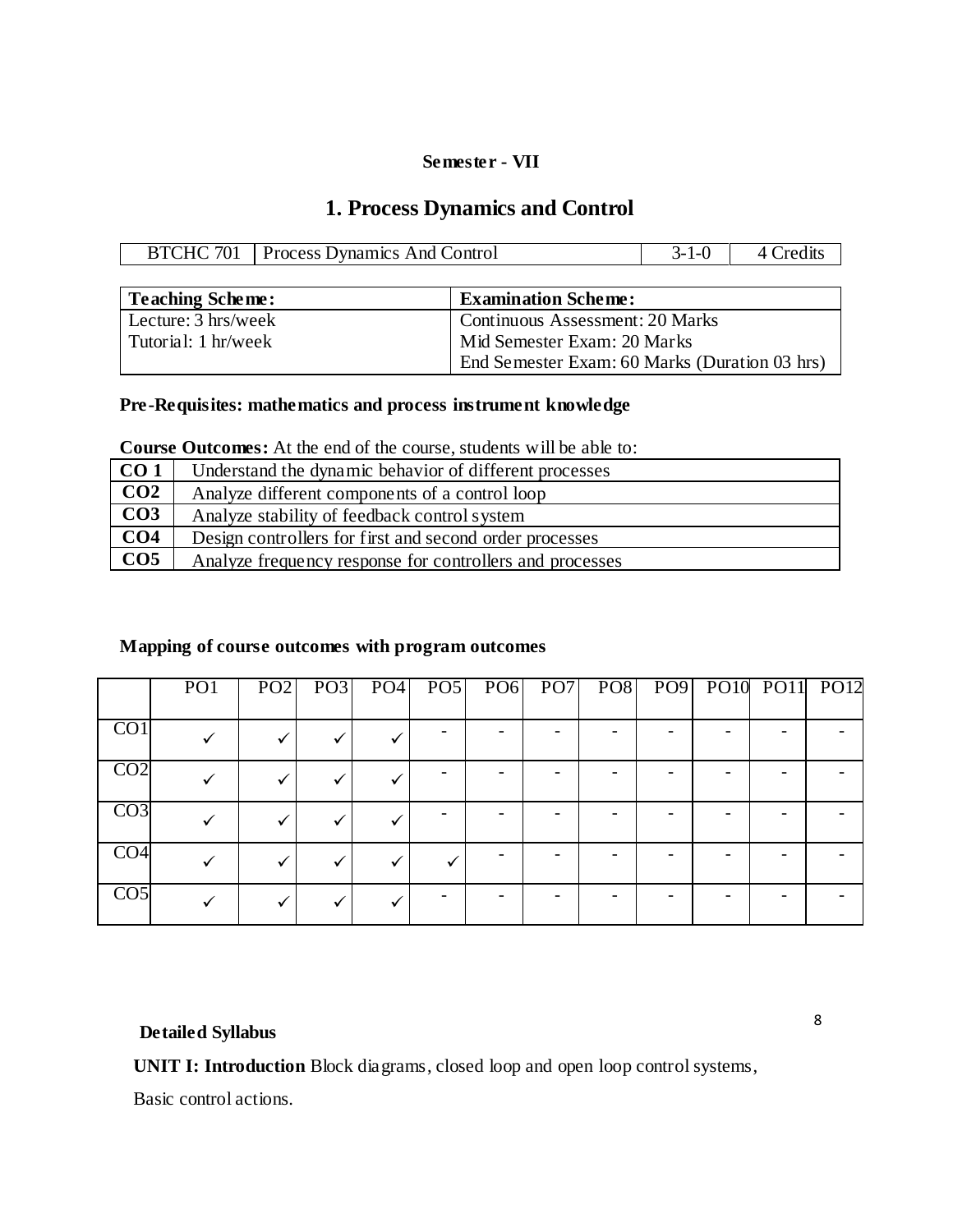**UNIT II: Open loop response of simple systems:** Dynamics of first order systems using transfer functions; Various first order response such as, a thermometer bulb. General response to step, ramp, impulse, and sinusoidal inputs; Concentration and temperature responses of a stirred tank;

**UNIT II: Linearization** of liquid level systems; Response of a pressure system, second order systems, the manometer; Response of interacting and non interacting systems. **UNIT III:** Transient response of control systems: **Servo and regulated operation,** General equations for the transient response, proportional control of a signal capacity process; Integral control, Proportional-integral control and derivative action.

**UNIT IV: Stability:** Concept of stability, Stability criterion, Routh test for stability.

 **UNIT V: Frequency response analysis:** First order systems, Bode diagram, and Complex numbers to get frequency response.

 **UNIT VI: Controller selection and tuning,** Control valve characteristics and sizing, cascade control, Feed forward control. Introduction of digital control principles.

## **Text / References:**

1. D. R. Coughanowr, Process system analysis and control,  $2<sup>nd</sup>$  ed, McGraw Hill, 1991.

- 2. P. Harriott, Process Control, Reprint of text, ed. Tata McGraw Hill, 1983.
- 3. G. Stephanopoulos, Chemical Process Control: An introduction to theory and practice, Prentice Hall, New Jersey, 1984.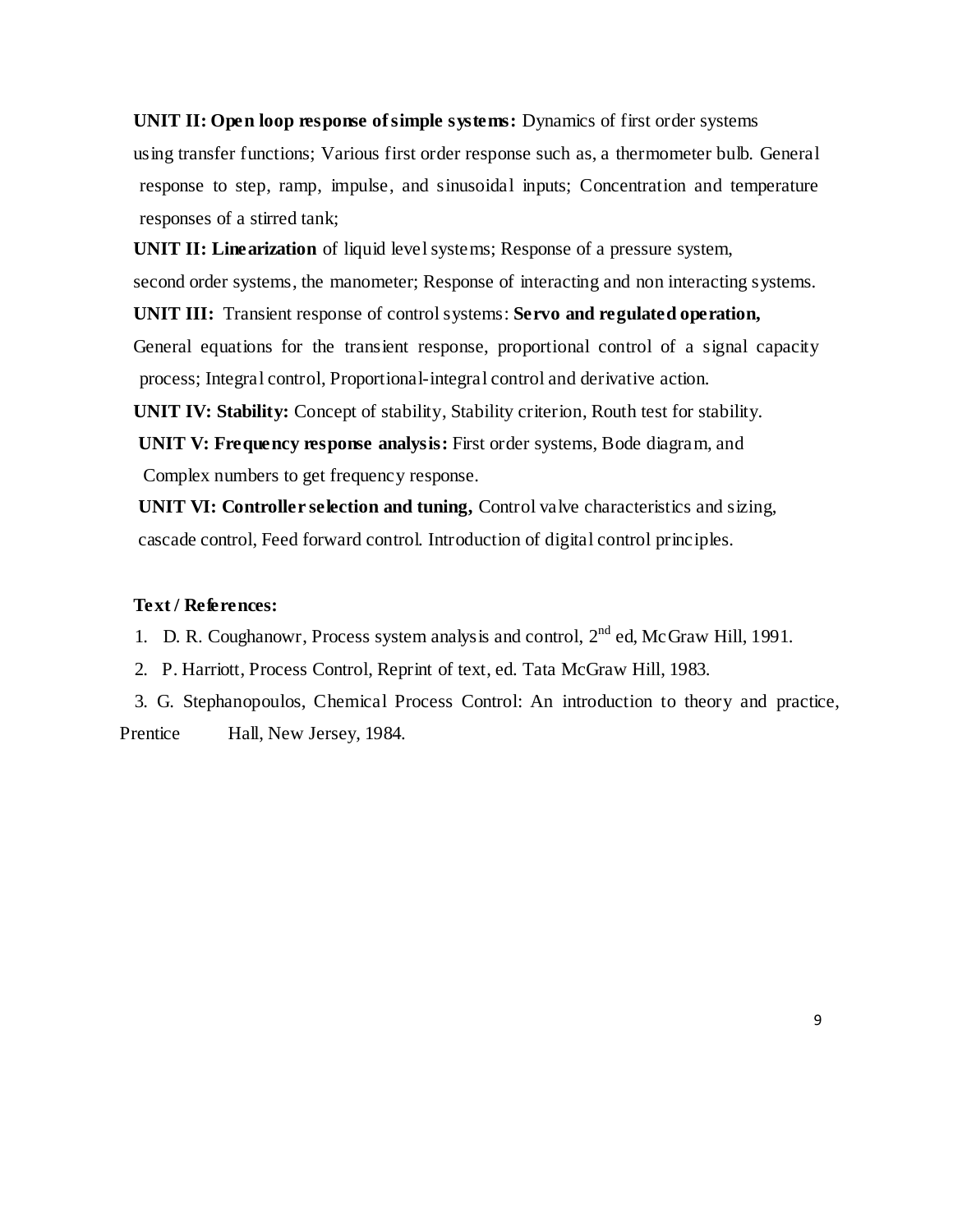# **2. Pollution Control in Process Industries**

| BTCHC 702 |  | <b>Pollution Control in Process</b><br><b>Industries</b> | $3 - 0 - 0$ | 3 Credits |
|-----------|--|----------------------------------------------------------|-------------|-----------|
|-----------|--|----------------------------------------------------------|-------------|-----------|

| <b>Teaching Scheme:</b> | <b>Examination Scheme:</b>                    |
|-------------------------|-----------------------------------------------|
| Lecture: 3 hrs/week     | Continuous Assessment: 20 Marks               |
| Tutorial: 0 hr/week     | Mid Semester Exam: 20 Marks                   |
|                         | End Semester Exam: 60 Marks (Duration 03 hrs) |

# **Pre-Requisites: Basics of Chemical Process Industries**

|                 | Course Outcomes. The the cha of the course, stagents will be able to. |  |  |  |  |  |
|-----------------|-----------------------------------------------------------------------|--|--|--|--|--|
| CO <sub>1</sub> | Analyze the effects of pollutants on the environment                  |  |  |  |  |  |
| CO <sub>2</sub> | Understand meteorological aspects of air pollution                    |  |  |  |  |  |
| CO <sub>3</sub> | Understand air pollution control methods                              |  |  |  |  |  |
| CO <sub>4</sub> | Select treatment technologies for water/wastewater/solid waste        |  |  |  |  |  |
| CO <sub>5</sub> | Design unit operations for pollution control                          |  |  |  |  |  |

# **Course Outcomes:** At the end of the course, students will be able to:

## **Mapping of course outcomes with program outcomes**

|                  | PO1 | PO2 |  |  |  | PO3 PO4 PO5 PO6 PO7 PO8 PO9 PO10 PO11 PO12 |  |
|------------------|-----|-----|--|--|--|--------------------------------------------|--|
| $\overline{CO1}$ |     |     |  |  |  |                                            |  |
| CO <sub>2</sub>  |     |     |  |  |  |                                            |  |
| CO <sub>3</sub>  |     |     |  |  |  |                                            |  |
| CO <sub>4</sub>  |     |     |  |  |  |                                            |  |
| CO <sub>5</sub>  |     |     |  |  |  |                                            |  |

#### **Detailed Syllabus**

Unit I: Introduction: Biosphere, Hydrological cycle, Nutrient cycle, Consequences of population growth, Pollution of air, Water and soil. Air pollution sources & effects: Classification and properties of air pollutants, Emission sources, Behavior and fate of

10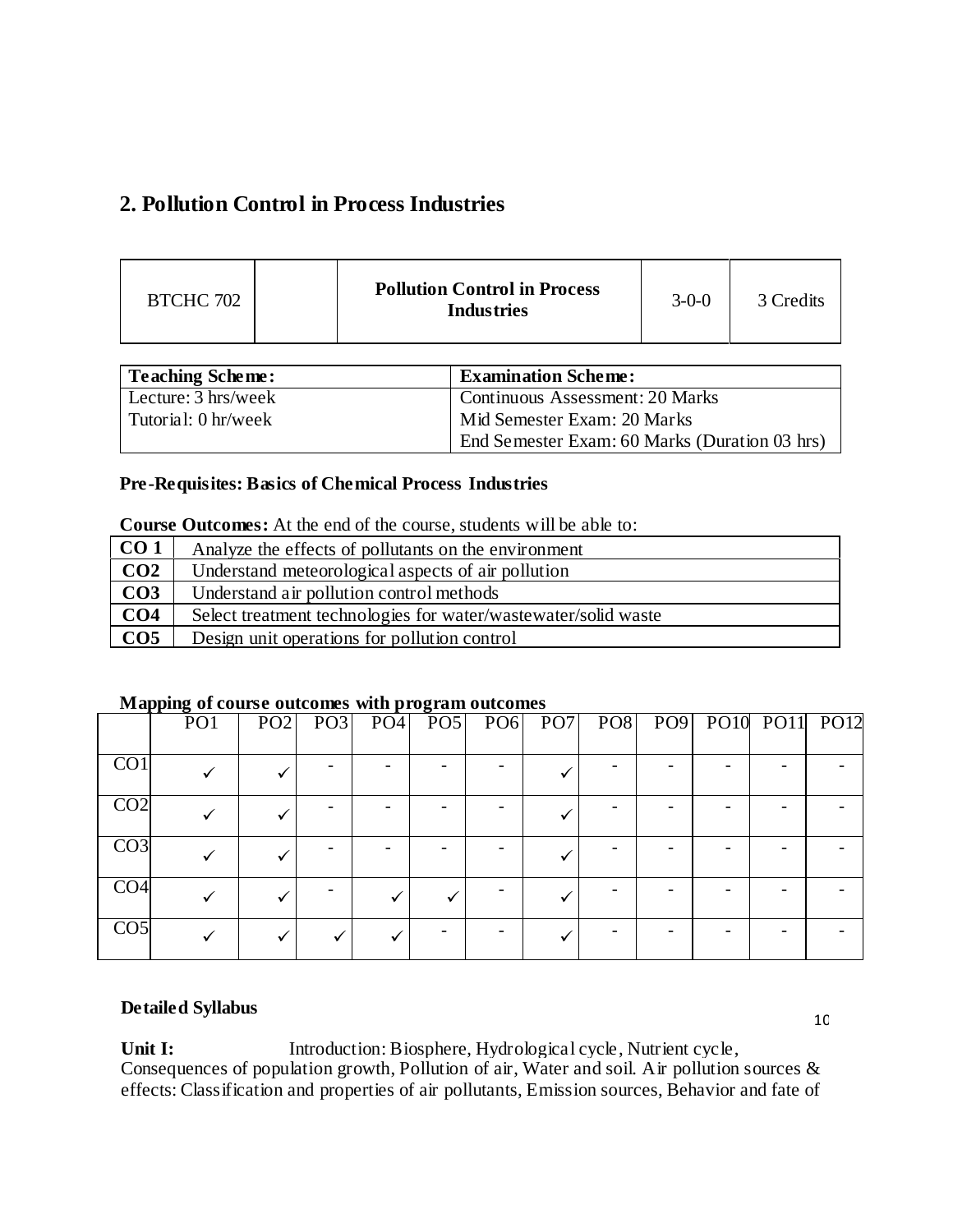air pollutants, Effect of air pollution.

Unit II: Meteorological aspects of air pollutant dispersion: Temperature lapse rates and stability, Wind velocity and turbulence, Plume behavior, Dispersion of air pollutants, Estimation of plume rise. Air pollution sampling and measurement: Types of pollutant sampling and measurement, Ambient air sampling, Stack sampling, Analysis of air pollutants.

**Unit III:** Air pollution control methods & equipment: Control methods, Source correction methods, Cleaning of gaseous effluents, Particulate emission control, Selection of a particulate collector, Control of gaseous emissions, Design methods for control equipment.

Unit IV: Control of specific gaseous pollutants: Control of sulphur dioxide emissions, Control of nitrogen oxides, Carbon monoxide control, Control of hydrocarbons and mobile sources. Water pollution: Water resources, Origin of wastewater, types of water pollutants and there effects.

**Unit V:** Waste water sampling, analysis and treatment: Sampling, Methods of analysis, Determination of organic matter, Determination of inorganic substances, Physical characteristics, Bacteriological measurement, Basic processes of water treatment, Primary treatment, Secondary treatment, Advanced wastewater treatment, Recovery of materials from process effluents.

**Unit VI:** Solid waste management: Sources and classification, Public health aspects, Methods of collection, Disposal Methods, Potential methods of disposal. Hazardous waste management: Definition and sources, Hazardous waste classification, Treatment methods, Disposal methods.

# **Text / References:**

- 1. Rao C.S., Environmental Pollution Control Engineering, Wiley Eastern Limited, India, 1993.
- 2. Noel de Nevers, Air Pollution and Control Engineering, McGraw Hill, 2000.
- 3. Glynn Henry J. and Gary W. Heinke, Environmental Science and Engineering, 2<sup>nd</sup> Edition, Prentice Hall of India, 2004.
- 4. Rao M.N. and Rao H.V.N Air Pollution, Tata McGraw Hill Publishing Ltd., 1993.

De A.K - Environmental Chemistry, Tata - McGraw Hill Publishing Ltd., 1999.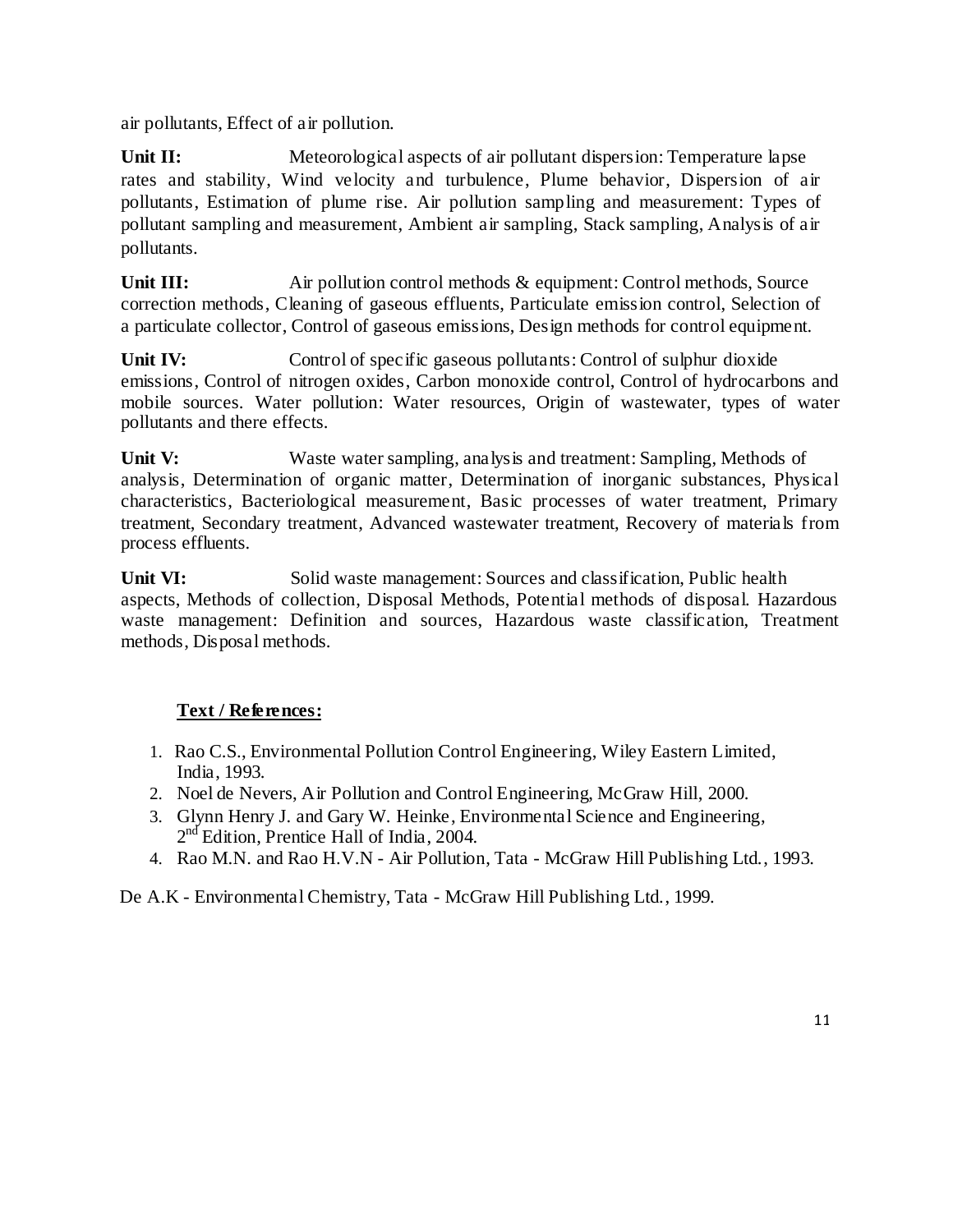# **3. Transport Phenomena**

| Teaching Scheme:    | <b>Examination Scheme:</b>                    |
|---------------------|-----------------------------------------------|
| Lecture: 3 hrs/week | <b>Continuous Assessment: 20 Marks</b>        |
| Tutorial: 1 hr/week | Mid Semester Exam: 20 Marks                   |
|                     | End Semester Exam: 60 Marks (Duration 03 hrs) |

# **Pre-Requisites: Knowledge of Engineering Mathematics and fluid flow operations**

**Course Outcomes:** At the end of the course, students will be able to:

| CO <sub>1</sub> | Understand the analogy among momentum, heat and mass transport                                              |
|-----------------|-------------------------------------------------------------------------------------------------------------|
| CO <sub>2</sub> | Formulate a mathematical representation of a flow/heat/mass transfer phenomena                              |
| CO <sub>3</sub> | Solve flow/heat/mass transfer problems either individually or coupled for simple<br>geometries analytically |
| CO <sub>4</sub> | Identify the similarities among the correlations for flow, heat and mass transfer<br>interfaces             |

# **Mapping of course outcomes with program outcomes**

| Course   | <b>Program Outcomes</b> |  |  |  |  |  |  |  |   |                                                                          |  |
|----------|-------------------------|--|--|--|--|--|--|--|---|--------------------------------------------------------------------------|--|
| Outcomes |                         |  |  |  |  |  |  |  |   | PO1   PO2   PO3   PO4   PO5   PO6   PO7   PO8   PO9   PO10   PO11   PO12 |  |
|          |                         |  |  |  |  |  |  |  | - | $\blacksquare$                                                           |  |
| 202      |                         |  |  |  |  |  |  |  | - |                                                                          |  |
| 203      | $\sim$                  |  |  |  |  |  |  |  | ۰ | $\blacksquare$                                                           |  |
|          | $\sim$                  |  |  |  |  |  |  |  | ۰ |                                                                          |  |

# **Detailed Syllabus**

Unit 1

- 1. **VISCOSITY AND MECHANISM OF MOMENTUM TRANSPORT :** Newton's Law of Viscosity; Non-Newtonian fluids ; The Bingham model; The power law model; The Elli's model and the Reiner Philippoff model; Temperature and pressure dependents of viscosity.
- 12 2. **VELOCITY DISTRIBUTIONS IN LAMINAR FLOW :** Shell momentum balances; Boundary conditions ; Flow of a falling film; flow through a circular tube; flow through annulus.

Unit 2

3. **EQUATION OF CHANGE FOR ISOTHERMAL SYSTEMS :** Equations of continuity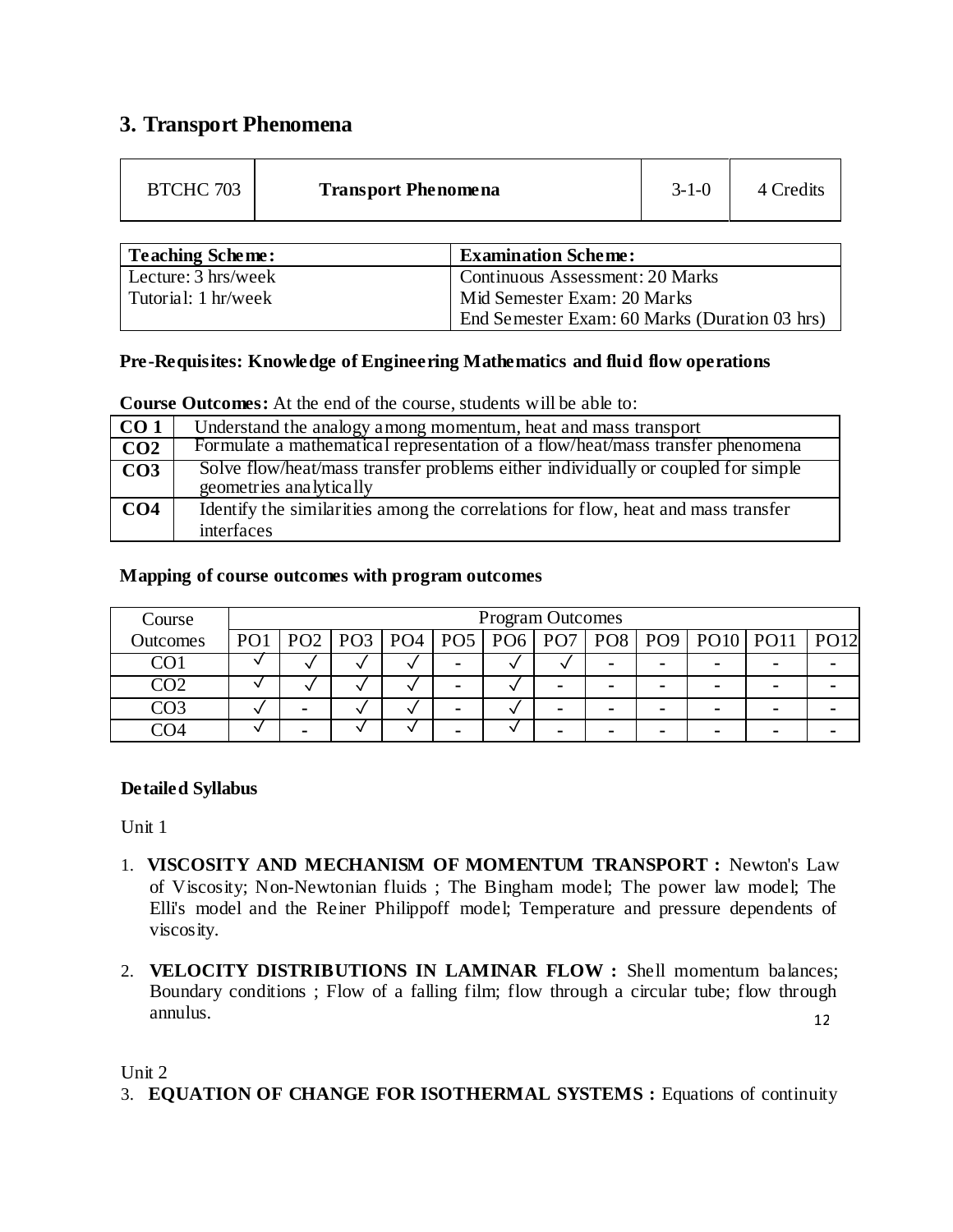and motion in Cartesian and curvilinear co-ordinates; Use of the equations of change to setup steady flow problems. Tangential annular flow of Newtonian fluid; Shape of surface of a rotating liquid.

4. **VELOCITY DISTRIBUTIONS WITH MORE THAN ONE INDEPENDENT VARIABLE**:Unsteady viscous flow ; Flow near a wall suddenly set in motion.

Unit 3

- 5. **INTERPHASE TRANSPORT IN ISOTHERMAL SYSTEMS :** Definition of fraction factors; Friction factors for flow in tubes; for around spheres.
- 6. **THERMAL CONDUCTIVITY AND MECHANISM OF ENERGY TRANSPORT :** Fourier's law of heat conduction; temperature and pressure dependence of thermal conductivity in gases and liquids.
- 7. **TEMPERATURE DISTRIBUTIONS IN SOLIDS AND IN LAMINAR FLOW :** Shell energy balances; Boundary conditions; Heat conduction with an electrical heat source; with a viscous heat source.

Unit 4

- 8. **EQUATIONS OF CHANGE FOR NON-ISOTHERMAL SYSTEMS :** Use of equations of energy and equations of motion (for forced and free convection) in non-isothermal flow; Tangential flow in an annulus with viscous heat generation; steady flow of a non-isothermal film; Transpiration cooling.
- 9. **TEMPERATURE DISTRIBUTIONS WITH MORE THAN ONE INDEPENDENT VARIABLE :** Unsteady heat conduction in solids; Heating of a semi-infinite slab.

Unit 5

- 10. **INTERPHASE TRANSPORT IN NON-ISOTHERMAL SYSTEMS :** Definition of heat transfer coefficient; Heat transfer coefficients for forced convection in tubes; for forced convection around submerged objects.
- 11. **DIFFUSIVITY AND THE MECHANISM OF MASS TRANSPORT :** definition of concentrations; Velocity and mass fluxes; Fick's law of diffusion; Temperature and pressure dependence of mass diffusivity.

Unit 6

- 12. **CONCENTRATION DISTRIBUTION IN SOLIDS AND IN LAMINAR FLOW:** Shell mass balances; Boundary conditions; Diffusion through a stagnant gas film; Diffusion with heterogeneous chemical reaction.
- 13 13. **EQUATION OF CHANGE FOR MULTICOMPONENT SYSTEMS**:Equations of continuity for a binary mixture.
- 14. **INTERPHASE TRANSPORT IN MULTICOMPONENT SYSTEMS:** Definition of binary mass transfer coefficients in one phase. Correlations of binary mass transfer coefficient in one phase at low mass transfer rates.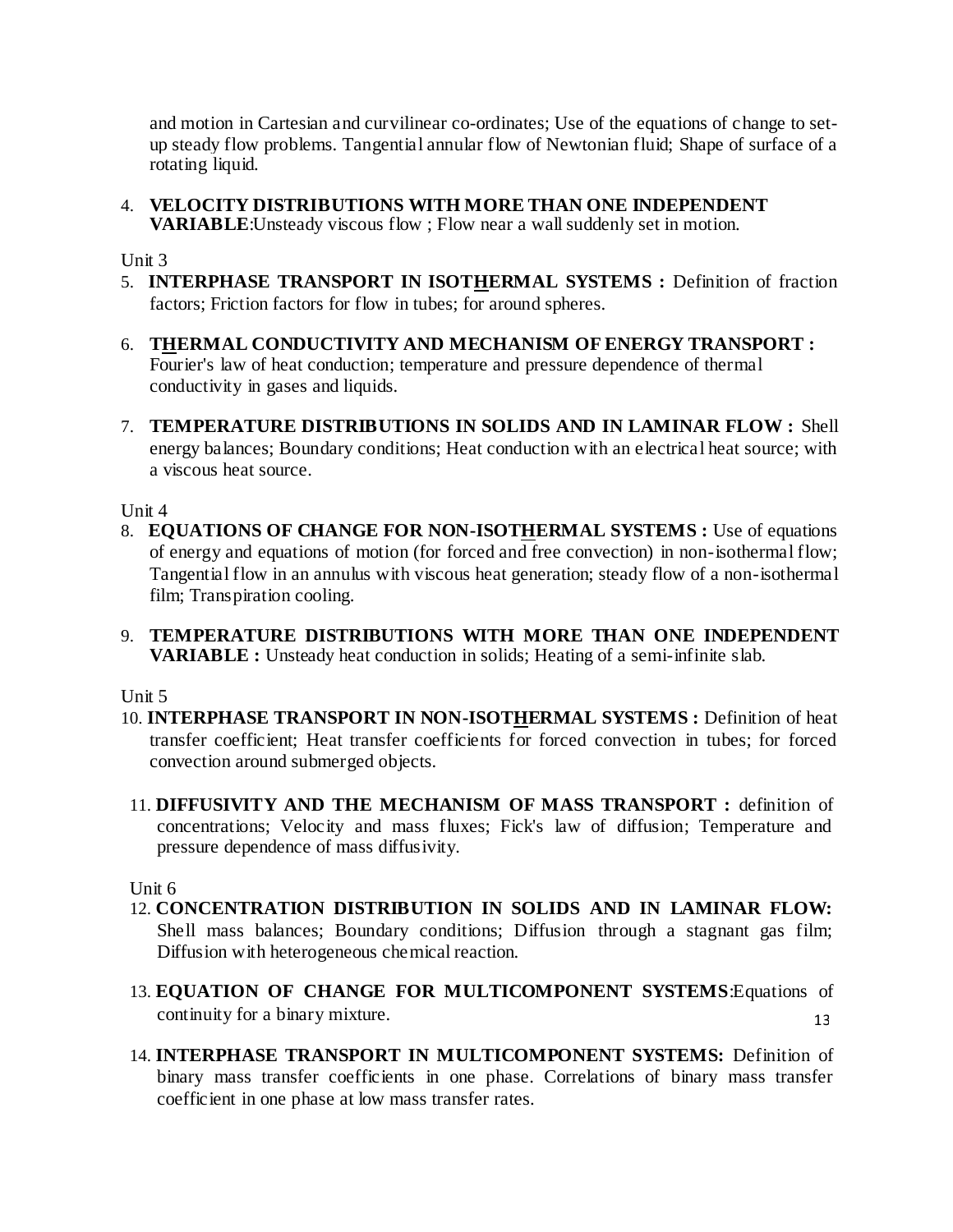# **TEXT BOOK:**

1. Bird R.B., Stewart W.E. and Light Foot E.N. Transport Phenomena - John Wiley International -  $2<sup>nd</sup>$ Edition, New York, (2002).

# **REFERENCE BOOKS:**

Christie J. Geankoplis - Transport Processes and Unit Operations - Prentice Hall of India Pvt. Ltd., New Delhi, 1997.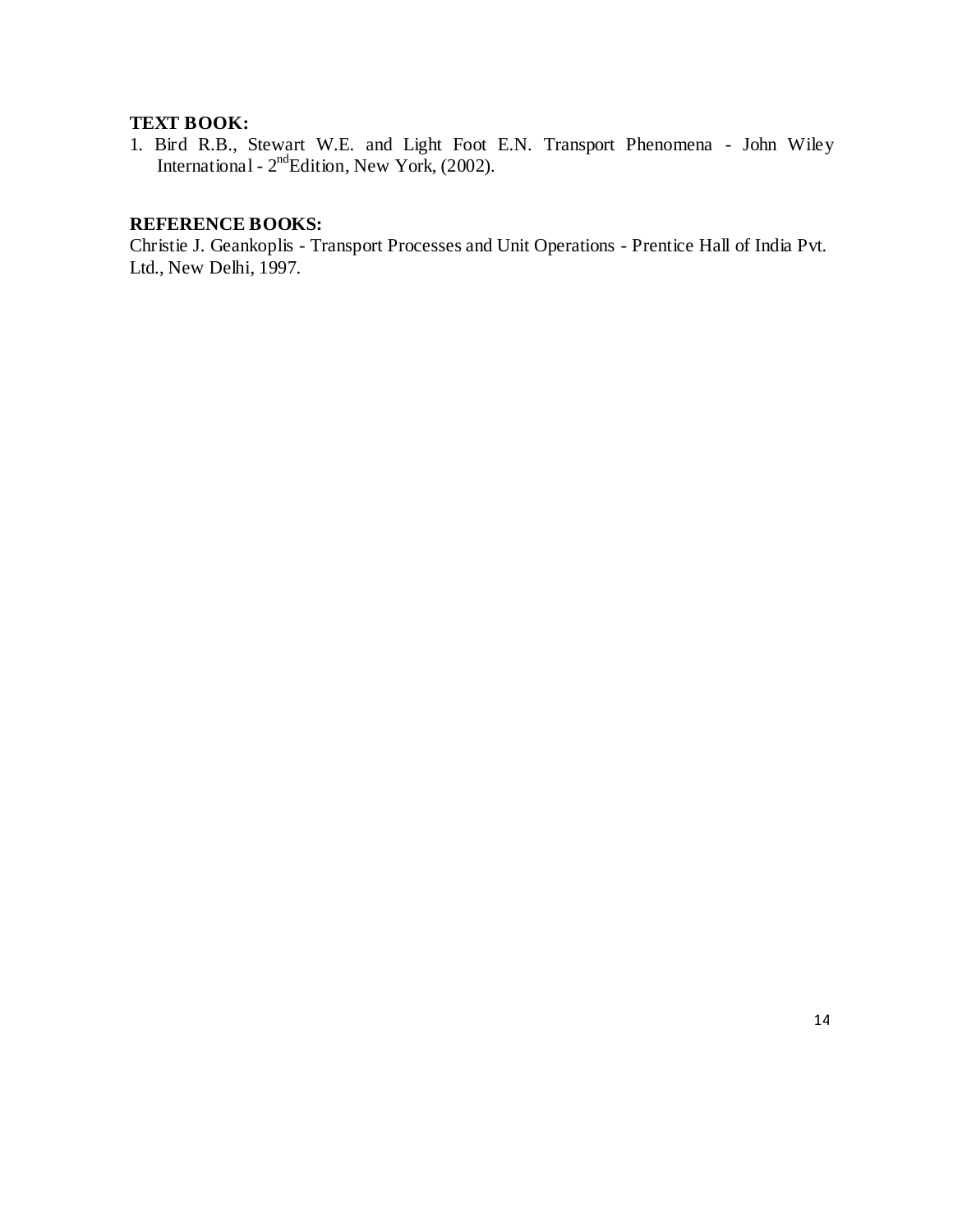## **4. Process Equipment Design and Drawing**

| BTCHC 704 | <b>Process Equipment Design and</b><br><b>Drawing</b> | $2 - 0 - 0$ | 2 Credits |
|-----------|-------------------------------------------------------|-------------|-----------|
|-----------|-------------------------------------------------------|-------------|-----------|

| Teaching Scheme:       | <b>Examination Scheme:</b>                    |
|------------------------|-----------------------------------------------|
| $L$ ecture: 2 hrs/week | <b>Continuous Assessment: 20 Marks</b>        |
| Tutorial: 0 hr/week    | Mid Semester Exam: 20 Marks                   |
|                        | End Semester Exam: 60 Marks (Duration 03 hrs) |

## **Pre-Requisites: Knowledge of chemical engineering Processes**

**Course Outcomes:** At the end of the course, students will be able to:

| CO <sub>1</sub> | Identify equipment and instruments based on symbols                                |
|-----------------|------------------------------------------------------------------------------------|
| CO <sub>2</sub> | Draw process flow diagrams using symbols                                           |
| CO <sub>3</sub> | Apply mechanical design aspects to process equipment                               |
| CO <sub>4</sub> | Design heat exchangers, evaporators, absorbers, distillation columns, reactors and |
|                 | filters.                                                                           |

## **Mapping of course outcomes with program outcomes**

| Course          | <b>Program Outcomes</b> |                          |                          |  |                          |   |  |  |                |                                                                          |  |
|-----------------|-------------------------|--------------------------|--------------------------|--|--------------------------|---|--|--|----------------|--------------------------------------------------------------------------|--|
| <b>Outcomes</b> |                         |                          |                          |  |                          |   |  |  |                | PO1   PO2   PO3   PO4   PO5   PO6   PO7   PO8   PO9   PO10   PO11   PO12 |  |
| CO <sub>1</sub> |                         | $\overline{\phantom{0}}$ | $\overline{\phantom{0}}$ |  | $\overline{\phantom{0}}$ | - |  |  | $\blacksquare$ |                                                                          |  |
| CO2             |                         | $\overline{\phantom{0}}$ | $\overline{\phantom{0}}$ |  | -                        |   |  |  | $\blacksquare$ |                                                                          |  |
| CO3             |                         |                          |                          |  |                          |   |  |  |                | -                                                                        |  |
|                 |                         |                          |                          |  |                          |   |  |  | -              | $\blacksquare$                                                           |  |

## **Detailed Syllabus**

**Unit I:** Mechanical Design of Process Equipment: Introduction to mechanical aspects of chemical equipment design,

Unit II: Design Preliminaries, Design of cylindrical and spherical vessels under internal pressure, Design of heads and closers, Design of tall vessels.

vessels, conveyers and feeders etc. Drawing of process equipment symbols for, 15 **Unit III and IV:** Drawing: Drawing of process equipment symbols for fluid handling, heat transfer, mass transfer, Drawing of process equipment symbols for separators, mixing & comminution etc. Drawing of process equipment symbols for distillation, driers, evaporators, scrubbers etc. Drawing of process equipment symbols for crystallizer, grinding, jigging, elutriation, magnetic separation, compressor etc. Drawing of basic instrumentation symbols for flow, temperature, level, pressure and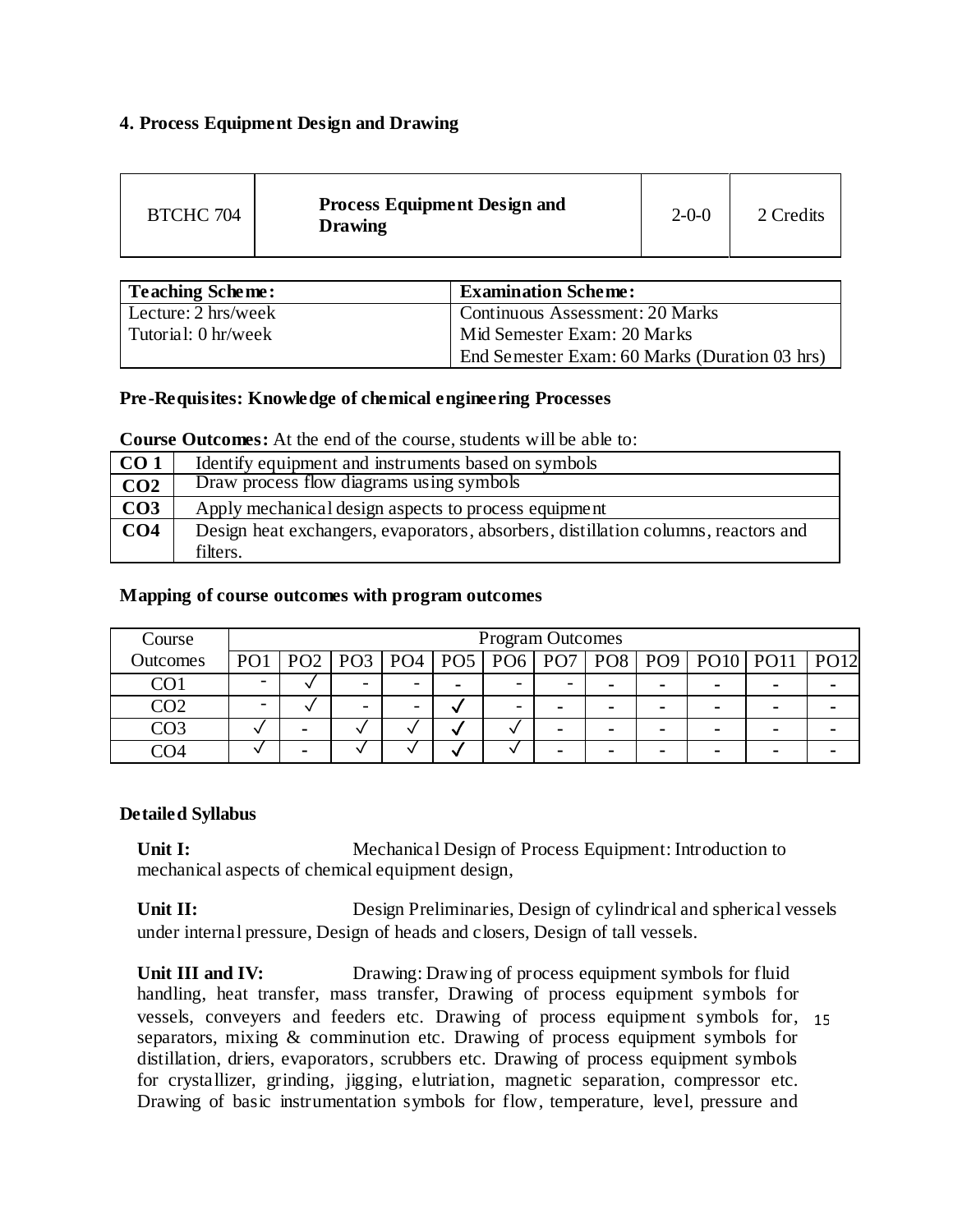combined instruments, Drawing of miscellaneous instrumentation symbols, Detailed drawing of equipment, Drawing of flow sheet.

**Unit V and VI:** Process Equipment Design: Design of a heat exchanger, Design of an absorber, Design of a distillation column, Design of evaporator, Design of condenser, Design of a chemical reactor.

# **Text / References:**

1.Brownell L.E, Process Equipment Design - Vessel Design, Wiley Eastern Ltd., 1986.

- 2. Bhattacharya B.C., Introduction to Chemical Equipment Design Mechanical Aspects, CBS Publishers and Distributors, 2003.
- 3. Towler, G. P. and R. K. Sinnott, Chemical Engineering Design, Principles, Practice and Economics of Plant and Process Design, 2nd Edition, Butterworth Heinemann, 2012.

4. Donald Kern, Process Heat Transfer, 1st Edition, Tata McGraw-Hill Education, 1950

5. Robert E. Treybal, Mass-Transfer Operations, 3rd Edition, McGraw-Hill Book Company, 1981.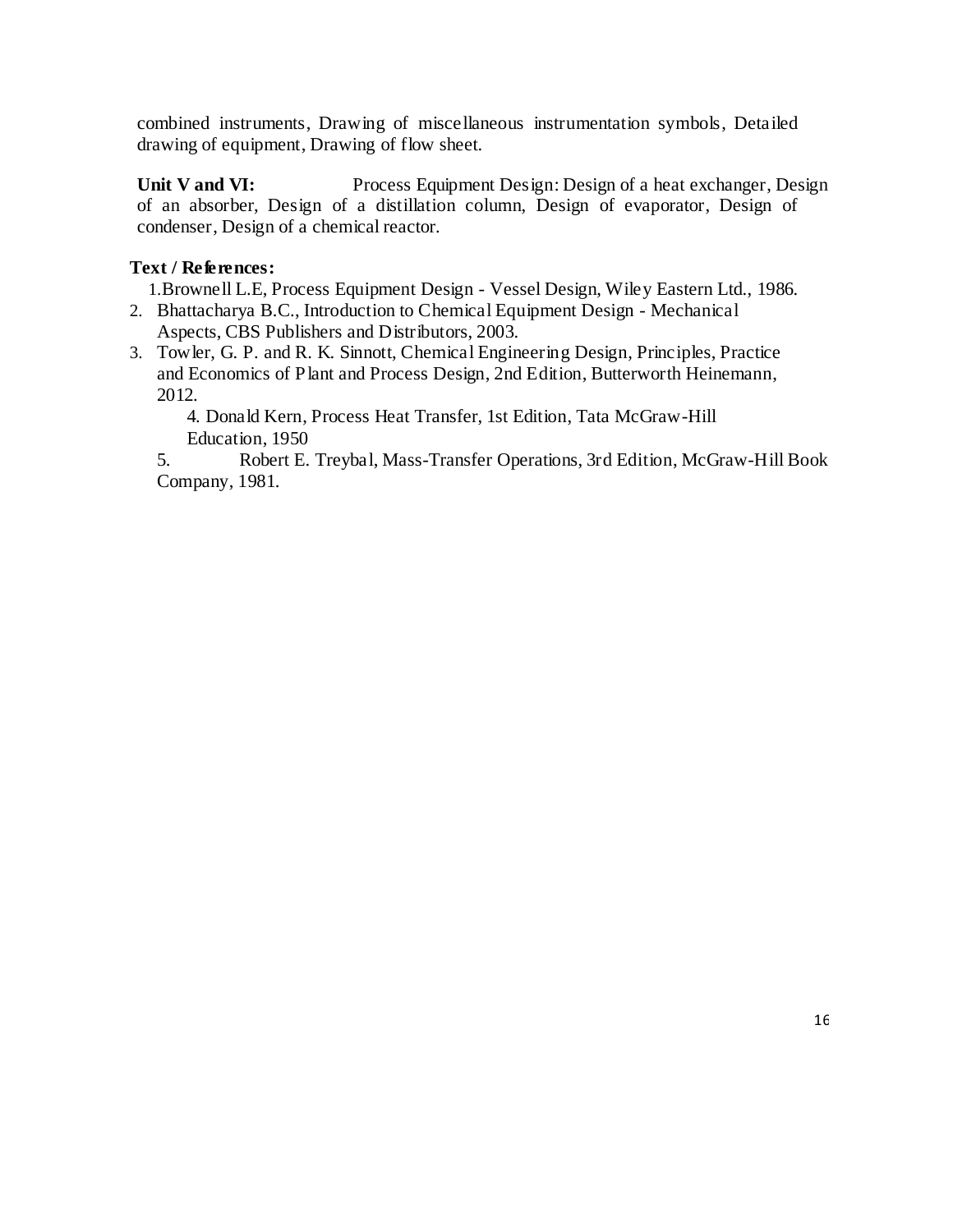# **5. Elective IV**

| <b>BTCHC 705</b> | A. Biochemical Engineering<br><b>B.</b> Advanced Separation Techniques<br>C. Pharmaceuticals and Fine Chemicals<br>D. Modeling and Simulation in Chemical Engineering<br>E. Advanced Petroleum Refining |  | $3-0-0$ 3 Credits |
|------------------|---------------------------------------------------------------------------------------------------------------------------------------------------------------------------------------------------------|--|-------------------|
|------------------|---------------------------------------------------------------------------------------------------------------------------------------------------------------------------------------------------------|--|-------------------|

| Teaching Scheme:              | <b>Examination Scheme:</b>                    |
|-------------------------------|-----------------------------------------------|
| Lecture: $2 \text{ hrs/week}$ | Continuous Assessment: 20 Marks               |
| Tutorial: 0 hr/week           | Mid Semester Exam: 20 Marks                   |
|                               | End Semester Exam: 60 Marks (Duration 03 hrs) |

## A. **Biochemical Engineering**

| <b>Course Outcomes:</b> At the end of the course, students will be able to: |  |  |  |  |  |  |
|-----------------------------------------------------------------------------|--|--|--|--|--|--|
|-----------------------------------------------------------------------------|--|--|--|--|--|--|

| CO <sub>1</sub> | Understand cell and enzyme kinetics                |
|-----------------|----------------------------------------------------|
| CO <sub>2</sub> | State methods of immobilization                    |
| CO <sub>3</sub> | Calculate volume of a bioreactor                   |
| CO <sub>4</sub> | State sterilization methods                        |
| CO <sub>5</sub> | Select downstream process to separate the products |

## **Mapping of course outcomes with program outcomes**

| Course          | <b>Program Outcomes</b> |  |  |  |  |  |  |  |  |                                                                          |  |
|-----------------|-------------------------|--|--|--|--|--|--|--|--|--------------------------------------------------------------------------|--|
| <b>Outcomes</b> |                         |  |  |  |  |  |  |  |  | PO1   PO2   PO3   PO4   PO5   PO6   PO7   PO8   PO9   PO10   PO11   PO12 |  |
| CO.             |                         |  |  |  |  |  |  |  |  |                                                                          |  |
| CO <sub>2</sub> |                         |  |  |  |  |  |  |  |  |                                                                          |  |
| CO3             |                         |  |  |  |  |  |  |  |  |                                                                          |  |
|                 |                         |  |  |  |  |  |  |  |  |                                                                          |  |
|                 |                         |  |  |  |  |  |  |  |  |                                                                          |  |

# **Detailed Syllabus**

Unit I: Introduction: Biotechnology, Biochemical Engineering, Biological Process, Definition of Fermentation.

17 **Unit II:** Enzyme Kinetics: Introduction, Simple Enzyme Kinetics, Enzyme Reactor with Simple Kinetics, Inhibition of Enzyme Reactions, and Other Influences on Enzyme Activity. Immobilized Enzyme: Immobilization techniques and effect of mass transfer resistance.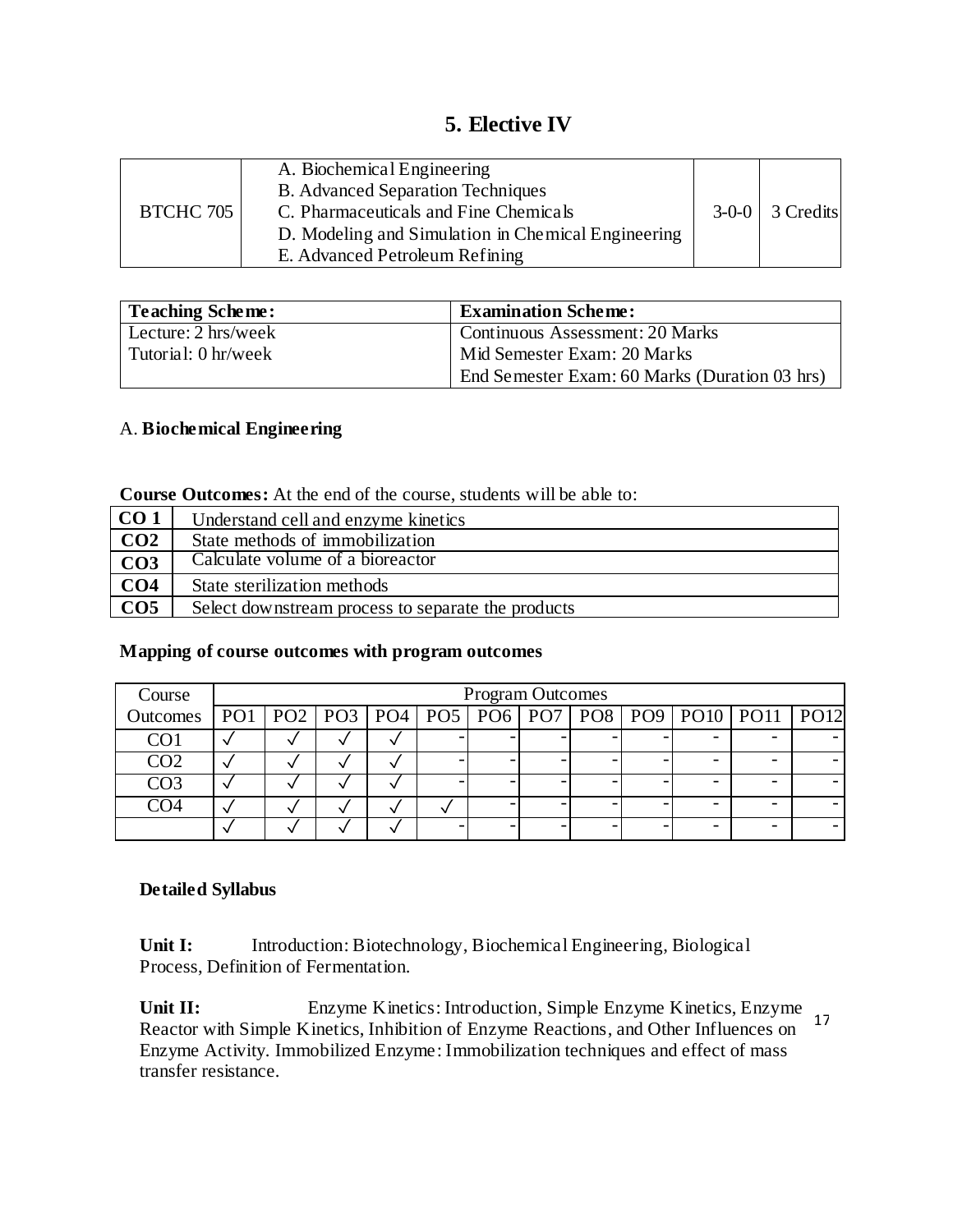Unit III: Industrial application of enzymes: Carbohydrates, starch conversion and

cellulose conversion. Cell Cultivation: Microbial cell cultivation, animal cell cultivation, plant cell cultivation, cell growth measurement and cell immobilization.

Unit IV: Cell Kinetics and Fermenter Design: Introduction, growth cycle for batch

cultivation, stirred tank fermenters, multiple fermenters connected series, cell recycling, alternate fermenters and structured model. Sterilization: Sterilization methods, thermal death kinetics, design criterion, batch sterilization, continuous sterilization and air sterilization.

**Unit V:** Agitation and Aeration: Introduction, basic mass transfer concepts, correlation for mass transfer co-efficient, measurement of interfacial area, correlations for 'a' and D32, gas-holdup, power consumption, determination of oxygen absorption rate, correlation for kLa, scale-up and shear sensitivity.

**Unit VI:** Downstream Processing: introduction, solid-liquid separation, cell rupture,

recovery and purification.

# **Text / Refernces:**

- 2. Lee J.M., Biochemical Engineering, Ebook, version 2.32, 2009.
- 3. James E. Bailey & David F. Ollis, Biochemical Engineering Fundamentals,

2<sup>nd</sup> edition, McGraw Hill International, 1986.

3. Michael L. Shuler & Fikret Kargi, Bioprocess Engineering - Basic Concepts, 2<sup>nd</sup> edition, Prentice Hall of India, New Delhi, 2002.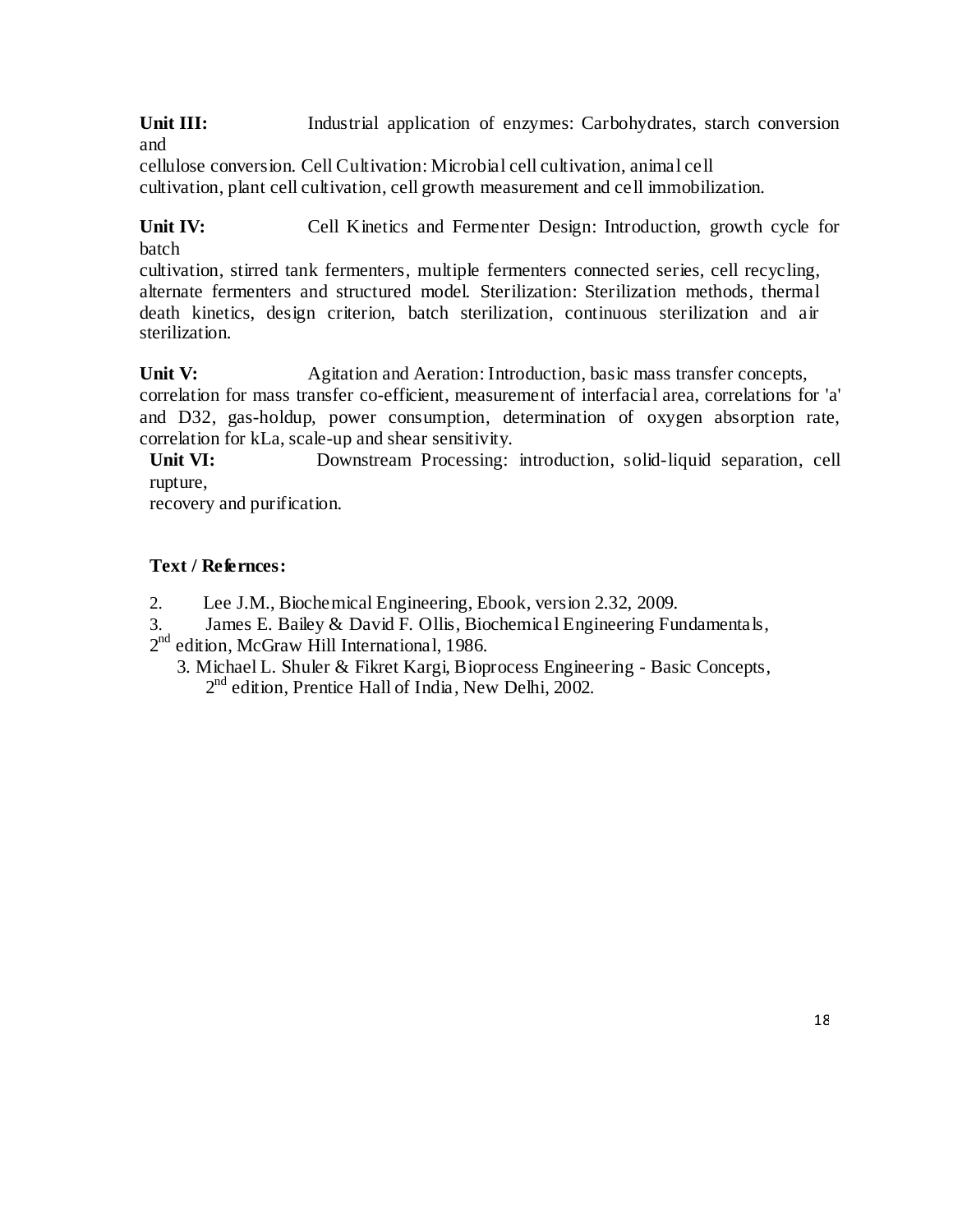#### **B. Advanced Separation Techniques**

| CO <sub>1</sub> | Class if y the membranes                                                     |
|-----------------|------------------------------------------------------------------------------|
| CO <sub>2</sub> | Differentiate various membrane processes                                     |
| CO <sub>3</sub> | Understand the methods of membrane preparation                               |
| CO <sub>4</sub> | Compare membrane process with other methods of separation                    |
| CO <sub>5</sub> | Understand principles thermogravimetry and of differential thermal analyses. |
| CO <sub>6</sub> | Characterize chemical, inorganic and engineering materials using analytical  |
|                 | techniques                                                                   |

**Course Outcomes:** At the end of the course, students will be able to:

#### **Mapping of course outcomes with program outcomes**

| Course          | <b>Program Outcomes</b> |   |  |  |  |  |  |  |  |                                                                   |      |
|-----------------|-------------------------|---|--|--|--|--|--|--|--|-------------------------------------------------------------------|------|
| Outcomes        |                         |   |  |  |  |  |  |  |  | PO1   PO2   PO3   PO4   PO5   PO6   PO7   PO8   PO9   PO10   PO11 | PO12 |
| CO <sub>1</sub> |                         | v |  |  |  |  |  |  |  |                                                                   |      |
| CO <sub>2</sub> |                         | v |  |  |  |  |  |  |  |                                                                   |      |
| CO <sub>3</sub> |                         | v |  |  |  |  |  |  |  |                                                                   |      |
| CO <sub>4</sub> |                         | ◡ |  |  |  |  |  |  |  |                                                                   |      |
| CO <sub>5</sub> |                         |   |  |  |  |  |  |  |  |                                                                   |      |
| 206             |                         |   |  |  |  |  |  |  |  |                                                                   |      |

#### **Detailed Syllabus**

Unit I and II: Solute transport parameters for membrane performance predictionin RO/UF systems involving aqueous and non aqueous solution. Physic - chemical. Polar, on- polar criteria governing RO separations - membrane transport mechanism.

Unit III and IV: Membrane fouling and compaction. TFC membrane development

RO/UF/Ed process design and module analysis. RO/F/ED and DD in acid and enzyme recovery from scarified hydrolytes.

**Unit V and VI:** Membrane techniques in reclamation of water and chemicals along with pollution control from industrial effluents. Cost benefits analysis in resources cycling and environmental quality improvement by MT. Industrial processing with membranes - membrane reactor concept in biotechnology concentration. Gas separation by RO.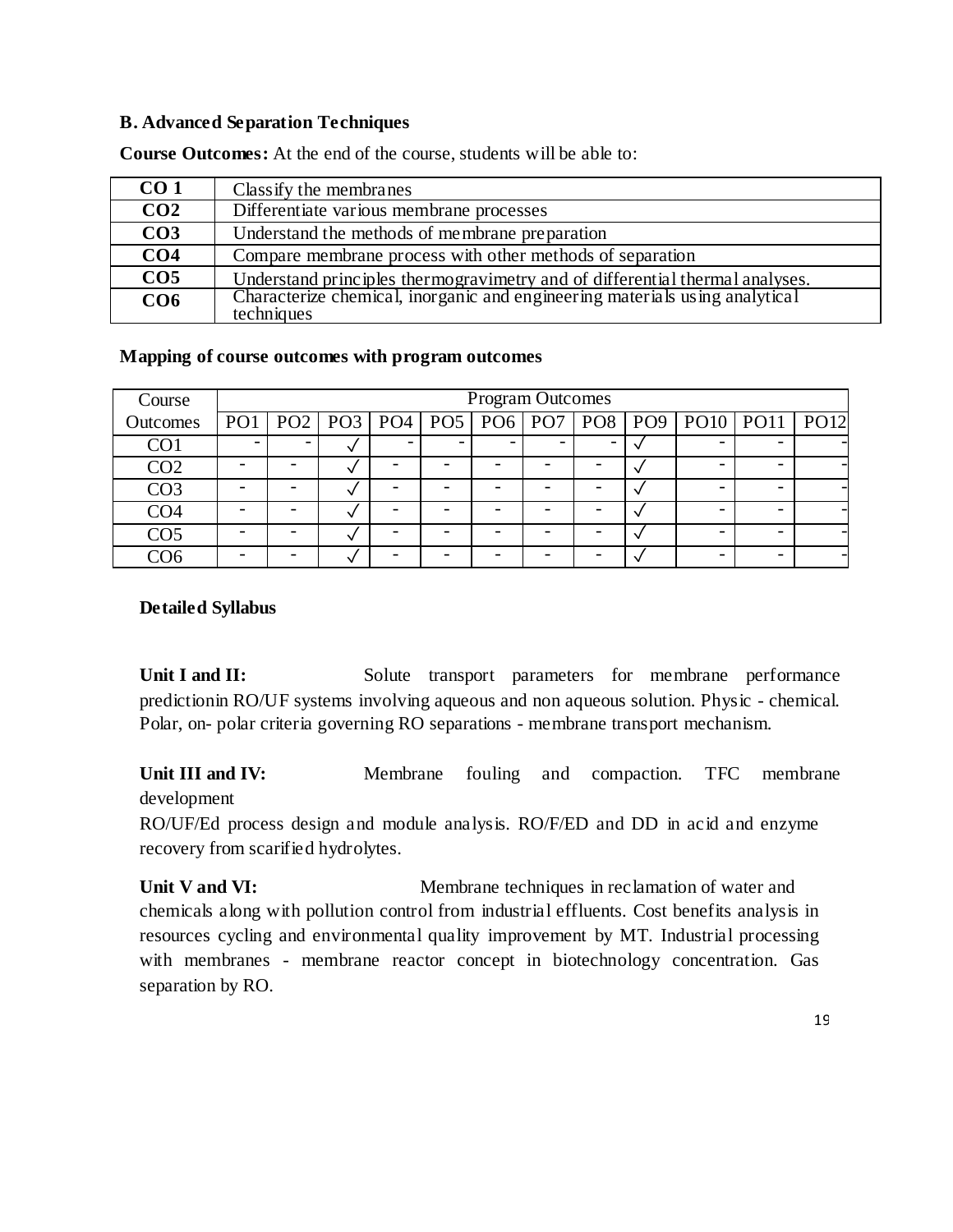# **Text / References:**

- 1. S. Sourirajan and T. Matsuuura (Ed.), RO UF: Principles and Applications, NRCC Publications, Ottawa, Canada (1986).
- 2. Munir Cheryan, UF Applications Handbook, Technique Publishing Co, Lancaster, USA (1986).

# **C. Pharmaceuticals and Fine Chemicals**

# **Course Outcomes:** At the end of the course, students will be able to:

| CO <sub>1</sub> | Know different grades of Chemicals                      |
|-----------------|---------------------------------------------------------|
| CO <sub>2</sub> | Understand different methods of preparation of reagents |
| CO <sub>3</sub> | Know uses and testing of pharmaceuticals                |
| CO <sub>4</sub> | Know the techniques for manufacture of pharmaceuticals  |
| CO <sub>5</sub> | Understand tablet making and coating techniques         |

# **Mapping of Course outcomes with Program outcomes**

|                 |  |  |  |  | PO1   PO2   PO3   PO4   PO5   PO6   PO7   PO8   PO9   PO10   PO11   PO12 |  |
|-----------------|--|--|--|--|--------------------------------------------------------------------------|--|
| CO <sub>1</sub> |  |  |  |  |                                                                          |  |
| CO <sub>2</sub> |  |  |  |  |                                                                          |  |
| CO <sub>3</sub> |  |  |  |  |                                                                          |  |
| CO <sub>4</sub> |  |  |  |  |                                                                          |  |
| CO <sub>5</sub> |  |  |  |  |                                                                          |  |

# **Unit 1:**

A brief outline of different grades of chemicals – Reagent grade and Laboratory grade. Outlines of preparation – Different methods of preparation of Reagent grade and Laboratory grade Chemicals.

# **Unit 2:**

Uses and testing of the pharmaceuticals and fine chemicals – Applications of medicinal value Chemicals and their quality testing procedures.

# **Unit 3:**

Properties, assays and manufacture of Pharmaceuticals and fine chemicals with flow sheets-Physical and Chemical properties, methods of assessing the quality and industrial methods of formulating the drugs and fine chemicals that have no medicinal value but are used as the intermediates.

20

# **Unit 4:**

Compressed Tablet making and coating – Types of tablets and Methods of compressed tablet making and coating.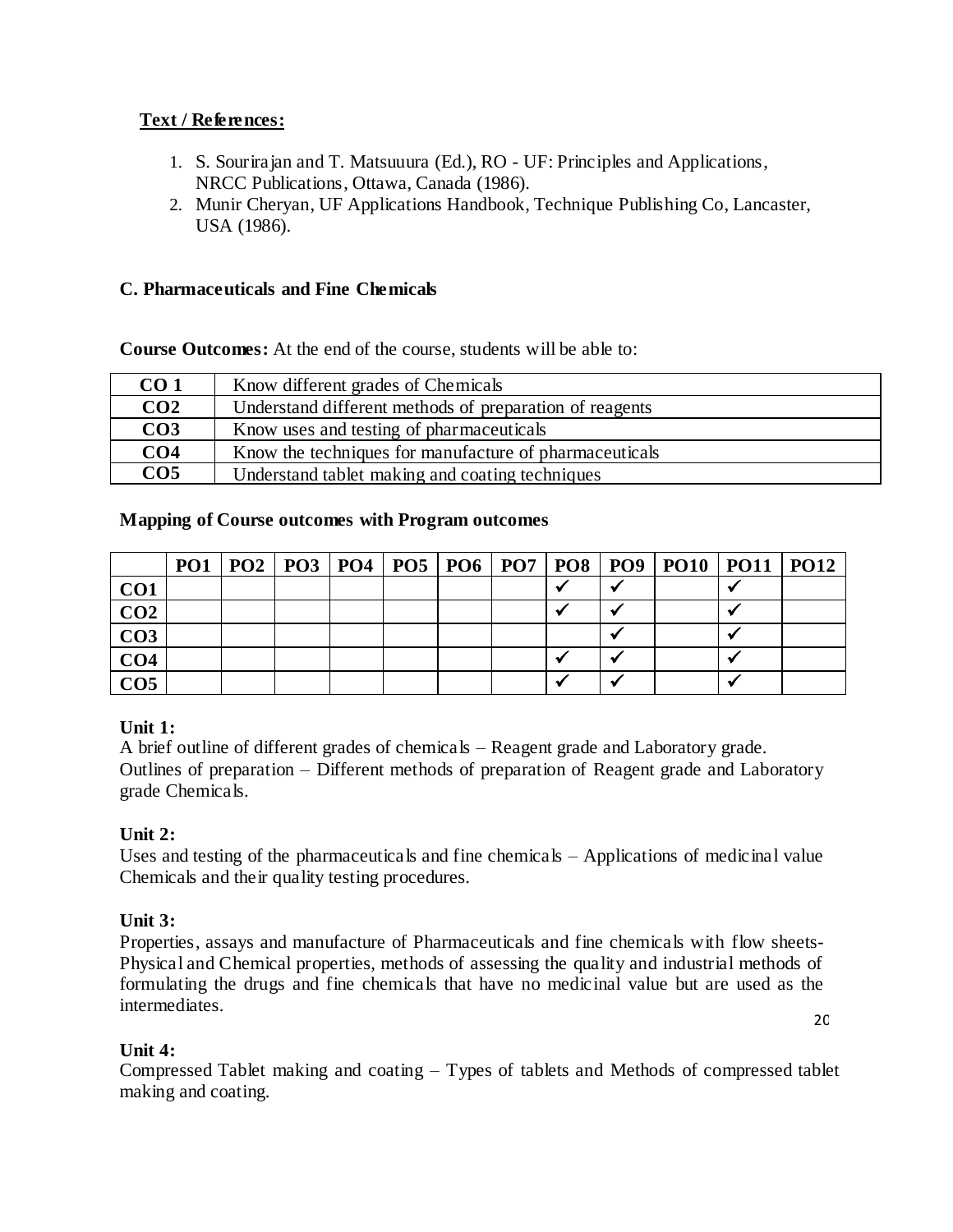## **Unit 5 and 6 :**

Preparation of capsules and extraction of crude drugs – Industrial procedures of capsule formulation and methods of recovering the drugs formulated from the reaction mixture. Sterilization – Need for sterilization, Sterilization methods, batch and continuous sterilization.

# **Text / References:**

- 1. Remington, Pharmaceutical Sciences, Mak. Publishing Co., 16th Edition, 1980.
- 2. William Lawrence Faith, Donald B. Keyes and Ronald L. Clark, Industrial Chemicals, 4th Edition, John Wiley & Sons, 1975.
- 3. Gurdeep R. Chatwal, Synthetic Drugs, Himalaya Publishing House, 2002.

# **D.MODELING AND SIMULATION IN CHEMICAL ENGINEERING**

| CO <sub>1</sub> | use mass balance, component balance, energy balance and momentum balance equations for mathematical model development. |
|-----------------|------------------------------------------------------------------------------------------------------------------------|
| CO <sub>2</sub> | to develop lumped parameter mathematical models of heat transfer, mass transfer                                        |
|                 | equipments and reactors with heat transfer.                                                                            |
| CO <sub>3</sub> | to develop distributed parameter models of mass transfer equipments, heat                                              |
|                 | exchangers and plug flow reactors.                                                                                     |
| CO <sub>4</sub> |                                                                                                                        |
|                 | to use basic features of modern simulation software.                                                                   |

**Course Outcomes:** At the end of the course, students will be able to:

# **Mapping of Course outcomes with Program outcomes**

|                 |                           |  |  |  |  | PO1   PO2   PO3   PO4   PO5   PO6   PO7   PO8   PO9   PO10   PO11   PO12 |  |
|-----------------|---------------------------|--|--|--|--|--------------------------------------------------------------------------|--|
| CO <sub>1</sub> |                           |  |  |  |  |                                                                          |  |
| CO <sub>2</sub> |                           |  |  |  |  |                                                                          |  |
| CO <sub>3</sub> | $\boldsymbol{\checkmark}$ |  |  |  |  |                                                                          |  |
| CO <sub>4</sub> |                           |  |  |  |  |                                                                          |  |

21 Independent Variables, Application and scope coverage, Modeling fundamentals, Chemical **Unit 1: Basic Modeling** Introduction to modeling – Types of Models, Dependent & engineering modeling, Several aspects of the modeling approach, General modeling procedure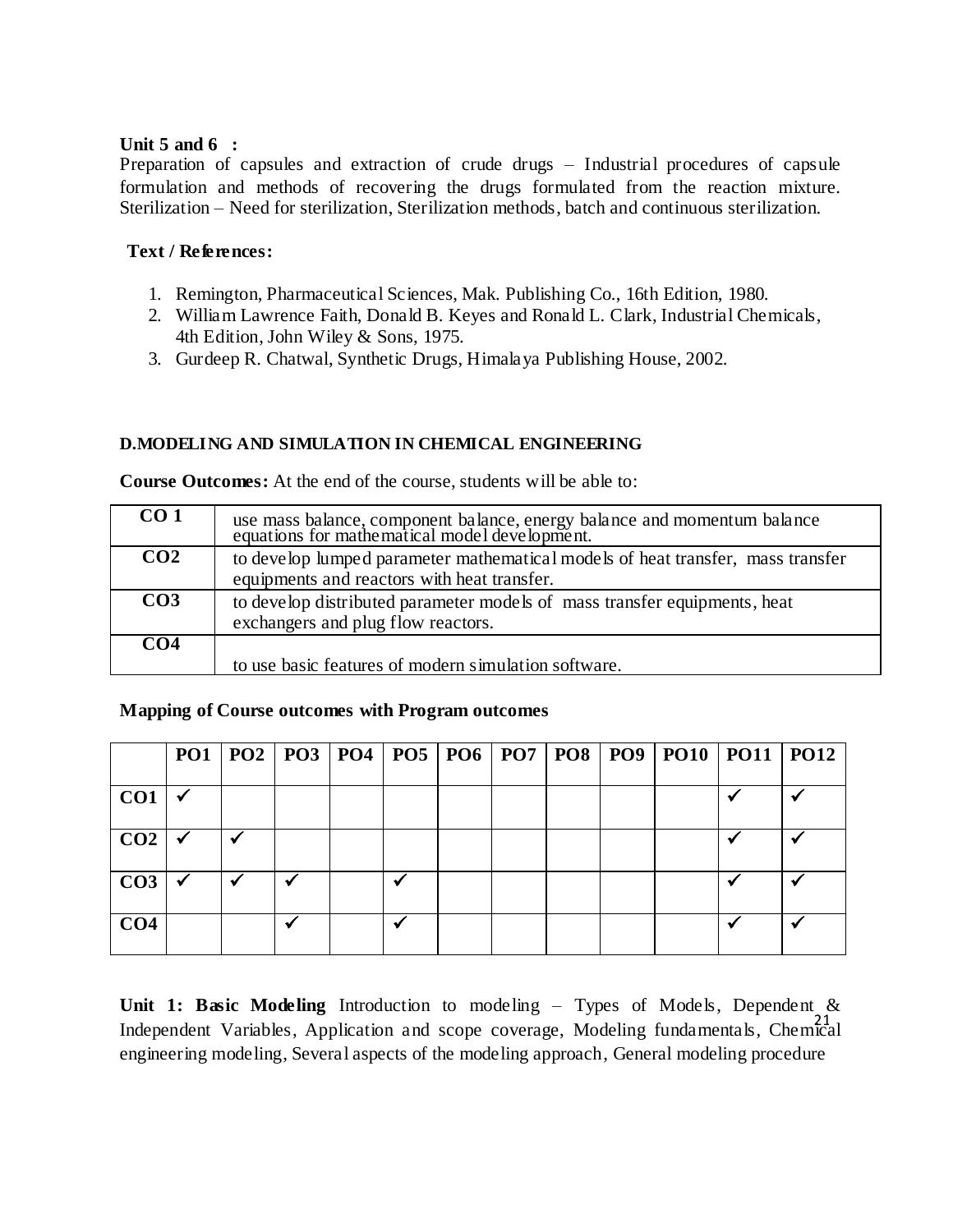**Unit 2: Formulation of dynamic models** Mass balance equation - Balancing procedure, Case studies: CSTR, Tubular reactor , Coffee percolator, Total mass balance, Case Studies: Tank drainage, Component balances Case Studies: Waste holding tank, Continuous heating in an agitated tank, Heating in a filling tank, Parallel reaction in a semi continuous reactor with large temperature difference, Momentum balances – Dimensionless model equations, CSTR, Gas liquid mass transfer in a continuous reactor, Multistage Evaporator

**Unit 3: Modeling of stage wise processes** Introduction, Stirred tank reactor, Reactor Configurations, Generalized model description, Heat transfer to and from reactors, Steam heating in jacket, Dynamics of the metal jacket walls, Batch reactor – Constant volume, Semi - Batch reactor, CSTR - Constant volume CSTR, CSTR cascade, Reactor stability, Reactor Control, Bioreactors, Trickle bed reactor

**Unit 4: Mass transfer process models** Liquid-liquid extraction, Binary batch distillation, Continuous binary distillation, Multi-component separation, Multi-component steam distillation, Absorber- stage wise absorption, steady state gas absorption with heat effects.

**Unit 5: Modeling of distributed system** Plug flow tubular reactor, Liquid phase tubular flow reactor, Gas phase tubular flow reactor contactors, Dynamic simulation of the Plug-Flow tubular reactor , Dynamic modeling of plug-flow contactors: liquid–liquid extraction column dynamics, Steady-state tubular flow with heat loss, Steady state counter-current heat exchanger, Heat exchanger dynamics

**Unit 6: Process Simulation** Scope of process simulation, Formulation of problem, Step for steady state simulation, Process simulation approaches for steady state simulation, Strategies, Process simulator, Structure of process simulator, Integral process simulation, Demonstration of process simulator

## Text / References:

1. W. L. Luyben, ―Process Modeling, Simulation and Control for Chemical Engineering, McGraw Hill Book co., 1973.

2. John Ingham, Irving, J. Dunn, Elmar, Heinzle Jiri, E. Prenosil, ―Chemical Engineering Dynamics, VCH Publishers Inc., New York, 1974.

3. Amiya K. Jana, Chemical Process Modelling and Computer Simulation, Prentice Hall India,  $2<sup>nd</sup>$  Edition, 2011.

## **E. Advanced Petroleum Refining**

22

**Course Outcomes:** At the end of the course, students will be able to:

| CO 1 | Know details of different Refining Process     |
|------|------------------------------------------------|
| CO2  | Understand the chemistry of refining processes |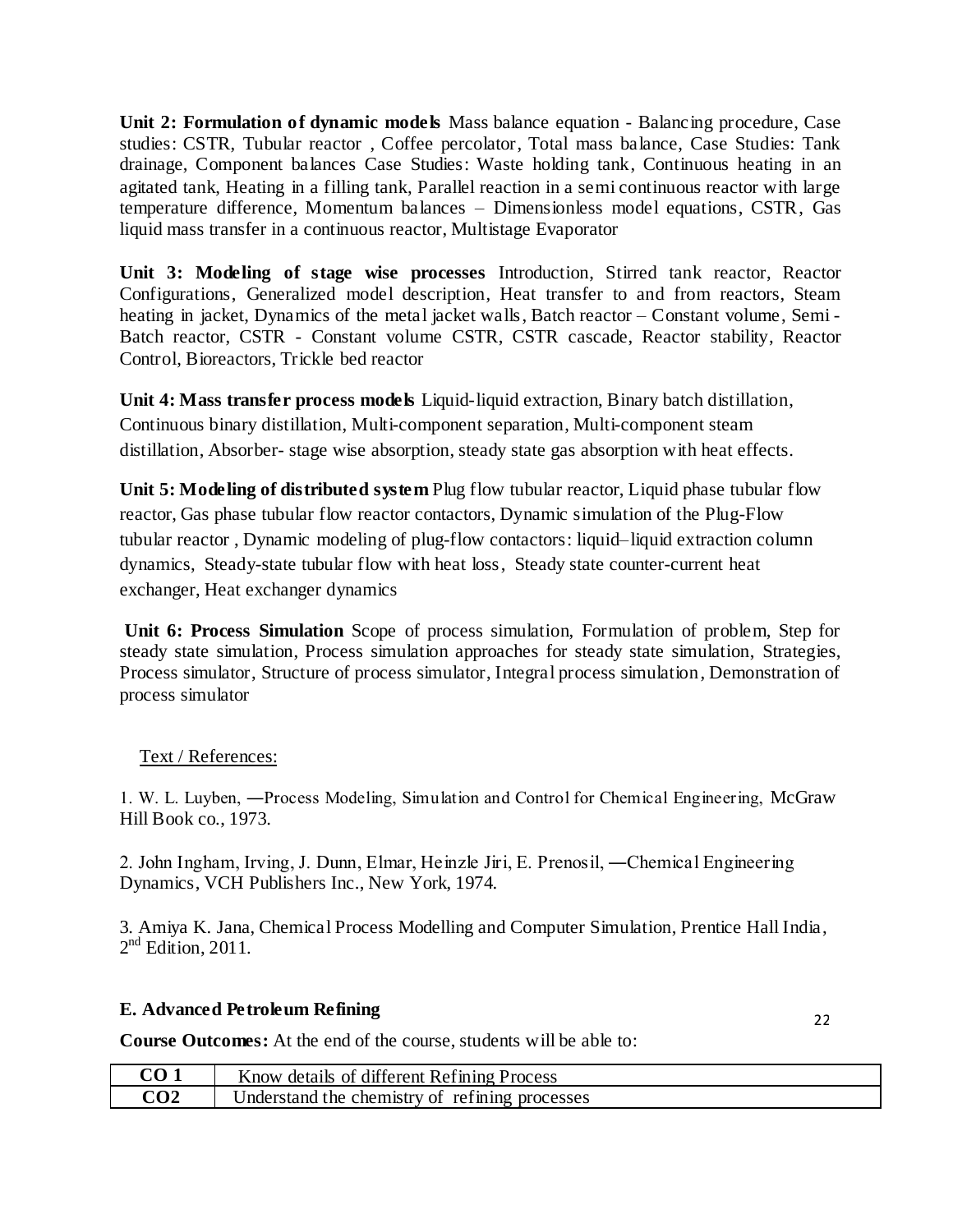| CO3 | Understand the technological changes associated with refining process |
|-----|-----------------------------------------------------------------------|
| CO4 | Compare and know role of different catalyst                           |

| Course          | <b>Program Outcomes</b> |  |       |  |  |  |  |  |  |                                                                          |  |
|-----------------|-------------------------|--|-------|--|--|--|--|--|--|--------------------------------------------------------------------------|--|
| Outcomes        |                         |  |       |  |  |  |  |  |  | PO1   PO2   PO3   PO4   PO5   PO6   PO7   PO8   PO9   PO10   PO11   PO12 |  |
| CO <sub>1</sub> |                         |  | - --- |  |  |  |  |  |  |                                                                          |  |
| നാ              |                         |  |       |  |  |  |  |  |  |                                                                          |  |
| നദ              |                         |  |       |  |  |  |  |  |  |                                                                          |  |
|                 |                         |  |       |  |  |  |  |  |  |                                                                          |  |

#### **Mapping of course outcomes with program outcomes**

#### **Detailed Syllabus :**

#### **UNIT I**

Coking and thermal processes – Types,properties and uses of petroleum coke,process description for delayed coking and fluid bed coking, case study problem.

#### **UNIT II**

Catalytic Cracking – Fludized bed catalytic cracking, New design of FCC units, cracking reactions, Coking of cracking catalyst, process variables,heatrecovery,yield estimation ,capital and operating cost,casestudy problem on catalytic cracker.

## **UNIT III**

Catalytic Hydrocracker- Hydrocracking reactions, feed preparation, process decription, hydrocracking catalyst , process variables,hydrocrckingyield,investment and operating cost,case study problem on hydrocracker.

## **UNIT IV**

Hydroprocessing and resid processing- Composition of vacuum tower bottoms,processoptions,hydroprocessing,expanded bed hydrocracking processes,moving bed hydroprocessors, solvent extraction, summary of resid processing operations.Hydrotreating-Hydrotreating catalyst, aromatic reduction, reactions, process variables,construction and o[perating cost, case study problem on hydrotreator.

#### **UNIT V**

Catalytic reforming and isomerization- Feed preparation,catalytic reforming processes,reforming catalysts, reactor design,yields and costs.

23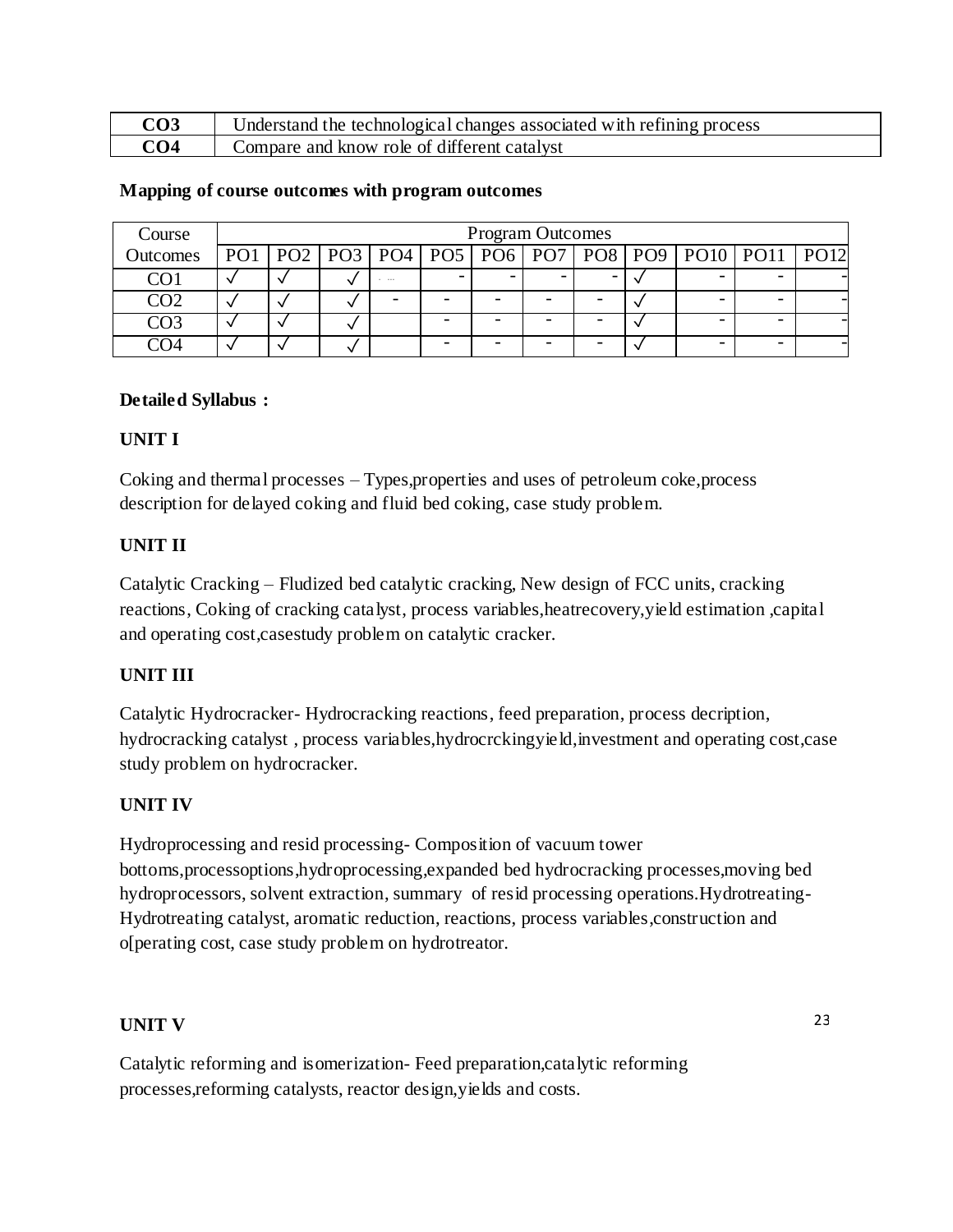Isomerization – Capital and operating costs, isomerization yield, case study problem on Reformer and isomerization unit.

# **UNIT VI**

Alkylation and polymerization – Alkylation reactions, process variables, alkylation feed stocks, alkylation products, HF and sulfuric acid alkylation process, cpmpareason between the processes, alkylation yields and costs, poplymerization , case study problem on alkylation and polymerization.

# **Texts / References:**

J.H. Gary, "Petroleum Refining - Technology and Economics" 3<sup>rd</sup> Ed., Marcel DekkarInc, 1994

G.D.Hobson, "Modern Petroleum Technology" Vol.I& II ,5<sup>th</sup> Ed., Applid science ,London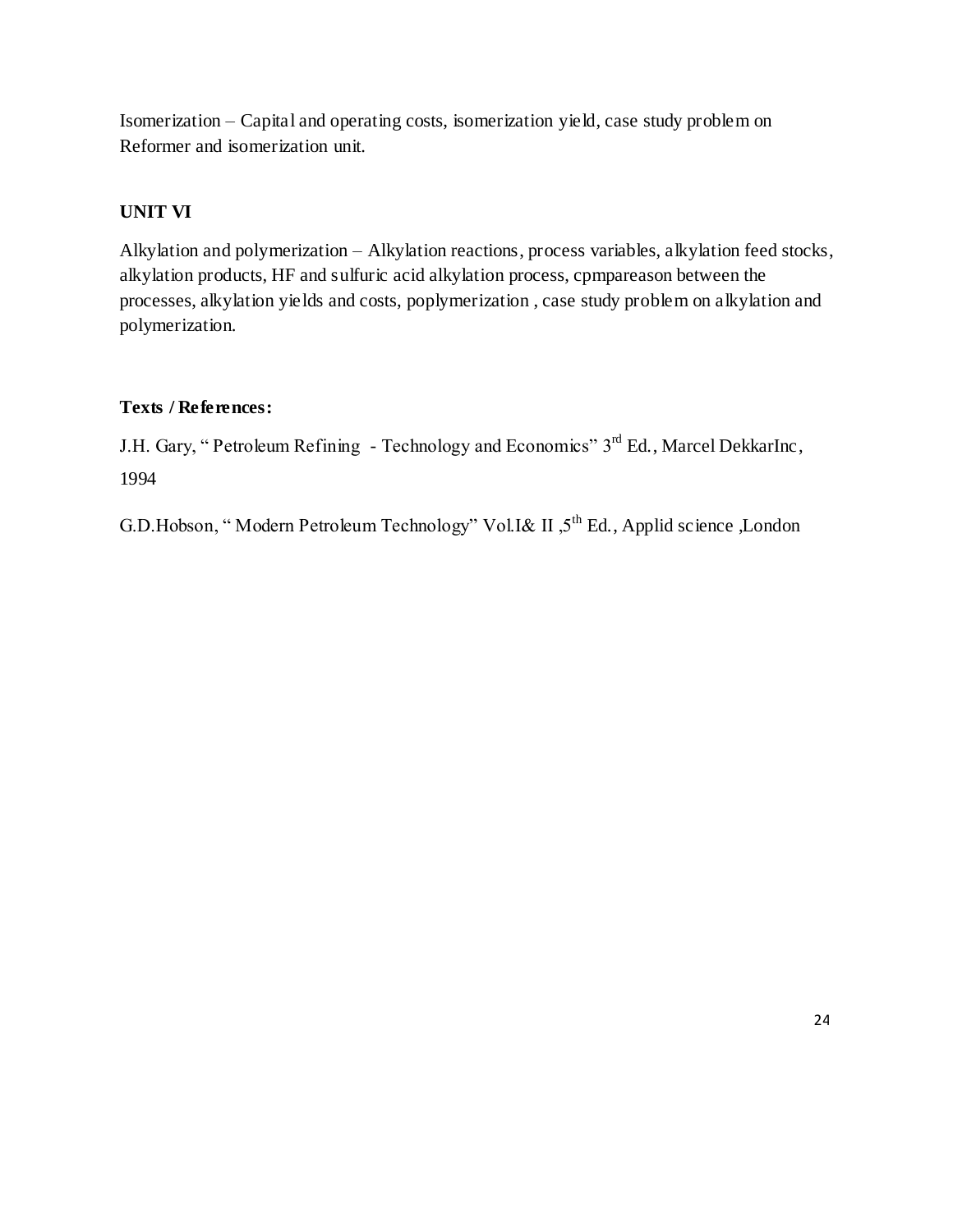## **6. Process Instrumentation and Control Laboratory**

| BTCHL 706 | <b>Process Instrumentation And Control</b> | 0-0-2 | 1 Credits |
|-----------|--------------------------------------------|-------|-----------|
|           | Laboratory                                 |       |           |

| <b>Practical Scheme:</b> | <b>Examination Scheme:</b>      |  |  |  |  |  |  |
|--------------------------|---------------------------------|--|--|--|--|--|--|
| Practical: 2 hrs/batch   | Continuous Assessment: 30 Marks |  |  |  |  |  |  |
|                          | End Semester Exam: 20 Marks     |  |  |  |  |  |  |

#### **Course Outcomes:** At the end of the course, the student will be able to:

| CO1             | Calculate the characteristics of control valves                                                                           |
|-----------------|---------------------------------------------------------------------------------------------------------------------------|
| CO <sub>2</sub> | Determine the dynamics of level and temperature measurement process                                                       |
| CO <sub>3</sub> | Determine the dynamics of two capacity liquid level process without interaction and<br>with interaction, U-tube manometer |
| CO <sub>4</sub> | Determine the performance of controllers for a flow process, pressure process, level<br>process, temperature process      |
|                 | Evaluate the performance of cascade control                                                                               |

|                 | PO <sub>1</sub> | PO2                      | PO <sub>3</sub> | PO4   | PO5 PO6 | PO <sub>7</sub> |                          |   | PO8 PO9 PO10 PO11 PO12 |  |
|-----------------|-----------------|--------------------------|-----------------|-------|---------|-----------------|--------------------------|---|------------------------|--|
| CO <sub>1</sub> |                 | $\overline{\phantom{0}}$ | $-\mathbf{v}$   | --    |         |                 |                          |   |                        |  |
| CO <sub>2</sub> |                 |                          |                 | $- -$ |         |                 |                          |   |                        |  |
| CO <sub>3</sub> |                 |                          |                 |       |         |                 |                          |   |                        |  |
| CO <sub>4</sub> |                 |                          |                 | $- -$ |         |                 |                          |   |                        |  |
| CO5             |                 | -                        |                 | --    |         |                 | $\overline{\phantom{0}}$ | - |                        |  |

## **List of Experiments:**

- 1. To determine the time constant of given thermometer with positive step change.
- 2. To determine the time constant of given thermometer with negative step change.
- 3. To determine the time constant and valve properties of single tank system.
- 4. To study the step response of two tank non-interacting liquid level system and compare the observed transient response with the theoretical transient response.
- 5.. To study the step response of two tank interacting liquid level system and compare the observed transient response with the theoretical transient response for the condition T1=T2=T.
- 6. To study the impulse response of a tank.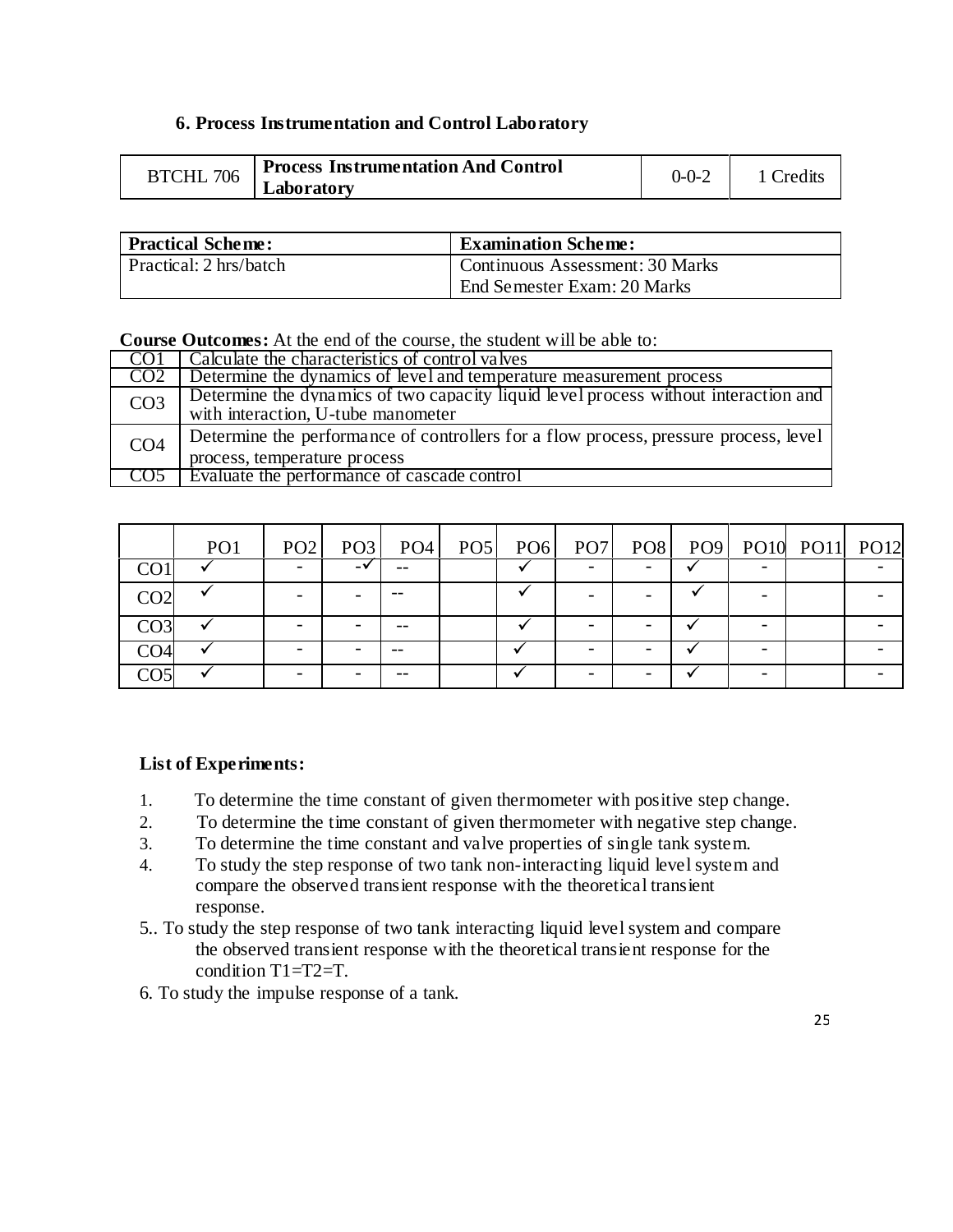# **7. Process Equipment Design and Drawing Lab**

| <b>BTCHL 707</b> | <b>Process Equipment Design and</b><br><b>Drawing Lab</b> | $0 - 0 - 2$ | 1 Credits |
|------------------|-----------------------------------------------------------|-------------|-----------|
|------------------|-----------------------------------------------------------|-------------|-----------|

| <b>Practical Scheme:</b> | <b>Examination Scheme:</b>      |  |  |  |  |  |  |
|--------------------------|---------------------------------|--|--|--|--|--|--|
| Practical: 2 hrs/batch   | Continuous Assessment: 30 Marks |  |  |  |  |  |  |
|                          | End Semester Exam: 20 Marks     |  |  |  |  |  |  |

**Course Outcomes:** At the end of the course, the student will be able to:

| CO <sub>1</sub> | Identify equipment and instruments based on symbols                                     |
|-----------------|-----------------------------------------------------------------------------------------|
|                 | CO 2 Draw process flow diagrams using symbols                                           |
| CO <sub>3</sub> | Apply mechanical design aspects to process equipments                                   |
| CO <sub>4</sub> | Design heat exchangers, evaporators, absorbers, distillation columns, reactors, filters |
|                 | etc.                                                                                    |

# **Mapping of Course outcomes with Program outcomes**

|                 |  |  |  |  | PO1   PO2   PO3   PO4   PO5   PO6   PO7   PO8   PO9   PO10   PO11   PO12 |  |
|-----------------|--|--|--|--|--------------------------------------------------------------------------|--|
| CO <sub>1</sub> |  |  |  |  |                                                                          |  |
| CO <sub>2</sub> |  |  |  |  |                                                                          |  |
| CO <sub>3</sub> |  |  |  |  |                                                                          |  |
| CO <sub>4</sub> |  |  |  |  |                                                                          |  |

**List of Experiments** : Based on the theory course students should design and draw the sheets of chemical process vessels.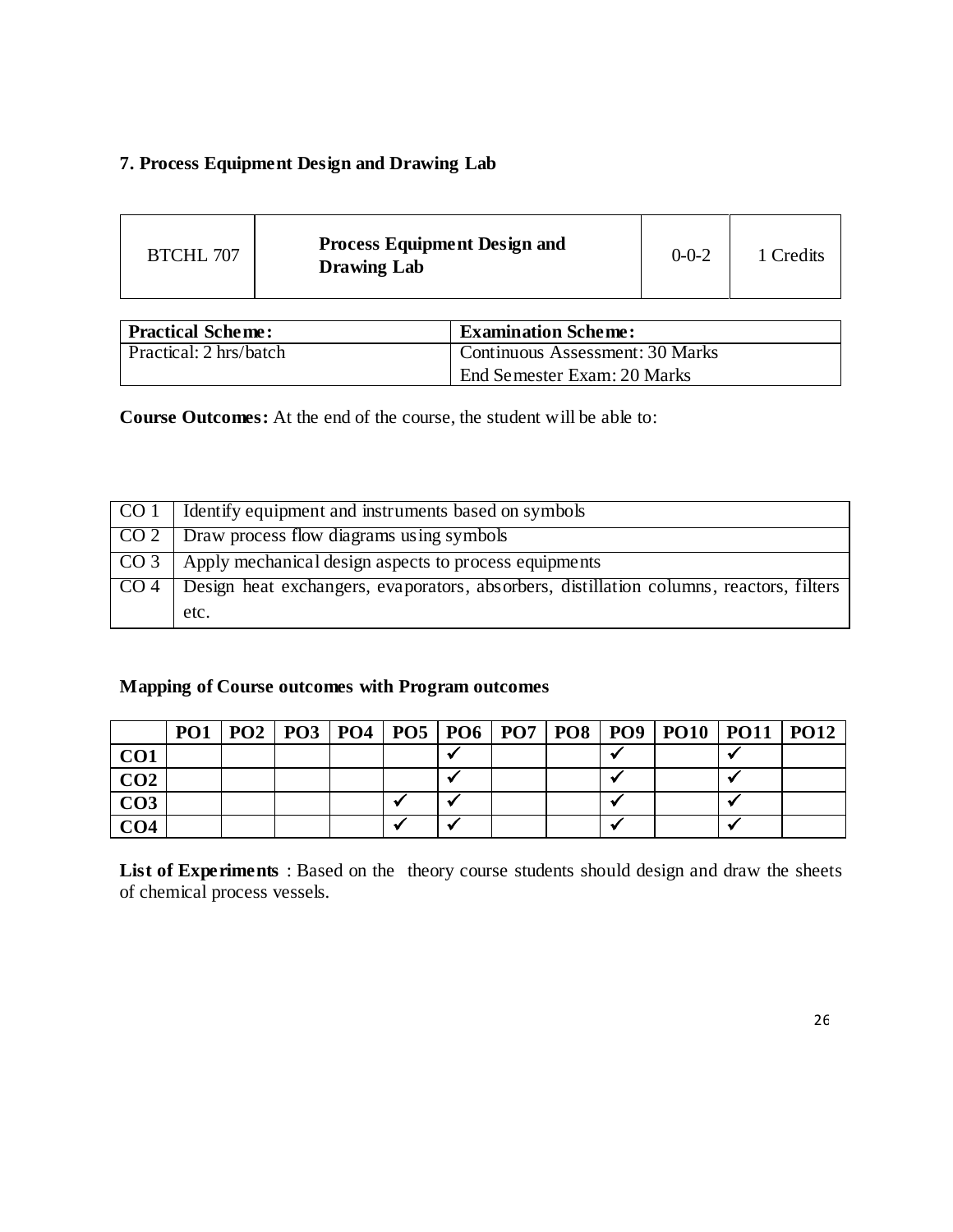## **8. Process Design, Flow Sheeting & Simulation I Lab**

| Process Design, Flow Sheeting $\&$<br><b>BTCHL 708</b><br>Simulation I Lab | $0 - 0 - 2$ | Credits |
|----------------------------------------------------------------------------|-------------|---------|
|----------------------------------------------------------------------------|-------------|---------|

| <b>Practical Scheme:</b> | <b>Examination Scheme:</b>      |  |  |  |  |  |  |
|--------------------------|---------------------------------|--|--|--|--|--|--|
| Practical: 2 hrs/batch   | Continuous Assessment: 30 Marks |  |  |  |  |  |  |
|                          | End Semester Exam: 20 Marks     |  |  |  |  |  |  |

**Outcomes:** At the end of the course, the student will be able to:

| CO <sub>1</sub> | Identify equipment and instruments based on symbols                                |
|-----------------|------------------------------------------------------------------------------------|
| CO <sub>2</sub> | Draw process flow diagrams using symbols                                           |
| CO <sub>3</sub> | Apply mechanical design aspects to process equipment                               |
| CO <sub>4</sub> | Design heat exchangers, evaporators, absorbers, distillation columns, reactors and |
|                 | filters.                                                                           |

## **Mapping of course outcomes with program outcomes**

|                 | PO <sub>1</sub> | PO2 | PO3 | PO4                      | PO5 | PO6 | PO <sub>7</sub> | PO <sub>8</sub> | PO <sub>9</sub> | PO10   PO11   PO12 |  |
|-----------------|-----------------|-----|-----|--------------------------|-----|-----|-----------------|-----------------|-----------------|--------------------|--|
| $\cap$          | $\blacksquare$  |     |     | $\overline{\phantom{a}}$ |     | -   |                 |                 |                 |                    |  |
| CO <sub>2</sub> | $\blacksquare$  |     |     | $\blacksquare$           |     |     |                 |                 |                 |                    |  |
| CO <sub>3</sub> |                 |     |     |                          |     |     |                 |                 |                 |                    |  |
| CO4             |                 |     |     |                          |     |     |                 |                 |                 |                    |  |

## **Detailed Syllabus**

**Unit I: Mathematical models of chemical engineering systems:** Introduction; Use of mathematical models; Scope of coverage; Principles of formulation; Fundamental laws; Contimuity equation; Energy equation; Equations of motion; Transport equations; Equations of state; Equilibrium; Chemical kinetics.

## **Unit II: Examples of Mathematical Models of Chemical Engineering Systems:**

27 Introduction; Series of isothermal, constant holdup CSTRs; CSTRs with variable hold-ups; Two heated tanks; Gas phase pressurized CSTR; Non-isothermal CSTR; Single component vaporizer; Multicomponent flash drum; Batch reactor; Reactor with mass transfer; Ideal binary distillation column; Batch distillation with holdup; pH systems.

**Unit III: General Concepts of Simulation for Process Design:** Introduction; Process simulation models; Methods for solving non-linera equations; Recycle partitioning and tearing; Simulation examples.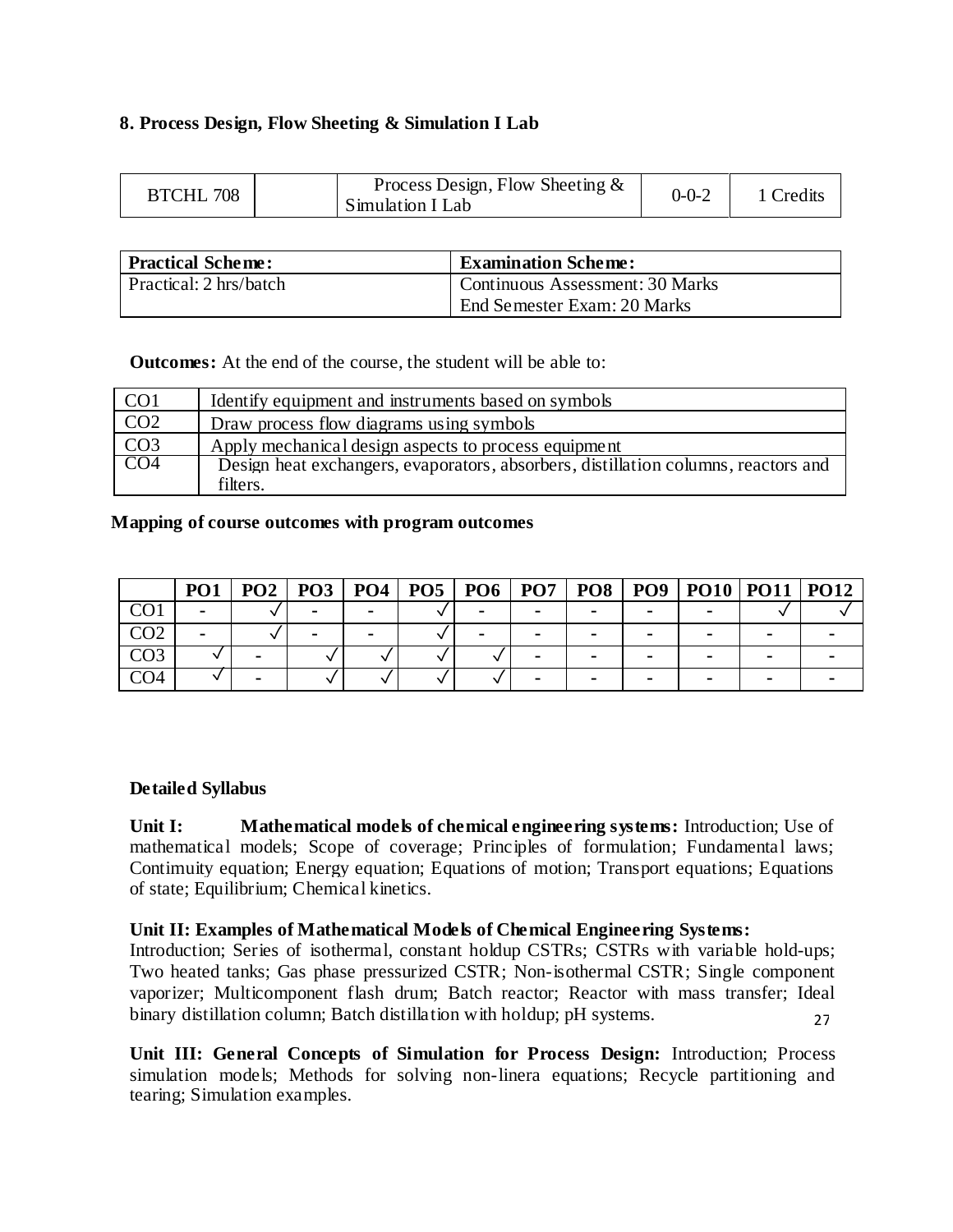#### **Unit IV:** Design of Piping network using software tools

- Unit V: Design of following equipment using ASPENPLUS or any good software
	- a. Heat Exchanger
	- b. Absorption column
	- c. Distillation column
	- d. Reactor
	- e. Evaporator
	- f. Flow sheeting of a chemical plant
	- g. Simulation of a small size chemical plant.

**Unit VI:** Simulation of a chemical plant using AUTOPLANT or any good software.

# **TEXT BOOK:**

- 1. William L. Luyben Process Modeling, Simulation and Control for Chemical Engineers - 2<sup>nd</sup> edition, McGraw Hill International Edition; 1990 (Ch. 1, 2 and 4)
- 2. Lorentz T. Biegler, E. Ignacio Grossmann and Arthur W. Westerberg Systematic Methods of Chemical Process Design - Prentice Hall International - 1997.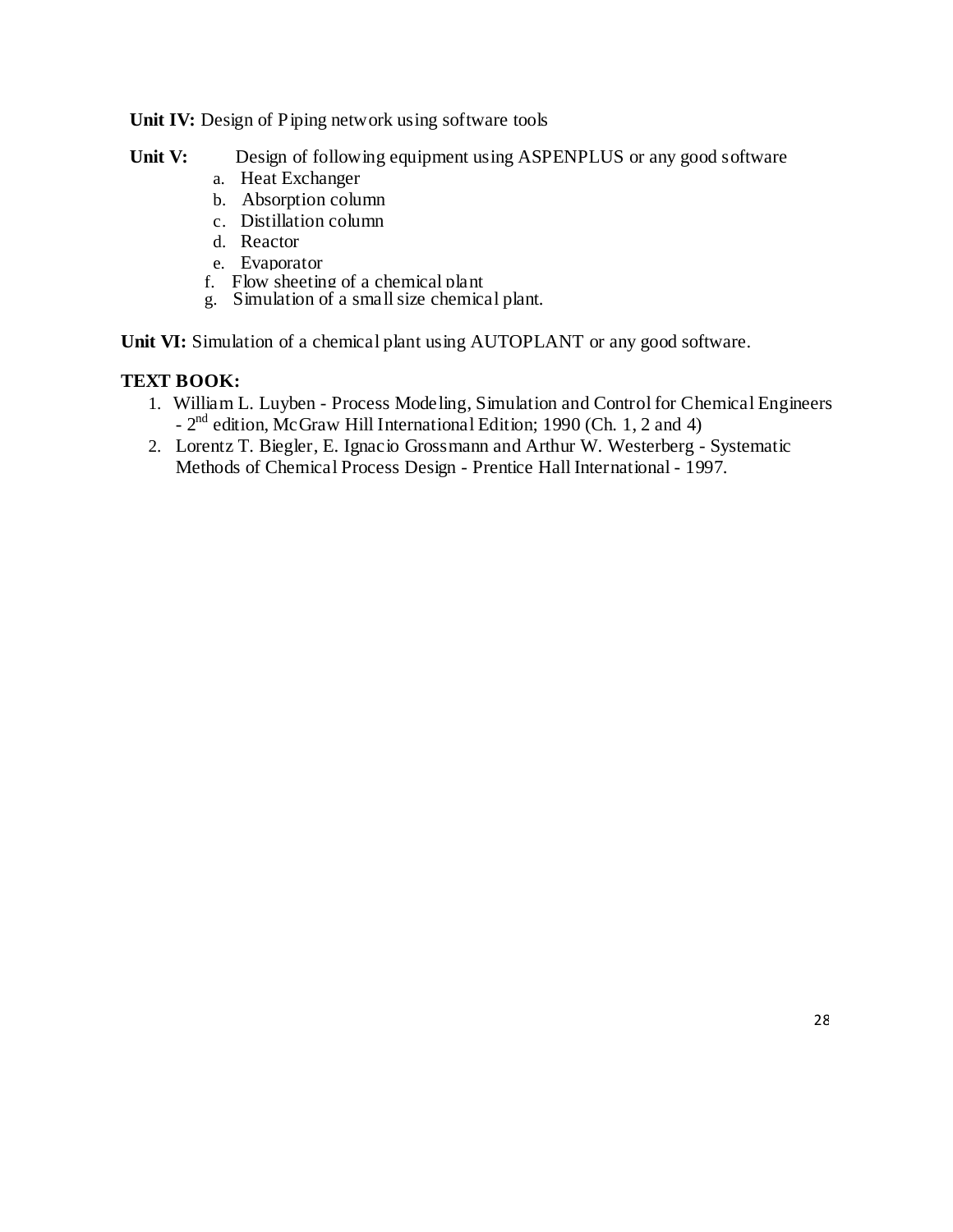# **9. Project Work Stage – I**

| <b>BTCHP*</b> | Project Work Stage $-I^{**}$ | $\overline{\phantom{a}}$ |  | - | ററ<br>້ |  |
|---------------|------------------------------|--------------------------|--|---|---------|--|
| 709           |                              |                          |  |   |         |  |

**Course Outcomes:** At the end of the course, students will be able to:

| CO <sub>1</sub>  | State the exact title of the project and problem definition                   |
|------------------|-------------------------------------------------------------------------------|
| CO <sub>2</sub>  | Explain the motivation, objectives and scope of the project                   |
| $\overline{CO3}$ | Review the literature related to the selected topic of the project            |
| CO <sub>4</sub>  | Design the mechanism, components of the system and prepare detailed drawings. |
| CO <sub>5</sub>  | Evaluate the cost considering different materials/manufacturing processes     |

#### **Mapping of Course outcomes with Program outcomes**

|                 | PO1 |                         |  |   |  | PO2   PO3   PO4   PO5   PO6   PO7   PO8   PO9   PO10   PO11   PO12 |  |
|-----------------|-----|-------------------------|--|---|--|--------------------------------------------------------------------|--|
| CO <sub>1</sub> |     |                         |  |   |  |                                                                    |  |
| CO <sub>2</sub> |     |                         |  |   |  |                                                                    |  |
| CO <sub>3</sub> |     | $\overline{\mathbf{v}}$ |  | v |  |                                                                    |  |
| CO <sub>4</sub> |     |                         |  |   |  |                                                                    |  |
| CO5             |     | $\overline{\mathbf{v}}$ |  | M |  |                                                                    |  |

The students in a group of not more than FOUR will work under the guidance of the faculty member on the project work undertaken by them. The completion of work, the submission of the report and assessment should be done at the end of VII Sem.

The project work should consist of any of the following or appropriate combination:

- 1. A comprehensive and up-to-date survey of literature related to study of a phenomenon or product.
- 2. Design of any Process/ equipment.
- 3. Critical Analysis of any design or process for optimizing the same.
	- 4. Experimental verification of principles used in applications related to various specializations related to Chemical Engineering.

29

5. Software development for particular applications.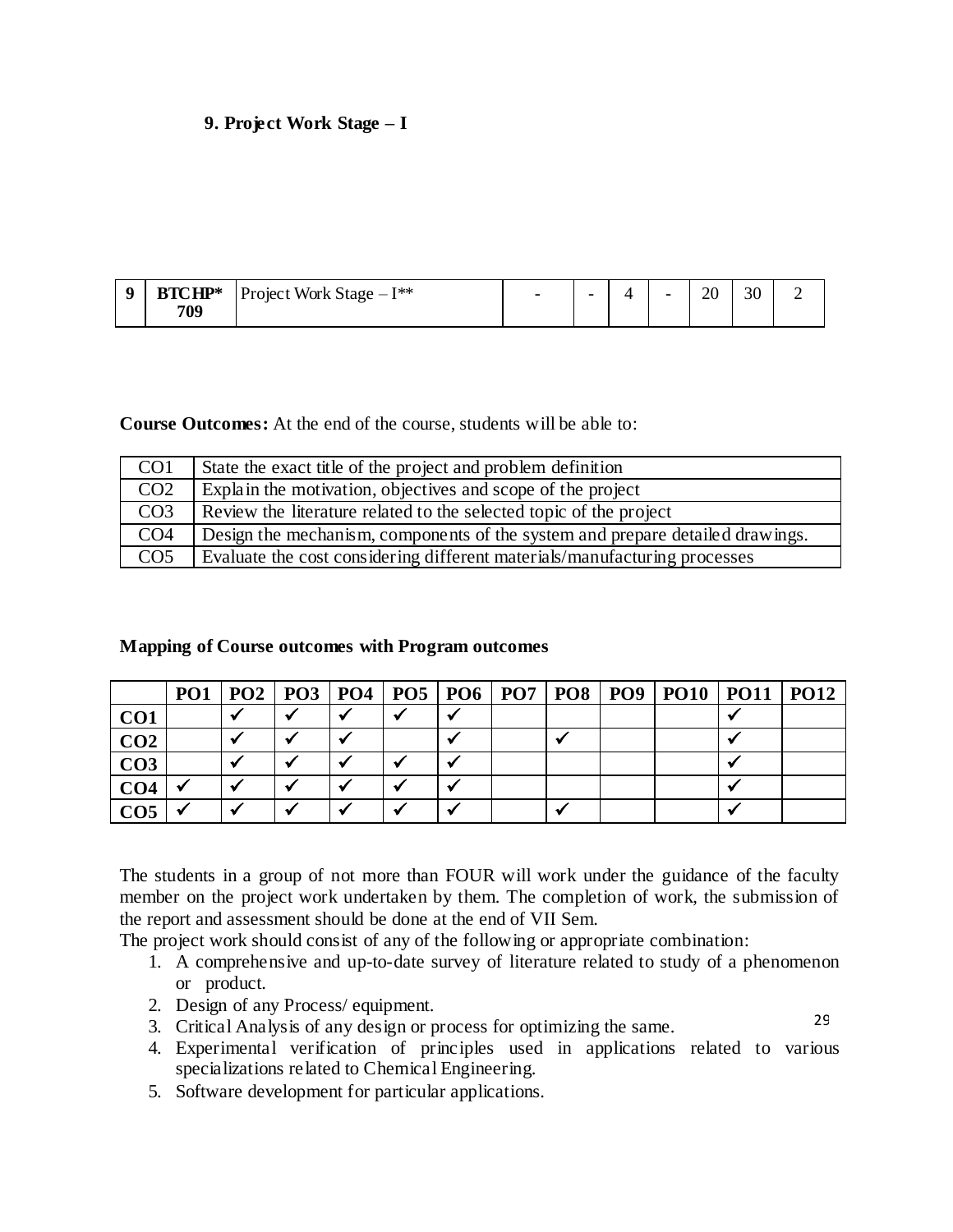6. A combination of the above.

It is expected that the students should complete at least 40% of the total project work in VII Semester. The objective is to prepare the students to examine any design or process or phenomenon from all angles, to encourage the process of independent thinking and working and to expose them to industry.

The students may preferably select the project works from their opted elective subjects. The students should submit the report in a prescribed format, before the end of VII semester. The report shall be comprehensive and presented typed on  $A<sub>4</sub>$  size sheets and bound. Number of copies to be submitted is number of students plus two. The assessment would be carried out by the panel of examiners for both, term work and oral examinations.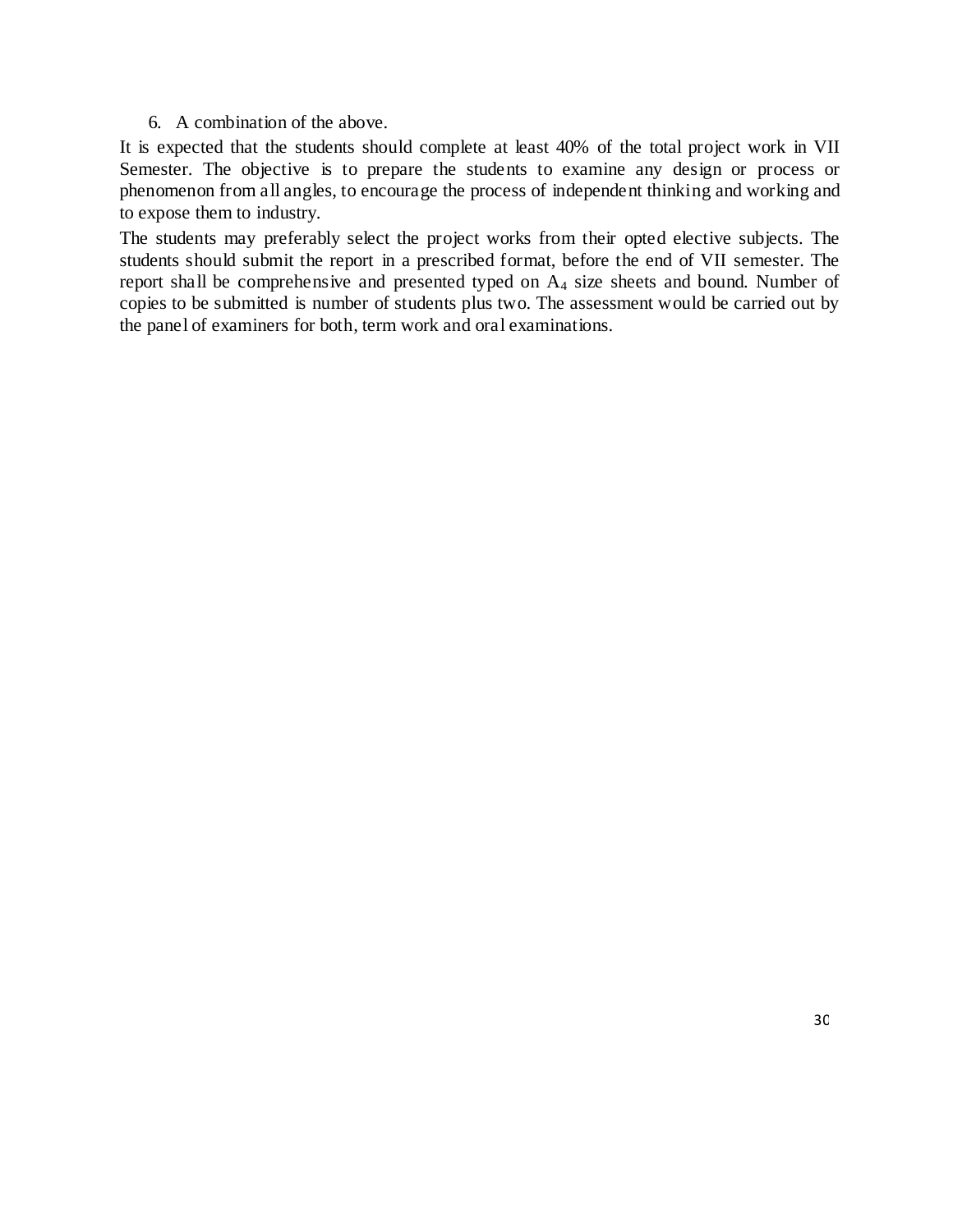# **10. Field Training / Internship/Industrial Training Evaluations**

| <b>BTCHF</b> | Field Training / Internship/Industrial |  | - |  |  |
|--------------|----------------------------------------|--|---|--|--|
| 710          | Training Evaluations (of sem. VI)      |  |   |  |  |

| <b>Examination Scheme:</b>  |  |
|-----------------------------|--|
| End Semester Exam: 50 Marks |  |

#### **Pre-Requisites:** None

**Course Outcomes:** At the end of the course, students will be able to:

| CO1 Aware of industrial culture and organizational setup    |
|-------------------------------------------------------------|
| CO2 Understand to apply/link academic knowledge to industry |

## **Mapping of course outcomes with program outcomes**

| Course   |                 |  |                                                |  | <b>Program Outcomes</b> |  |  |  |
|----------|-----------------|--|------------------------------------------------|--|-------------------------|--|--|--|
| Outcomes | PO <sub>1</sub> |  | PO2 PO3 PO4 PO5 PO6 PO7 PO8 PO9 PO10 PO11 PO12 |  |                         |  |  |  |
|          |                 |  |                                                |  |                         |  |  |  |
|          |                 |  |                                                |  |                         |  |  |  |

Students will have to undergo 6 weeks training programme in the Industry during the summer vacation after VI<sup>th</sup> semester examination. It is expected that students should understand the organizational structure, various sections and their functions, products/services, testing facilities, safety and environmental protection measures etc.

Also, students should take up a small case study and propose the possible solution(s).

They will have to submit a detailed report about the training programme to the faculty coordinator soon after joining in final year B.Tech. Programme. They will have to give a power point presentation in front of the group of examiners.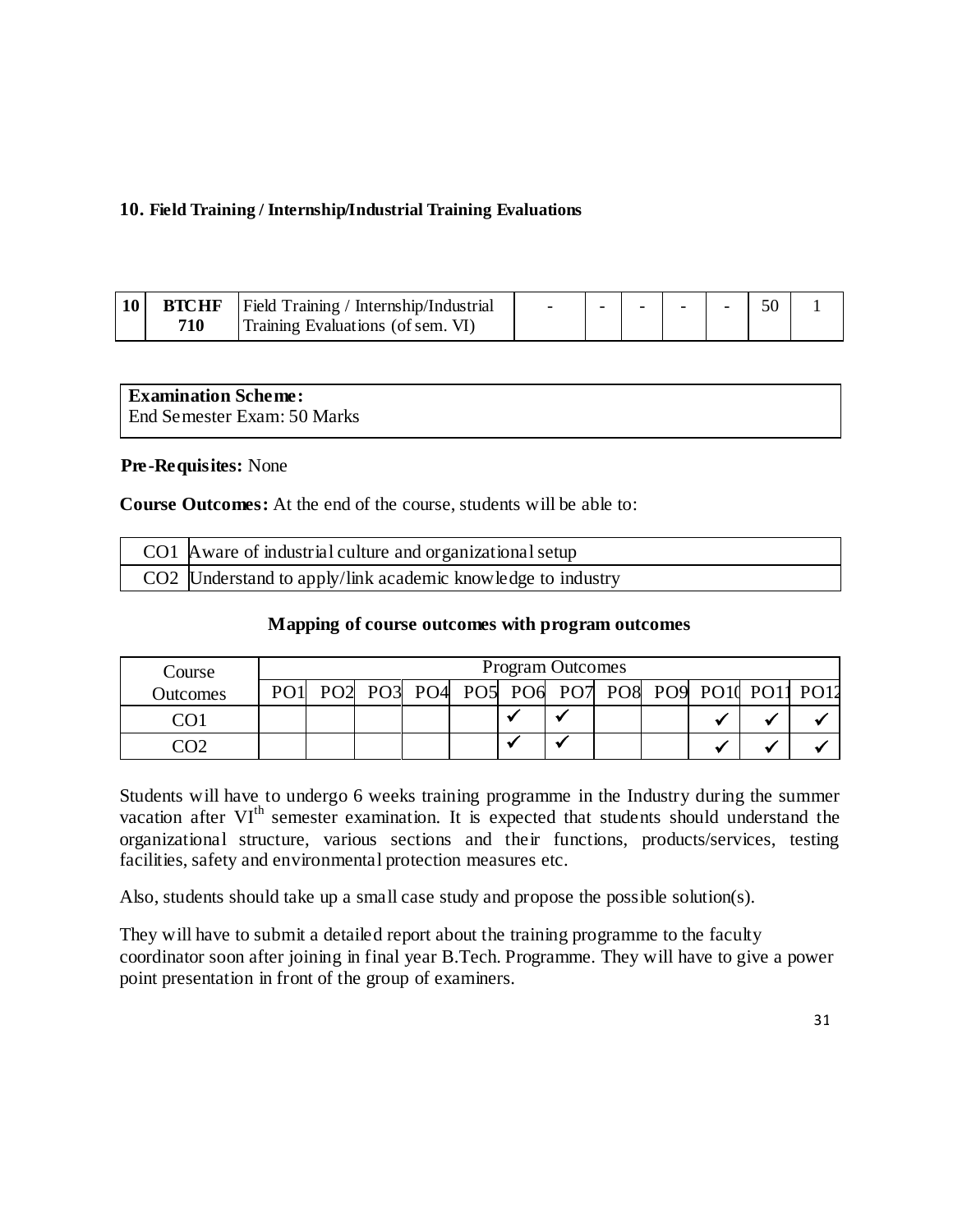## **Semester VIII**

# **Process Control : Design, analysis and assessment**

| <b>BTCHC 801A</b> | <b>Process Control: Design, analysis and</b><br>assessment | $2 - 1 - 0$ | 3 Credits |
|-------------------|------------------------------------------------------------|-------------|-----------|
|                   |                                                            |             |           |

| <b>Teaching Scheme:</b>       | <b>Examination Scheme:</b>                    |
|-------------------------------|-----------------------------------------------|
| Lecture: $2 \text{ hrs/week}$ | <b>Continuous Assessment: 20 Marks</b>        |
| Tutorial: 1 hr/week           | Mid Semester Exam: 20 Marks                   |
|                               | End Semester Exam: 60 Marks (Duration 03 hrs) |

**Course Outcomes:** At the end of the course, students will be able to:

| CO1             | Understand models for control                                           |
|-----------------|-------------------------------------------------------------------------|
| CO <sub>2</sub> | Analyse transfer function models using various techniques               |
| CO <sub>3</sub> | Solve problems using stability analysis and frequency response analysis |
| CO <sub>4</sub> | Understand multivariable control                                        |
| CO <sub>5</sub> | Evaluate controller performance using MATLAB tutorials                  |

## **Mapping of Course outcomes with Program outcomes**

|                 |  |  |  |  | PO1   PO2   PO3   PO4   PO5   PO6   PO7   PO8   PO9   PO10   PO11   PO12 |  |
|-----------------|--|--|--|--|--------------------------------------------------------------------------|--|
| CO <sub>1</sub> |  |  |  |  |                                                                          |  |
| CO <sub>2</sub> |  |  |  |  |                                                                          |  |
| CO <sub>3</sub> |  |  |  |  |                                                                          |  |
| CO <sub>4</sub> |  |  |  |  |                                                                          |  |
|                 |  |  |  |  |                                                                          |  |

Unit 1 : Introductory concepts, Models for control, control structures, state space modeling

**Unit 2** : Analysis of Transfer function models, Laplace transforms, stability, Controllers and closed loop transfer functions,

32

**Unit 3** : Stability analysis, Controller tuning : Stability based methods, frequency response analysis, traditional advanced control strategies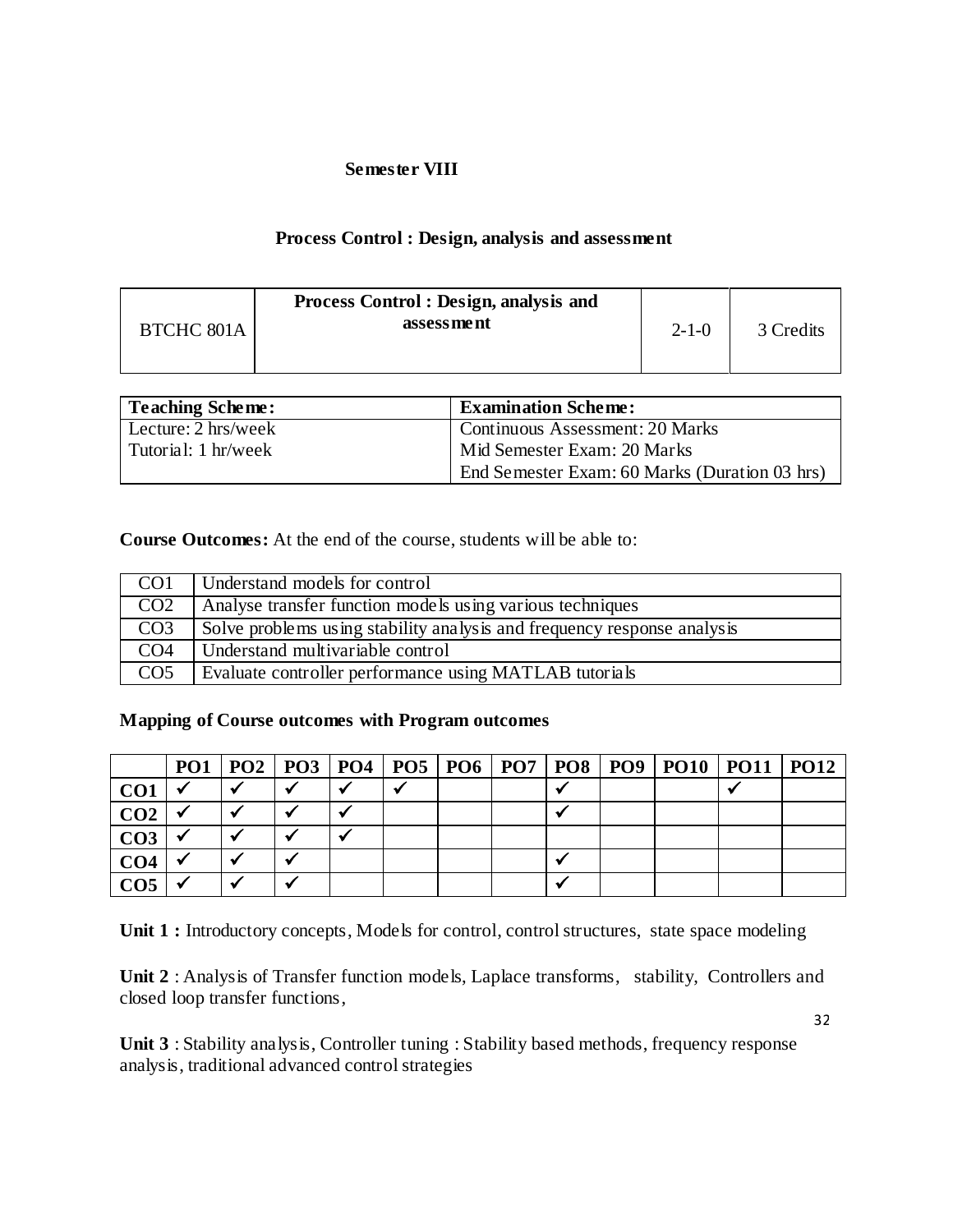**Unit 4 :** Controller tuning : Direct Synthesis, Nyquist stability criterion, traditional multivariable control

Unit 5 : Multivaraible control, Model predictive control fundamentals and its implementation

Unit 6 : Controller performance assessment and diagnosis fundamentals and its implementation, MATLAB tutorials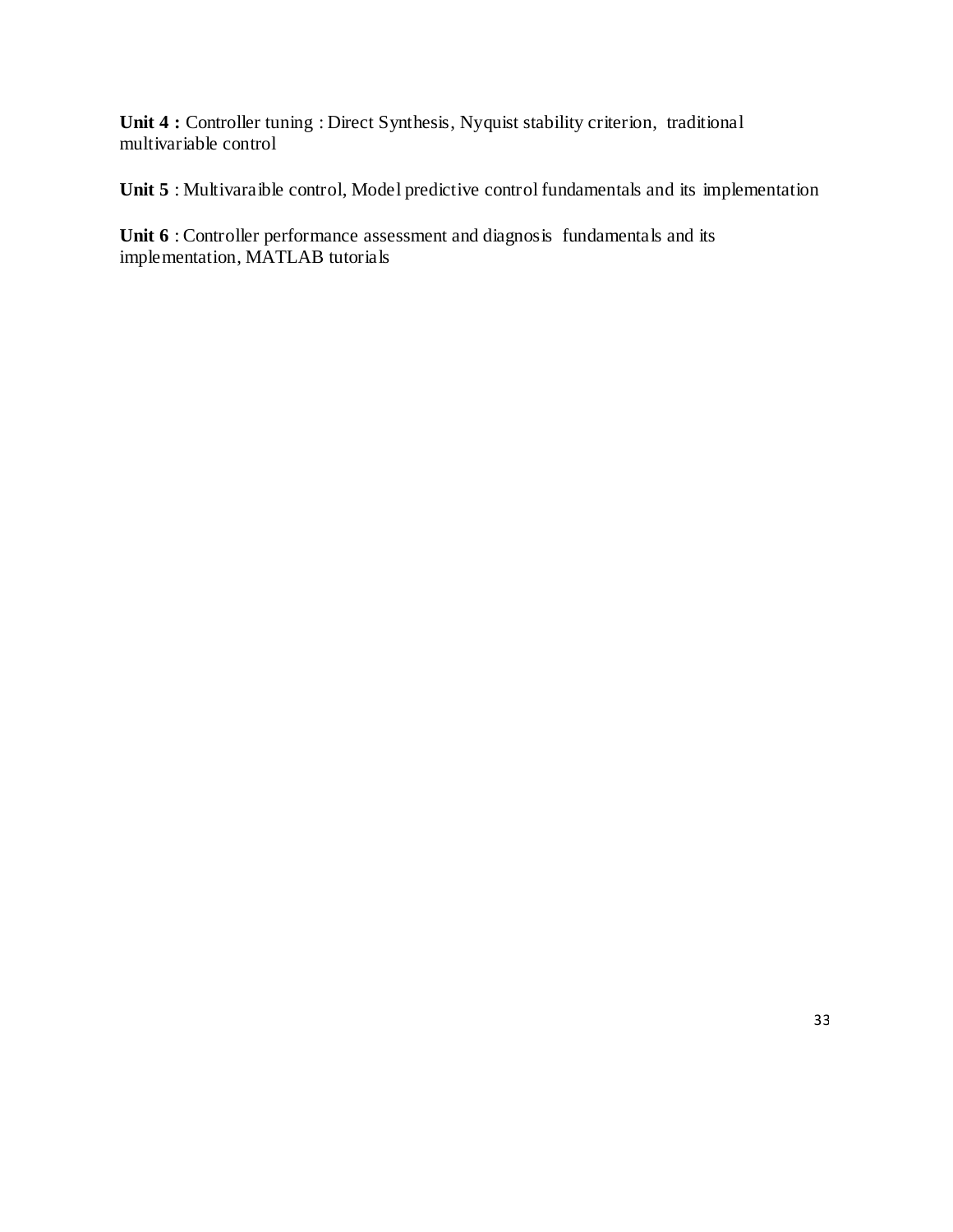## **Computational fluid dynamics**

| BTCHC 801B                    | <b>Computational Fluid Dynamics</b> |                                               | $2 - 1 - 0$ | 3 Credits |  |  |  |
|-------------------------------|-------------------------------------|-----------------------------------------------|-------------|-----------|--|--|--|
|                               |                                     |                                               |             |           |  |  |  |
| <b>Teaching Scheme:</b>       |                                     | <b>Examination Scheme:</b>                    |             |           |  |  |  |
| Lecture: $2 \text{ hrs/week}$ |                                     | <b>Continuous Assessment: 20 Marks</b>        |             |           |  |  |  |
| Tutorial: 1 hr/week           |                                     | Mid Semester Exam: 20 Marks                   |             |           |  |  |  |
|                               |                                     | End Semester Exam: 60 Marks (Duration 03 hrs) |             |           |  |  |  |

**Course Outcomes:** At the end of the course, students will be able to:

| CO1             | Derive flow governing equations using CFD.                        |
|-----------------|-------------------------------------------------------------------|
| CO <sub>2</sub> | Do turbulence modelling and discretization                        |
| CO <sub>3</sub> | Solve discretized linear algebraic equation using various methods |
| CO <sub>4</sub> | Solve coupled equations using various methods                     |
| CO <sub>5</sub> | Understand structured and unstructured grid generation methods    |

## **Mapping of Course outcomes with Program outcomes**

|                 |  |  |  |  | PO1   PO2   PO3   PO4   PO5   PO6   PO7   PO8   PO9   PO10   PO11   PO12 |  |
|-----------------|--|--|--|--|--------------------------------------------------------------------------|--|
| CO <sub>1</sub> |  |  |  |  |                                                                          |  |
| CO <sub>2</sub> |  |  |  |  |                                                                          |  |
| CO <sub>3</sub> |  |  |  |  |                                                                          |  |
| CO <sub>4</sub> |  |  |  |  |                                                                          |  |
| CO <sub>5</sub> |  |  |  |  |                                                                          |  |

Unit 1 : CFD as an engineering analysis tool, derivation of flow governing equations

**Unit 2** : Initial and boundary conditions, wellposedness, turbulence modelling, discretization of the governing equations using finite difference/volume methods

34 **Unit 3** : Concepts of consistency, stability and convergence, template for the discretization of a generic unsteady transport equation, spectral analysis of errors and TVD schemes

**Unit 4** : Solution of discretized linear algebraic equations, direct methods, classical iterative methods, convergence analysis, advanced methods for solution of discretized equations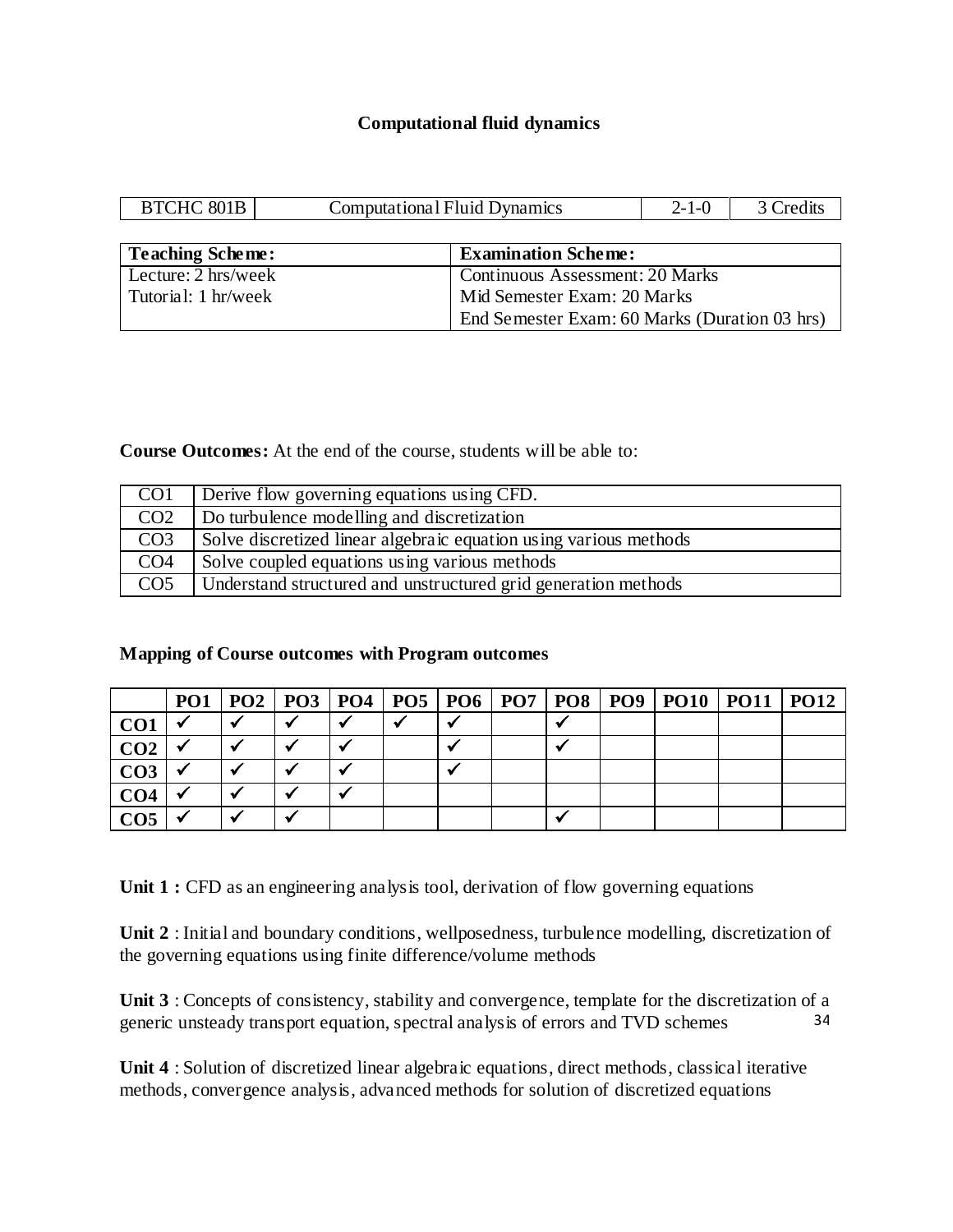Unit 5 : Solution of coupled equations: methods for compressible flows, evaluation of pressure in incompressible flows, pressure-velocity coupling algorithms

Unit 6 : Template for the solution of governing equations, structured and unstructured grid generation methods, benchmarking and calibration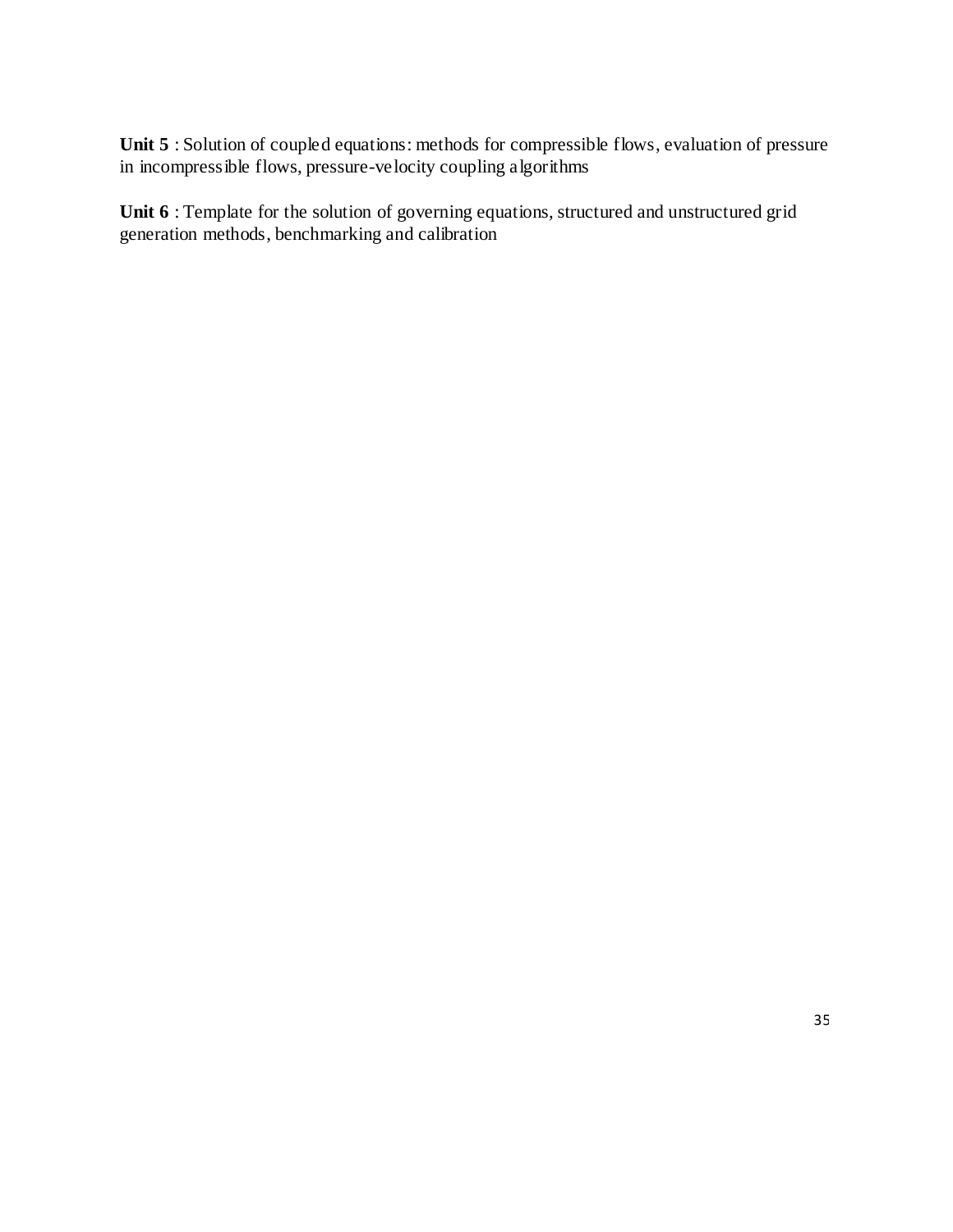# **Optimization in Chemical Engineering**

| <b>BTCHC 801C</b> | Optimization in Chemical Engineering | $2 - 1 - 0$ | 3 Credits |
|-------------------|--------------------------------------|-------------|-----------|
|                   |                                      |             |           |

| Teaching Scheme:    | <b>Examination Scheme:</b>                    |
|---------------------|-----------------------------------------------|
| Lecture: 2 hrs/week | <b>Continuous Assessment: 20 Marks</b>        |
| Tutorial: 1 hr/week | Mid Semester Exam: 20 Marks                   |
|                     | End Semester Exam: 60 Marks (Duration 03 hrs) |

**Course Outcomes:** At the end of the course, students will be able to:

| CO <sub>1</sub> | Understand formulation for optimization problems                    |
|-----------------|---------------------------------------------------------------------|
| CO <sub>2</sub> | Study basic concepts of optimization                                |
| CO <sub>3</sub> | Solve problems involving unconstrained single variable optimization |
| CO <sub>4</sub> | Solve problems involving unconstrained multivariable optimization   |
| CO <sub>5</sub> | Understand software tools for optimization                          |

# **Mapping of Course outcomes with Program outcomes**

|                 |  |  |  |  | PO1   PO2   PO3   PO4   PO5   PO6   PO7   PO8   PO9   PO10   PO11   PO12 |  |
|-----------------|--|--|--|--|--------------------------------------------------------------------------|--|
| CO <sub>1</sub> |  |  |  |  |                                                                          |  |
| CO <sub>2</sub> |  |  |  |  |                                                                          |  |
| CO <sub>3</sub> |  |  |  |  |                                                                          |  |
| CO <sub>4</sub> |  |  |  |  |                                                                          |  |
| CO <sub>5</sub> |  |  |  |  |                                                                          |  |

**Unit 1** : Introduction to optimization, optimization problem formulation

Unit 2 : basic concepts of optimization

36 **Unit 3:** Unconstrained single variable optimization : methods and applications, Unconstrained multivariable optimization: methods and applications

**Unit 4 :** Unconstrained multivariable optimization : gradient based methods, introduction to linear programming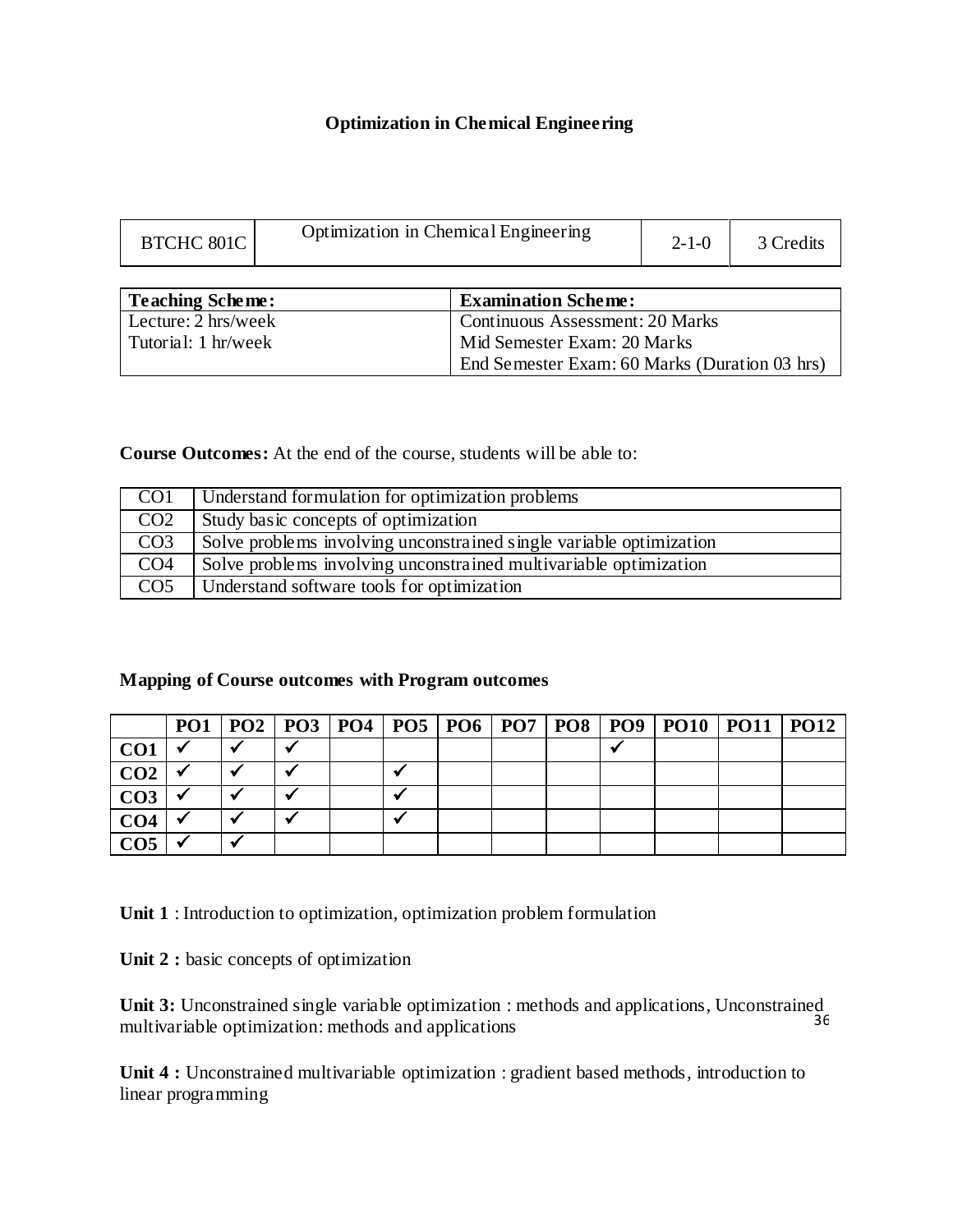Unit 5 : Linear programming : simplex method, constrained non-linear programming

**Unit 6:** Applications of Optimization, Software tools for optimization

References:

- 1. Optimization of Chemical Processes, by T. F. Edgar and D. M. Himmelblau
- 2. Engineering Optimization : Methods and optimization by A. Ravindran and K. M. Ragsdell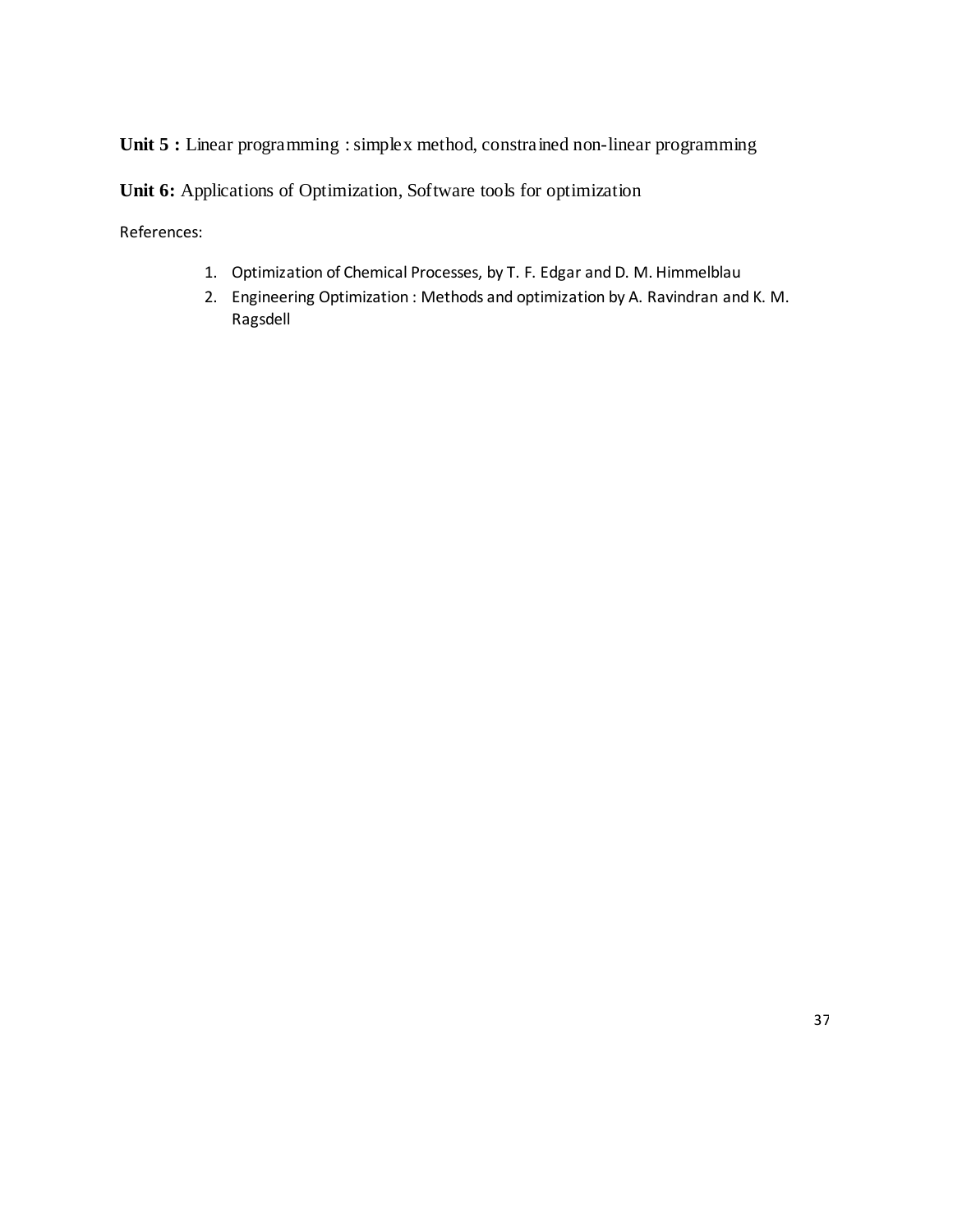#### **Environmental Quality Monitoring and analysis**

| <b>BTCHC 802A</b> | Environmental Quality Monitoring and analysis | $2 - 1 - 0$ | 3 Credits |
|-------------------|-----------------------------------------------|-------------|-----------|
|-------------------|-----------------------------------------------|-------------|-----------|

| Teaching Scheme:    | <b>Examination Scheme:</b>                    |
|---------------------|-----------------------------------------------|
| Lecture: 2 hrs/week | Continuous Assessment: 20 Marks               |
| Tutorial: 1 hr/week | Mid Semester Exam: 20 Marks                   |
|                     | End Semester Exam: 60 Marks (Duration 03 hrs) |

**Course Outcomes:** At the end of the course, students will be able to

| CO <sub>1</sub> | Understand definition of environment, health effects                   |
|-----------------|------------------------------------------------------------------------|
| CO <sub>2</sub> | Study different parameters for environment                             |
| CO <sub>3</sub> | Study methods for sampling, processing, analysis of constituents       |
| CO <sub>4</sub> | Solve problems using dispersion models                                 |
| CO <sub>5</sub> | Understand chemical exchange between air-water, soil-air, sediment-air |

## **Mapping of Course outcomes with Program outcomes**

|                 |  |  |  |  | PO1   PO2   PO3   PO4   PO5   PO6   PO7   PO8   PO9   PO10   PO11   PO12 |  |
|-----------------|--|--|--|--|--------------------------------------------------------------------------|--|
| CO <sub>1</sub> |  |  |  |  |                                                                          |  |
| CO <sub>2</sub> |  |  |  |  |                                                                          |  |
| CO <sub>3</sub> |  |  |  |  |                                                                          |  |
| CO <sub>4</sub> |  |  |  |  |                                                                          |  |
| CO <sub>5</sub> |  |  |  |  |                                                                          |  |

**Unit1** : Introduction, definition of environment, link between source/environment/receptor, health effects, toxicology, Chemicals of concern, relevant properties for environmental fate and transport, definition of equilibrium, , equilibrium partitioning of chemicals between different phases of environment

Unit 2 : Parameters for environmental water/air/soil/sediment-screening parameters, primary air 38 pollutants, monitoring of environmental parameters-screening parameters-BOD, COD, TOC, TDS, environmental sampling- definition and synthesis of a sampling/monitoring/analysis method, QA/QC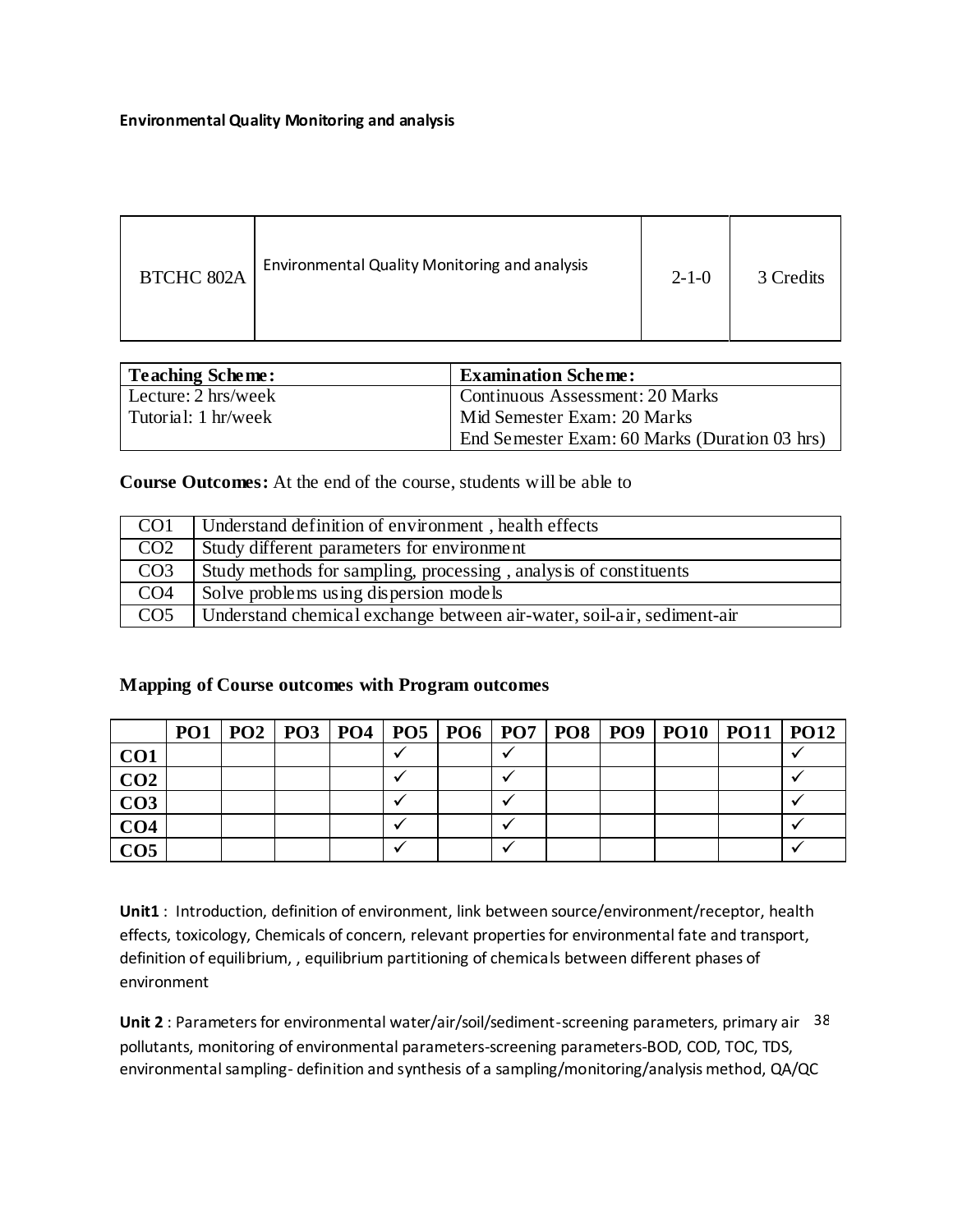**Unit 3** : Methods for sampling/processing/analysis of organic and inorganic constituents in air/water/soil/sediment, introduction to environmental transport-BOX Models and the application to multimedia transport of pollutants

**Unit 4** : Atmospheric dispersion-Gaussian Dispersion model, fundamentals of mass transport-definition of intraphase and interphase chemical flux, interphase mass transport

**Unit 5:** Chemical exchange between air-water, Chemical exchange between sediment-water

**Unit 6** : Chemical exchange between soil-air, overall transport model and scenario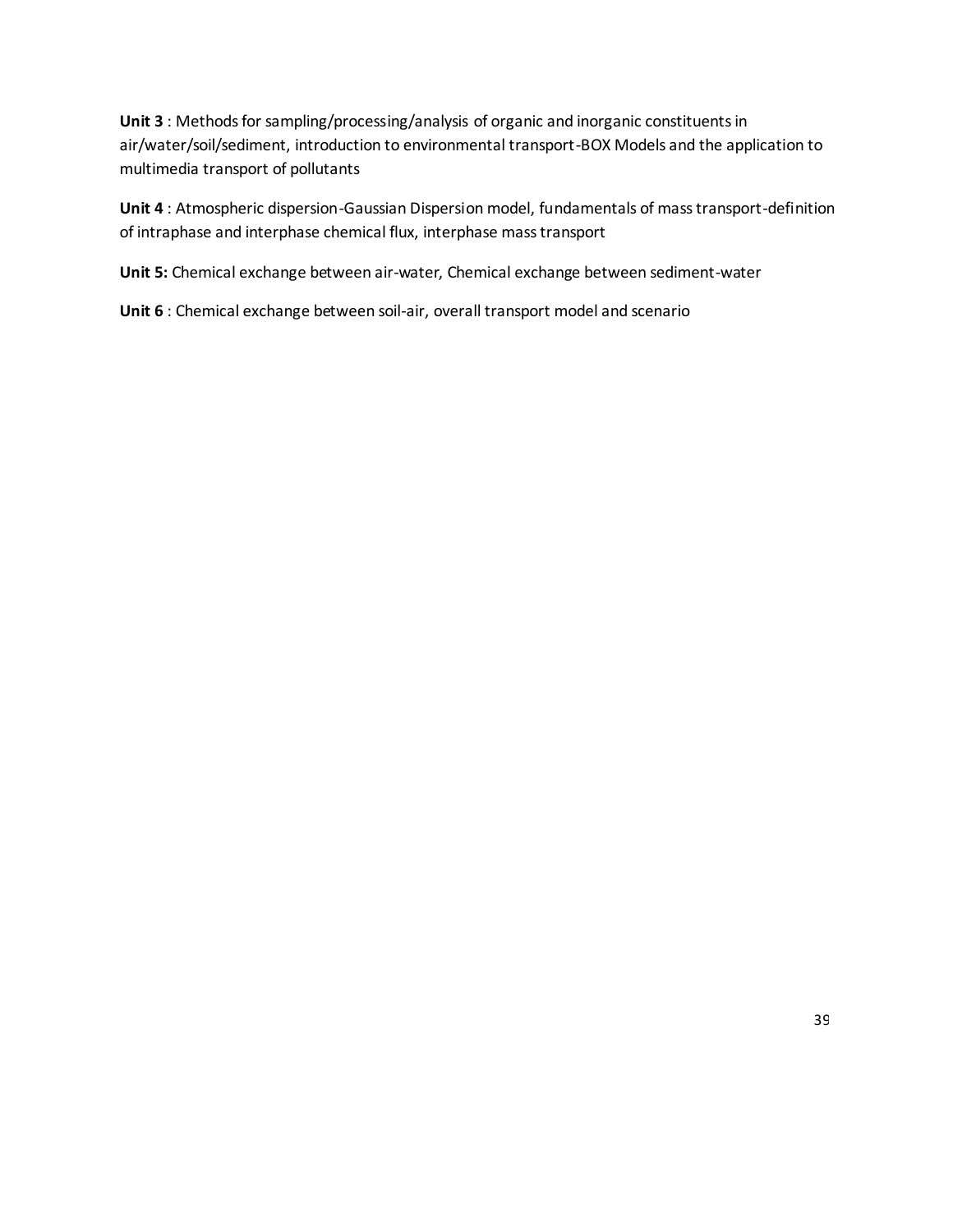#### **Transport Processes I : Heat and Mass Transfer**

|  | BTCHC 802B   Transport Processes I : Heat and Mass Transfer | $2-1-0$   $\therefore$ | 3 Credits |
|--|-------------------------------------------------------------|------------------------|-----------|
|  |                                                             |                        |           |

| Teaching Scheme:    | <b>Examination Scheme:</b>                    |
|---------------------|-----------------------------------------------|
| Lecture: 2 hrs/week | <b>Continuous Assessment: 20 Marks</b>        |
| Tutorial: 1 hr/week | Mid Semester Exam: 20 Marks                   |
|                     | End Semester Exam: 60 Marks (Duration 03 hrs) |

**Course Outcomes:** At the end of the course, students will be able to

| CO <sub>1</sub>  | Understand dimensional analysis for transport processes  |
|------------------|----------------------------------------------------------|
| CO <sub>2</sub>  | Study transport in spherical and cylindrical coordinates |
| CO <sub>3</sub>  | Evaluate pressure and body forces in fluid flow          |
| CO <sub>4</sub>  | Understand forced and natural convection                 |
| $\overline{CO5}$ | Solve problems involving transport processes             |

# **Mapping of Course outcomes with Program outcomes**

|                 |  |  |  |  | PO1   PO2   PO3   PO4   PO5   PO6   PO7   PO8   PO9   PO10   PO11   PO12 |  |
|-----------------|--|--|--|--|--------------------------------------------------------------------------|--|
| CO <sub>1</sub> |  |  |  |  |                                                                          |  |
| CO <sub>2</sub> |  |  |  |  |                                                                          |  |
| CO <sub>3</sub> |  |  |  |  |                                                                          |  |
| CO <sub>4</sub> |  |  |  |  |                                                                          |  |
| CO <sub>5</sub> |  |  |  |  |                                                                          |  |

**Unit 1** : Dimensional analysis, diffusion

**Unit 2** : Transport in one direction, spherical and cylindrical coordinates

**Unit 3** : Pressure and body forces in fluid flow, conservation equations

**Unit 4** : Diffusive Transport I and II

**Unit 5** : Forced and natural convection

**Unit 6** : Transport in turbulent flows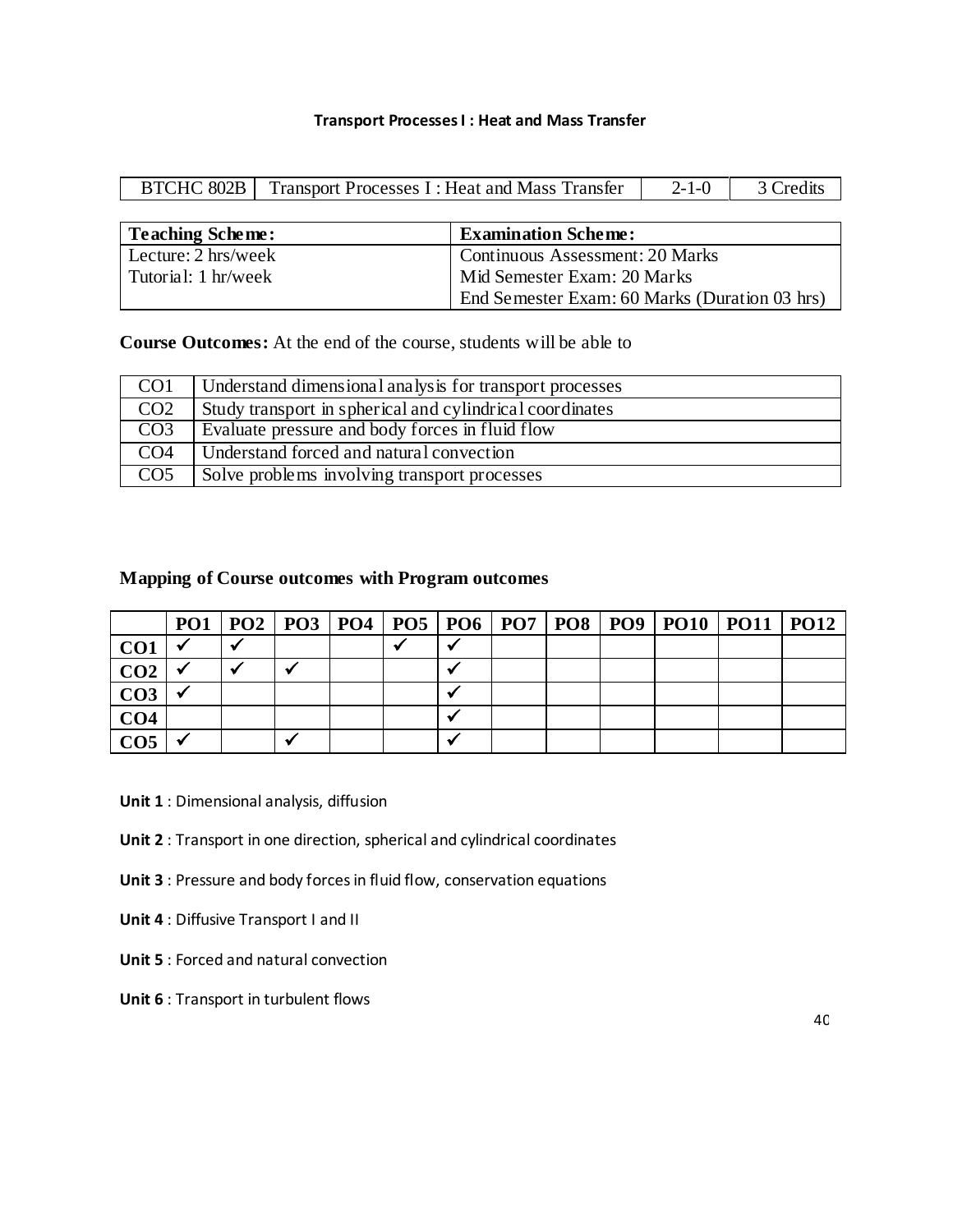### **Project Stage - II**

| <b>BTCHP 803</b> | Project | Project Stage – II or Internship* | $0 - 0 - 30$ | 15 Credits |
|------------------|---------|-----------------------------------|--------------|------------|
|                  |         |                                   |              |            |
|                  |         |                                   |              |            |

Examination Scheme:

Continuous Assessment: 50 Marks

End Semester Exam: 100 Marks

Pre-Requisites: None

Course Outcomes: At the end of the course, students will be able to:

| <b>COT</b>      | State the aim and objectives for this stage of the project         |
|-----------------|--------------------------------------------------------------------|
| CO <sub>2</sub> | Construct and conduct the tests, experiments on the selected topic |
| CO <sub>3</sub> | Analyze the results of the tests/experiments/runs/simulations etc. |
| CO <sub>4</sub> | Discuss the findings, draw conclusions.                            |

# **Mapping of Course outcomes with Program outcomes**

|                 | PO <sub>1</sub> | PO2   PO3   PO4   PO5   PO6   PO7   PO8 |  |  | PO <sub>9</sub> | $ $ PO10 | $PO11$   $PO12$ |  |
|-----------------|-----------------|-----------------------------------------|--|--|-----------------|----------|-----------------|--|
| CO1             |                 |                                         |  |  |                 |          |                 |  |
| CO <sub>2</sub> |                 |                                         |  |  |                 |          |                 |  |
| CO3             |                 |                                         |  |  |                 |          |                 |  |
| CO <sub>4</sub> |                 |                                         |  |  |                 |          |                 |  |

## **Course Contents:**

the total project by the end of semester VIII. After completion of project work, they  $_{\text{are}}^{41}$ Since Project Stage II is in continuation to Project Stage I, the students are expected to complete expected to submit the consolidated report including the work done in stage I and stage II.